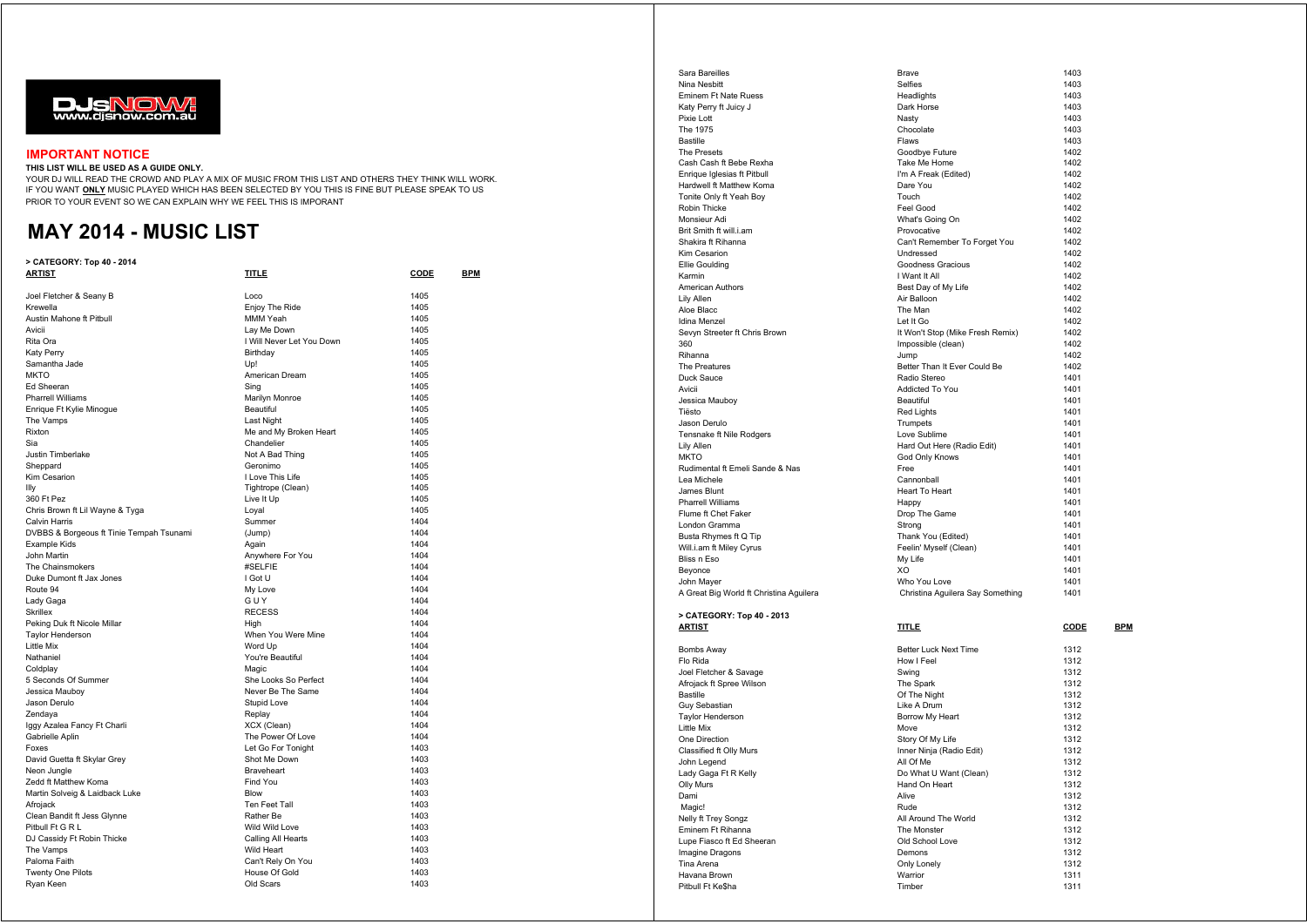| Justice Crew                     | Everybody                             | 1311 |
|----------------------------------|---------------------------------------|------|
| Timomatic                        | Waterfalls                            | 1311 |
| Zedd Ft Hayley Williams          | Stay The Night                        | 1311 |
| Calvin Harris                    | <b>Under Control</b>                  | 1311 |
| Jessica Mauboy                   | Pop A Bottle (Fill Me Up)             | 1311 |
| Avicii                           | <b>Hey Brother</b>                    | 1311 |
| Capital Cities                   | Safe and Sound                        | 1311 |
| The Potbelleez ft B.o.B          | Magic Number                          | 1311 |
| James Blunt                      | <b>Bonfire Heart</b>                  | 1311 |
| Jason Derulo                     | Marry Me                              | 1311 |
| Nathaniel Willemse               | You                                   | 1311 |
| James Arthur                     | You're Nobody 'Til Somebody Loves You | 1311 |
| Katy Perry                       | Unconditionally                       | 1311 |
| Macklemore & Ryan Lewis          | White Walls (Clean)                   | 1311 |
| Lorde                            | Team                                  | 1311 |
| Eminem                           | Survival (Clean Edit                  | 1311 |
| Kodaline                         | <b>High Hopes</b>                     | 1311 |
| Birdy Wings                      | Wings (Radio Edit)                    | 1311 |
| Britney Spears                   | Work Bitch                            | 1310 |
| Martin Garrix                    | Animals                               | 1310 |
| Redfoo                           | Let's Get Ridiculous                  | 1310 |
| Will Sparks & Joel Fletcher      | Bring It Back (Original Mix)          | 1310 |
| YLVIS                            | The Fox                               | 1310 |
| Avicii                           | You Make Me                           | 1310 |
| <b>Bag Raiders</b>               | <b>Shooting Stars</b>                 | 1310 |
| Linkin Park & Steve Aoki         | A Light That Never Comes              | 1310 |
| P!nk                             | Walk of Shame (Clean Version)         | 1310 |
| Bonnie McKee                     | American Girl                         | 1310 |
| NoNoNo                           | Pumpin Blood                          | 1310 |
| Coldplay                         | Atlas                                 | 1310 |
| Paramore                         | Ain't It Fun                          | 1310 |
| One Republic                     | Something I Need                      | 1310 |
| Drake Hold On                    | We're Going Home                      | 1310 |
| Eminem                           | <b>Berzerk</b>                        | 1310 |
| Cher Lloyd ft T I                | I Wish                                | 1310 |
| <b>Bruno Mars</b>                | Gorilla                               | 1310 |
| HAIM                             | The Wire                              | 1310 |
| Miley Cyrus                      | <b>Wrecking Ball</b>                  | 1310 |
| Inna ft Daddy Yankee             | More Than Friends                     | 1309 |
| Ricki-Lee                        | Come & Get In Trouble With Me         | 1309 |
| Jessica Mauboy                   | To The End Of The Earth               | 1309 |
| Lana Del Rey vs Cedric Gervais   | Summertime Sadness (Radio Edit)       | 1309 |
| Flo Rida ft Pitbull              | Can't Believe It (Radio Edit)         | 1309 |
| Jessie J                         | It's My Party                         | 1309 |
| Rihanna                          | What Now                              | 1309 |
| One Direction                    | <b>Best Song Ever</b>                 | 1309 |
| The Wanted                       | We Own The Night                      | 1309 |
| Imagine Dragons                  | On Top Of The World                   | 1309 |
| Katy Perry                       | Roar                                  | 1309 |
| Lady Gaga                        | Applause                              | 1309 |
| Robin Thicke Ft Kendrick Lamar   | Give It 2 U (Clean Edit)              | 1309 |
| Daft Punk feat Pharrell Williams | Lose Yourself To Dance                | 1309 |
| Jason Derulo                     | <b>Talk Dirty</b>                     | 1309 |
| Ciara ft Nicki Minaj             | I'm Out                               | 1309 |
| Bastille                         | Laura Palmer                          | 1309 |
| Awolnation                       | Sail                                  | 1309 |
| Avril Lavigne                    | Rock N Roll                           | 1309 |
| Lorde                            | Tennis Court (Clean)                  | 1309 |
| Samantha Jade                    | Firestarter                           | 1308 |
| Elen Levon                       | Wild Child                            | 1308 |
| Calvin Harris                    | Thinking About You                    | 1308 |
| Martin Solveig & The Cataracs    | Hey Now (Radio Edit)                  | 1308 |
| Will.i.am ft Miley Cyrus         | Fall Down (Radio Edit)                | 1308 |
| Michael Franti                   | I'm Alive (Life Sounds Like)          | 1308 |
| Icona Pop                        | Girlfriend (Radio Edit)               | 1308 |
| John Newman                      | Love Me Again                         | 1308 |
| <b>Birds of Tokyo</b>            | When the Night Falls Quiet            | 1308 |
| Justin Timberlake                | Take Back the Night                   | 1308 |
| Johnny Ruffo                     | Untouchable                           | 1308 |
| MKTO                             | Classic                               | 1308 |
| Grouplove                        | Ways To Go                            | 1308 |
| Lawson Ft B.o.B                  | Broken hearted                        | 1308 |
| Ellie Goulding                   | Burn                                  | 1308 |
|                                  |                                       |      |

| erybody                                     | 1311 |
|---------------------------------------------|------|
| aterfalls                                   | 1311 |
| ay The Night                                | 1311 |
| der Control                                 | 1311 |
| p A Bottle (Fill Me Up)                     | 1311 |
| ey Brother                                  | 1311 |
|                                             | 1311 |
| ife and Sound                               |      |
| agic Number                                 | 1311 |
| nfire Heart                                 | 1311 |
| arry Me                                     | 1311 |
| ΙU                                          | 1311 |
| u're Nobody 'Til Somebody Loves You         | 1311 |
| <b>conditionally</b>                        | 1311 |
| hite Walls (Clean)                          | 1311 |
| am:                                         | 1311 |
| rvival (Clean Edit                          | 1311 |
| gh Hopes                                    | 1311 |
| ings (Radio Edit)                           | 1311 |
| ork Bitch                                   | 1310 |
| imals                                       | 1310 |
| t's Get Ridiculous                          | 1310 |
| ing It Back (Original Mix)                  | 1310 |
| ie Fox                                      | 1310 |
| u Make Me                                   | 1310 |
| ooting Stars                                | 1310 |
| <b>Light That Never Comes</b>               | 1310 |
| alk of Shame (Clean Version)                | 1310 |
| nerican Girl                                | 1310 |
| ımpin Blood                                 | 1310 |
| las                                         | 1310 |
| n't It Fun                                  | 1310 |
| mething I Need                              | 1310 |
| e're Going Home                             | 1310 |
|                                             | 1310 |
| :rzerk<br>Vish                              | 1310 |
|                                             | 1310 |
| orilla                                      |      |
| e Wire                                      | 1310 |
| recking Ball                                | 1310 |
| ore Than Friends                            | 1309 |
| ome & Get In Trouble With Me                | 1309 |
| The End Of The Earth                        | 1309 |
| immertime Sadness (Radio Edit)              | 1309 |
| an't Believe It (Radio Edit)                | 1309 |
| s My Party                                  | 1309 |
| hat Now                                     | 1309 |
| st Song Ever                                | 1309 |
| e Own The Night                             | 1309 |
| Top Of The World                            | 1309 |
| ar                                          | 1309 |
| plause                                      | 1309 |
| ve It 2 U (Clean Edit)                      | 1309 |
| se Yourself To Dance                        | 1309 |
| <b>Ik Dirty</b>                             | 1309 |
| out                                         | 1309 |
| ura Palmer                                  | 1309 |
| ιiΙ                                         | 1309 |
| ock N Roll                                  | 1309 |
| nnis Court (Clean)                          | 1309 |
| estarter                                    | 1308 |
| ild Child                                   | 1308 |
| inking About You                            | 1308 |
|                                             | 1308 |
| ey Now (Radio Edit)<br>Il Down (Radio Edit) | 1308 |
|                                             | 1308 |
| Alive (Life Sounds Like)                    |      |
| rlfriend (Radio Edit)                       | 1308 |
| ve Me Again                                 | 1308 |
| hen the Night Falls Quiet                   | 1308 |
| ke Back the Night                           | 1308 |
| touchable                                   | 1308 |
| assic                                       | 1308 |
| ays To Go                                   | 1308 |
| oken hearted                                | 1308 |
| ırn                                         | 1308 |

| Karmin                                          | Acapella                                 | 1308         |
|-------------------------------------------------|------------------------------------------|--------------|
| Major Lazer ft Bruno Mar                        | Bubble Butt (Radio Edit)                 | 1308         |
| Bliss N Eso                                     | Act Yo Age (Edited)                      | 1308         |
| Jay-Z Feat Justin Timberlake                    | Holy Grail (Edited)                      | 1308         |
| <b>Arctic Monkeys</b>                           | Do I Wanna Know                          | 1308         |
| Sebastian Ingrosso & Tommy Trash                | Reload                                   | 1307         |
| Duck Sauce                                      | It's You                                 | 1307<br>1307 |
| Redfoo<br>Timomatic                             | I'll Award You With My Body<br>Parachute | 1307         |
| <b>Britney Spears</b>                           | Ooh La La                                | 1307         |
| Naughty Boy ft Sam Smith                        | La La La                                 | 1307         |
| <b>Ricky Martin</b>                             | Come With Me                             | 1307         |
| Avicii                                          | Wake Me Up                               | 1307         |
| Delta Goodrem                                   | <b>Heart Hypnotic</b>                    | 1307         |
| Olly Murs                                       | Dear Darlin'                             | 1307         |
| One Republic                                    | <b>Counting Stars</b>                    | 1307         |
| Emblem3                                         | Chloe (You're The One I Want)            | 1307         |
| Jack Johnson<br>P!nk ft Lilly Rose Cooper       | I Got You<br><b>True Love</b>            | 1307<br>1307 |
| Jessie J Ft Big Sean                            | Wild                                     | 1307         |
| Justin Timberlake                               | <b>Tunnel Vision</b>                     | 1307         |
| 2 Chainz ft Wiz Khalifa                         | We Own It (Fast & Furious)               | 1307         |
| <b>Miley Cyrus</b>                              | We Can't Stop                            | 1307         |
| Macklemore & Ryan Lewis                         | Wings                                    | 1307         |
| Florida Georgia Line Ft Nelly                   | Cruise                                   | 1307         |
| Armin van Buuren ft Trevor Guthrie              | This Is What It Feels Like               | 1306         |
| Fergie Ft Q Tip & Goonrock                      | A Little Party Never Killed Nobody       | 1306         |
| Jennifer Lopez ft Pitbull                       | Live It Up                               | 1306         |
| Ke\$ha ft will.i.am<br>The Wanted               | Crazy Kids                               | 1306         |
| Duke Dumont ft AME                              | Walks Like Rihanna<br>Need U (100%)      | 1306<br>1306 |
| Empire Of The Sun                               | Alive                                    | 1306         |
| Anna Kendrick                                   | Cups (When I'm Gone)                     | 1306         |
| <b>Bruno Mars</b>                               | Treasure                                 | 1306         |
| Mariah Carey Ft Miguel                          | Beautiful                                | 1306         |
| Little Mix ft Missy Elliott                     | How Ya Doin'                             | 1306         |
| Caro Emerald                                    | Tangled Up                               | 1306         |
| Taylor Swift ft Ed Sheeran                      | Everything Has Changed                   | 1306         |
| Robin Thicke Ft TI & Pharrell                   | <b>Blurred Lines (Clean)</b>             | 1306         |
| J Cole Ft Miguel                                | Power Trip                               | 1306         |
| Sean Kingston ft Chris Brown<br>Mayer Hawthorne | Beat It<br>Her Favourite Song            | 1306<br>1306 |
| Matt Corby                                      | Resolution                               | 1306         |
| Vance Joy                                       | Riptide                                  | 1306         |
| Lana Del Rey                                    | Young And Beautiful                      | 1306         |
| Imogen Brough                                   | Never Let Me Go                          | 1306         |
| Paramore                                        | Still Into You                           | 1306         |
| Afrojack Ft Chris Brown                         | As Your Friend                           | 1305         |
| Jason Derulo                                    | The Other Side                           | 1305         |
| Nicky Romero & NERVO                            | Like Home                                | 1305         |
| <b>PSY</b><br>Daft Punk                         | Gentleman                                | 1305<br>1305 |
| Major Lazer                                     | Get Lucky<br>Get Free                    | 1305         |
| Rudimental ft Ella Eyre                         | Waiting All Night                        | 1305         |
| Selena Gomez                                    | Come And Get It                          | 1305         |
| Imagine Dragons                                 | Radioactive                              | 1305         |
| Natasha Duarte                                  | (Just Stop) Telling Me Not To            | 1305         |
| The Script                                      | If You Could See Me Now                  | 1305         |
| Ariana Grande Ft Mac Miller                     | The Way                                  | 1305         |
| Avril Lavigne                                   | Here's To Never Growing Up               | 1305         |
| Iggy Azalea                                     | Work                                     | 1305         |
| Chris Brown<br>B.O.B ft Trey Songz              | Fine China<br>Castles                    | 1305<br>1305 |
| T.I. ft P!nk                                    | Guns and Roses                           | 1305         |
| Nicki Minaj                                     | High School (Super Clean)                | 1305         |
| Flo Rida ft Jennifer Lopez                      | Sweet Spot                               | 1304         |
| Havana Brown                                    | Big Banana (Clean Version)               | 1304         |
| Luciana                                         | U B The Bass                             | 1304         |
| Will.I.am                                       | That POWER (Radio Edit)                  | 1304         |
| <b>MKTO</b>                                     | Thank You                                | 1304         |
| Calvin Harris ft Ellie Goulding                 | I Need Your Love                         | 1304         |
| The Saturdays ft Sean Paul                      | What About Us                            | 1304         |
| Stafford Brothers ft Lil Wayne                  | Hello                                    | 1304         |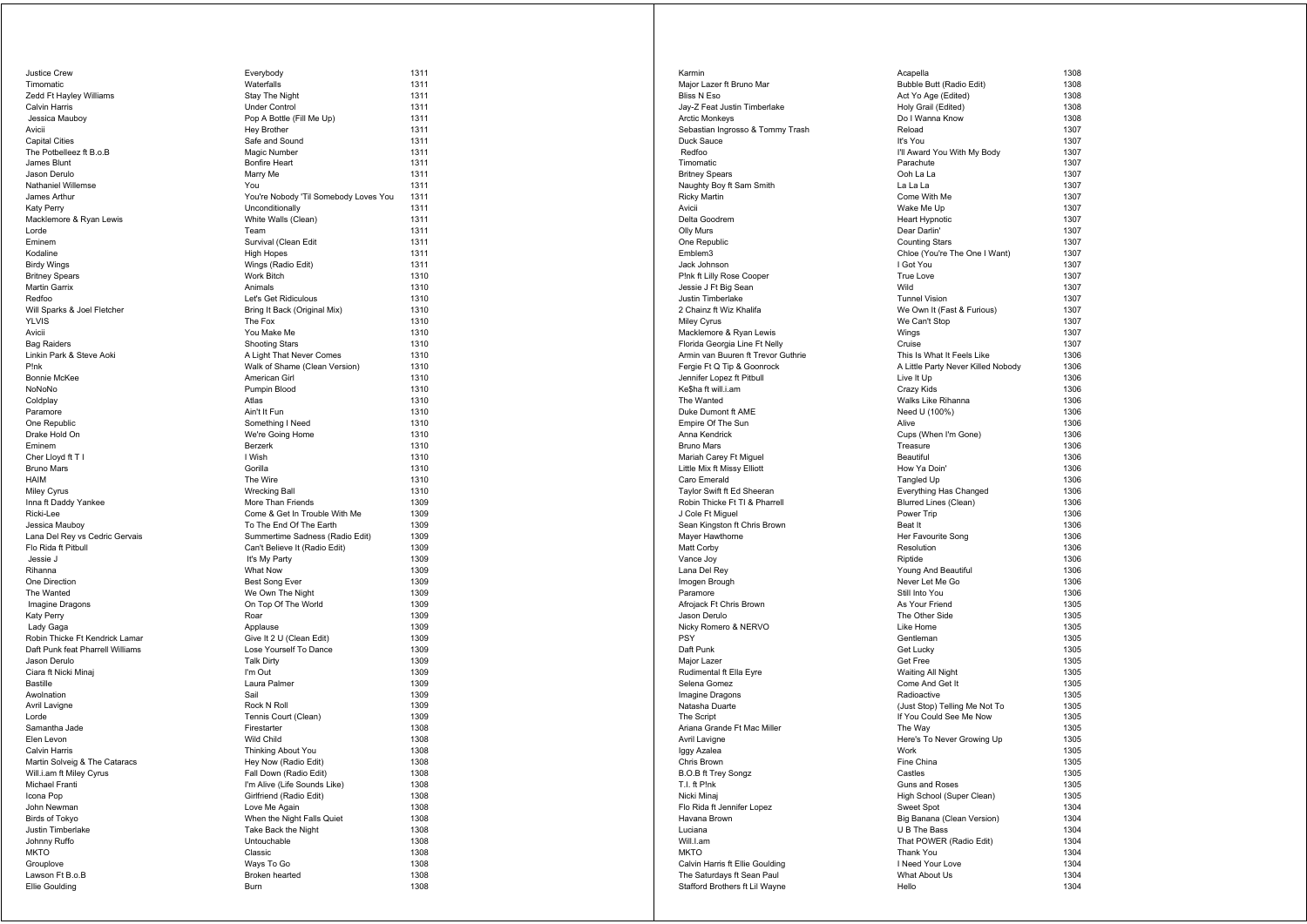| Clean Bandit                       |
|------------------------------------|
| Robert DeLong                      |
| Jessica Mauboy                     |
| Ed Sheeran                         |
| Owl City ft Yuna                   |
| Olly Murs                          |
| Demi Lovato                        |
| Little Mix                         |
| Passengers                         |
| Michael Buble                      |
| <b>Bliss N Eso</b>                 |
| Macklemore & Ryan Lewis            |
| Pitbull Ft Christina Aguilera      |
| Rihanna ft David Guetta            |
| The Potbelleez                     |
| Ne-Yo                              |
| Felix Da Housecat Ft will.i.am     |
| The Ready Set                      |
| Peking Duk                         |
| The Presets                        |
| Flux Pavillion ft Childish Gambino |
| Baauer                             |
| Youngblood Hawke                   |
| Phillip Phillips                   |
| <b>Taylor Swift</b>                |
| P!nk                               |
| SWIFT K.I.D ft Guy Sebastian       |
| Justin Timberlake                  |
| Nelly                              |
| The Lonely Island ft Adam Levine   |
| Imagine Dragons                    |
| Fall Out Boy                       |
| Redfoo                             |
| Kaz James                          |
| Conor Maynard ft Wiley             |
| Hook N Sling                       |
| Bingo Players ft Far East Movement |
| Flo Rida ft Lil Wayne              |
| Ke\$ha                             |
| Rita Ora                           |
| <b>Bruno Mars</b>                  |
| Rihanna ft Mikky Ekko              |
| Justin Timberlake ft Jay Z         |
| One Direction                      |
| James Arthur                       |
| Birds Of Tokyo                     |
| Pete Murray ft Fantine             |
| McFly                              |
| Reece Mastin                       |
| Macklemore & Ryan Lewis            |
| Sound City                         |
| Haim                               |
| Will.i.am ft Britney Spears        |
| David Guetta ft Taped Rai          |
| Calvin Harris ft Tinie Tempah      |
| Ricki-Lee                          |
| Anise K ft Snoop Dogg              |
| Otto Knows                         |
| Chris Brown                        |
| Flume                              |
| Little Mix                         |
|                                    |
|                                    |
| The Wanted                         |
| Justice Crew                       |
| <b>Bruno Mars</b>                  |
| Train                              |
| Pez                                |
| Chiddy Bang                        |
| 50 Cent ft Eminem & Adam Levine    |
| Ciara                              |
| The Lumineers                      |
| <b>Bella Ferraro</b><br>Titanium   |

| Clean Bandit                       | A+E                                            | 1304 |
|------------------------------------|------------------------------------------------|------|
| Robert DeLong                      | <b>Global Concepts</b>                         | 1304 |
| Jessica Mauboy                     | Something's Got A Hold On Me                   | 1304 |
| Ed Sheeran                         | Small Bump                                     | 1304 |
| Owl City ft Yuna                   | Shine Your Way                                 | 1304 |
| Olly Murs                          | Army of Two                                    | 1304 |
| Demi Lovato                        | <b>Heart Attack</b>                            | 1304 |
| Little Mix                         | Change Your Life                               | 1304 |
| Passengers                         | Let Her Go                                     | 1304 |
| Michael Buble                      | It's a Beautiful Day                           | 1304 |
| Bliss N Eso                        | House Of Dreams                                | 1304 |
| Macklemore & Ryan Lewis            | Can't Hold Us (Clean Radio Edit)               | 1304 |
| Pitbull Ft Christina Aguilera      | Feel This Moment                               | 1303 |
| Rihanna ft David Guetta            | <b>Right Now</b>                               | 1303 |
| The Potbelleez                     | Saved In A Bottle                              | 1303 |
| Ne-Yo                              | Forever Now                                    | 1303 |
| Felix Da Housecat Ft will.i.am     | <b>Burn The Disco</b>                          | 1303 |
| The Ready Set                      | Give Me Your Hand (Best Song Ever)             | 1303 |
| Peking Duk                         | The Way You Are                                | 1303 |
| The Presets                        | Promises (Life Like)                           | 1303 |
| Flux Pavillion ft Childish Gambino | Do Or Die                                      | 1303 |
| Baauer                             | Harlem Shake                                   | 1303 |
|                                    |                                                |      |
| Youngblood Hawke                   | We Come Running                                | 1303 |
| Phillip Phillips                   | Home                                           | 1303 |
| <b>Taylor Swift</b>                | 22                                             | 1303 |
| P!nk                               | Just Give Me A Reason                          | 1303 |
| SWIFT K.I.D ft Guy Sebastian       | <b>Bed of Clouds</b>                           | 1303 |
| Justin Timberlake                  | <b>Mirrors</b>                                 | 1303 |
| Nelly                              | Hey Porsche                                    | 1303 |
| The Lonely Island ft Adam Levine   | <b>YOLO</b>                                    | 1303 |
| Imagine Dragons                    | It's Time                                      | 1303 |
| Fall Out Boy                       | My Songs Know What You Did in the Dark (L 1303 |      |
| Redfoo                             | <b>Bring Out The Bottles</b>                   | 1302 |
| Kaz James                          | Drums (Clean Radio Edit)                       | 1302 |
| Conor Maynard ft Wiley             | Animal                                         | 1302 |
| Hook N Sling                       | Reason                                         | 1302 |
| Bingo Players ft Far East Movement | Get Up (Rattle)                                | 1302 |
| Flo Rida ft Lil Wayne              | Let It Roll Pt 2                               | 1302 |
| Ke\$ha                             | C'Mon                                          | 1302 |
| Rita Ora                           | Radioactive                                    | 1302 |
| Bruno Mars                         | When I Was Your Man                            | 1302 |
| Rihanna ft Mikky Ekko              | Stay                                           | 1302 |
| Justin Timberlake ft Jay Z         | Suit & Tie                                     | 1302 |
| One Direction                      | Kiss You                                       | 1302 |
| James Arthur                       | Impossible                                     | 1302 |
| Birds Of Tokyo                     | Lanterns                                       | 1302 |
| Pete Murray ft Fantine             | Blue Sky Blue (Acoustic)                       | 1302 |
| McFly                              | Love Is Easy                                   | 1302 |
| Reece Mastin                       | Timeless                                       | 1302 |
| Macklemore & Ryan Lewis            | Same Love                                      | 1302 |
| Sound City                         | From Can To Can't                              | 1302 |
| Haim                               | Forever                                        | 1302 |
| Will.i.am ft Britney Spears        | Scream & Shout (Clean Radio)                   | 1301 |
| David Guetta ft Taped Rai          | Just One Last Time                             | 1301 |
| Calvin Harris ft Tinie Tempah      | Drinking From The Bottle                       | 1301 |
| Ricki-Lee                          | Burn It Down                                   | 1301 |
| Anise K ft Snoop Dogg              | Walking On Air                                 | 1301 |
| Otto Knows                         | <b>Million Voices</b>                          | 1301 |
| Chris Brown                        |                                                | 1301 |
| Flume                              | Don't Judge Me (Dave Aude)<br>Holdin On        | 1301 |
| Little Mix                         | <b>DNA</b>                                     | 1301 |
| The Wanted                         |                                                |      |
|                                    | I Found You                                    | 1301 |
| Justice Crew                       | <b>Best Night</b>                              | 1301 |
| <b>Bruno Mars</b>                  | Young Girls                                    | 1301 |
| Train                              | This'll Be My Year                             | 1301 |
| Pez                                | The Game                                       | 1301 |
| Chiddy Bang                        | Happening                                      | 1301 |
| 50 Cent ft Eminem & Adam Levine    | My Life (Edited)                               | 1301 |
| Ciara                              | Got Me Good                                    | 1301 |
| The Lumineers                      | Ho Hey                                         | 1301 |
| Bella Ferraro                      | Set Me On Fire                                 | 1301 |
| Titanium                           | I Won't Give Up                                | 1301 |

| > CATEGORY: Top 40 - 2012<br><u>ARTIST</u>                         | <b>TITLE</b>                   | <b>CODE</b>  | <b>BPM</b> |
|--------------------------------------------------------------------|--------------------------------|--------------|------------|
| Elen Levon                                                         | Dancing To The Same Song       | 1212         |            |
| Bombs Away ft The Twins                                            | Party Bass (Radio Edit)        | 1212         |            |
| Ludacris ft Usher & David Guetta                                   | Rest Of My Life                | 1212         |            |
| Disclosure & Sam Smith                                             | Latch                          | 1212         |            |
| Felix Cartal ft Maja Ivarsson                                      | Tonight                        | 1212         |            |
| Rudimental                                                         | Not Giving In                  | 1212         |            |
| Johnny Ruffo                                                       | Take It Home                   | 1212         |            |
| Samantha Jade                                                      | What You've Done To Me         | 1212         |            |
| Matchbox Twenty                                                    | Put Your Hands Up (Rock Mix)   | 1212         |            |
| Ed Sheeran                                                         | Give Me Love                   | 1212         |            |
| Olly Murs ft Flo Rida                                              | Troublemaker                   | 1212         |            |
| The Script                                                         | Six Degrees Of Separation      | 1212         |            |
| Macklemore & Ryan Lewis                                            | <b>Thrift Shop</b>             | 1212         |            |
| Cher Lloyd ft Becky G                                              | Oath                           | 1212         |            |
| Neon Trees                                                         | Everybody Talks                | 1212         |            |
| Willy Moon                                                         | Yeah Yeah                      | 1212         |            |
| Alt J                                                              | Breezeblocks                   | 1212         |            |
| One Direction                                                      | <b>Little Things</b>           | 1212         |            |
| Labrinth ft Emeli Sande                                            | Beneath Your Beautiful         | 1212         |            |
| Guy Sebastian                                                      | Get Along                      | 1212         |            |
| Qwote ft Pitbull                                                   | Letting Go (Cry Just A Little) | 1211         |            |
| Calvin Harris Ft Florence Welch<br>Enrique Iglesias ft Sammy Adams | Sweet Nothing                  | 1211<br>1211 |            |
|                                                                    | Finally Found You              | 1211         |            |
| Jay Sean<br>Justin Bieber                                          | So High<br>Beauty & A Beat     | 1211         |            |
| <b>Ke\$ha</b>                                                      | Die Young                      | 1211         |            |
| Nicki Minaj                                                        | Va Va Voom (Clean)             | 1211         |            |
| Pitbull                                                            | Don't Stop The Party           | 1211         |            |
| Conor Maynard Ft Ne-Yo                                             | <b>Turn Around</b>             | 1211         |            |
| Usher                                                              | Numb                           | 1211         |            |
| One Direction                                                      | Live While We're Young         | 1211         |            |
| Maroon 5                                                           | Daylight                       | 1211         |            |
| Little Mix                                                         | Wings                          | 1211         |            |
| Delta Goodrem                                                      | Wish You Were Here             | 1211         |            |
| Ellie Goulding                                                     | Anything Could Happen          | 1211         |            |
| Rihanna                                                            | Diamonds                       | 1211         |            |
| Reece Mastin                                                       | Rock Star                      | 1211         |            |
| <b>Taylor Swift</b>                                                | I Knew You Were Trouble        | 1211         |            |
| <b>Bruno Mars</b>                                                  | Locked Out Of Heaven           | 1211         |            |
| Adele                                                              | Skyfall                        | 1211         |            |
| PSY                                                                | Gangnam Style                  | 1210         |            |
| David Guetta ft Sia                                                | She Wolf (Falling to Pieces)   | 1210         |            |
| Taio Cruz                                                          | Fast Car                       | 1210         |            |
| Wiley ft Ms D                                                      | Heatwave                       | 1210         |            |
| Swedish House Mafia ft John Martin                                 | Don't You Worry Child          | 1210         |            |
| Flo Rida                                                           | I Cry                          | 1210         |            |
| Icona Pop                                                          | I Love It                      | 1210         |            |
| Sam And The Womp                                                   | Bom Bom                        | 1210         |            |
| Rizzle Kicks                                                       | Down With The Trumpets         | 1210         |            |
| Rita Ora ft Tinie Tempeh                                           | R.I.P.                         | 1210         |            |
| The Janoskians                                                     | Set This World On Fire         | 1210         |            |
| Carly Rae Jepsen                                                   | This Kiss                      | 1210         |            |
| Timomatic                                                          | Incredible                     | 1210         |            |
| Pink                                                               | Try                            | 1210         |            |
| Christina Aguilera                                                 | Your Body                      | 1210         |            |
| Fun                                                                | Carry On                       | 1210         |            |
| Alicia Keys ft Nicki Minaj<br>Kanye West Jay Z & Big Sean          | Girl On Fire (Inferno Mix)     | 1210<br>1210 |            |
|                                                                    | Clique                         | 1210         |            |
| Of Monsters & Men<br>The Rubens                                    | Little Talks                   | 1210         |            |
| The Veronicas                                                      | My Gun<br>Lolita               | 1209         |            |
| 3OH!3                                                              | You're Going To Love This      | 1209         |            |
| Calvin Harris ft Example                                           | We'll Be Coming Back           | 1209         |            |
| Havana Brown                                                       | You'll Be Mine (Radio Edit)    | 1209         |            |
| Timbaland ft Ne-Yo                                                 | Hands In The Air               | 1209         |            |
| Ne-Yo                                                              | Let Me Love You                | 1209         |            |
| Far East Movement Ft Cover Drive                                   | Turn Up The Love               | 1209         |            |
| Delta Goodrem                                                      | Dancing With A Broken Heart    | 1209         |            |
| Ed Sheeran                                                         | Drunk (Radio Edit)             | 1209         |            |
| Emeli Sande                                                        | Read All About It (Pt III)     | 1209         |            |
|                                                                    |                                |              |            |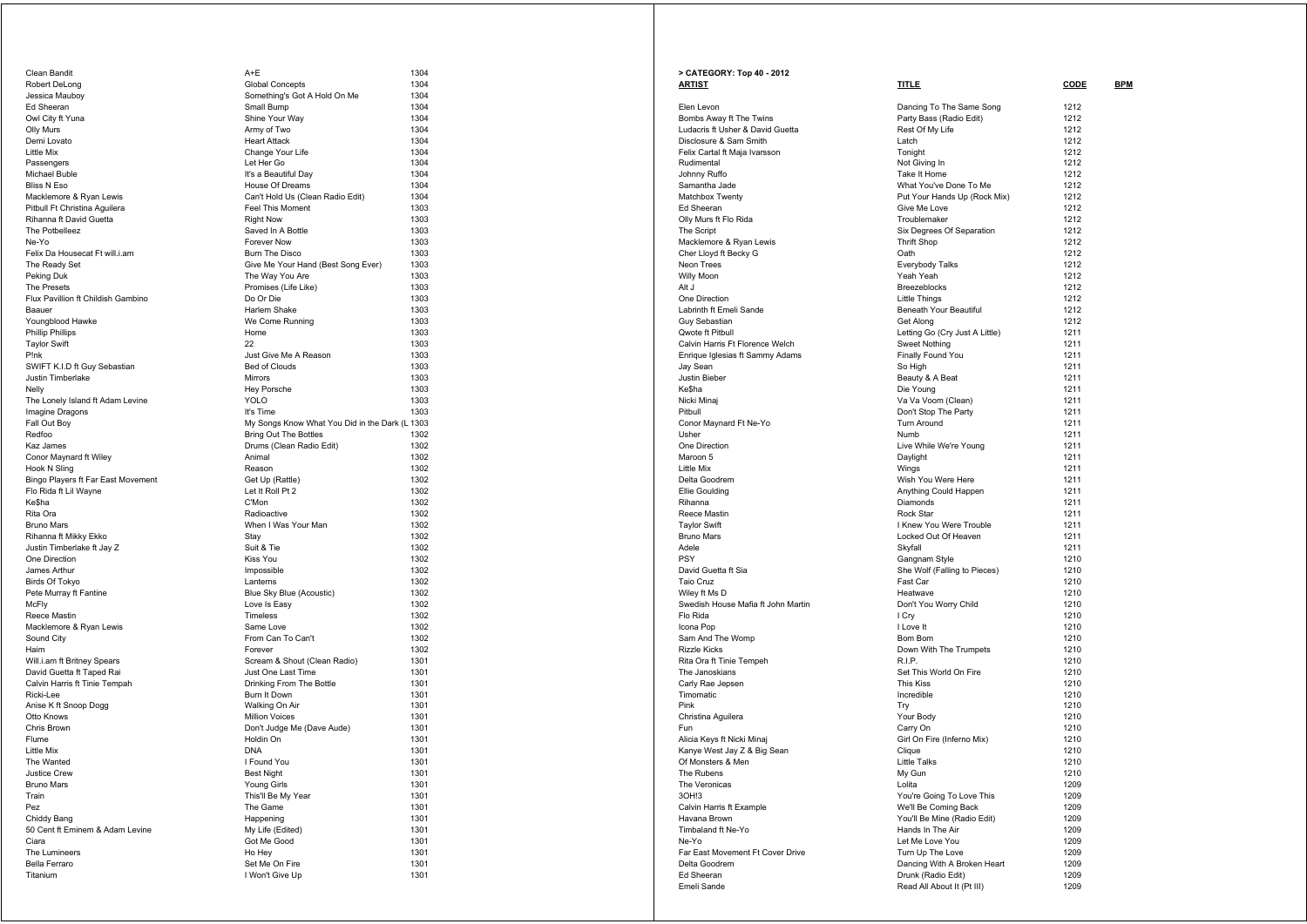| Conor Maynard                             |
|-------------------------------------------|
| Taylor Swift                              |
| The Script ft Will.I.Am                   |
| Jessica Mauboy                            |
| 360                                       |
| Guy Sebastian ft Lupe Fiasco              |
| Jason Derulo                              |
| Nickelback<br>Mumford & Sons              |
| Birdy                                     |
| Stefano                                   |
| Flo Rida ft RedFoo                        |
| Pitbull ft Shakira                        |
| Bob Sinclar ft Sophie Ellis *             |
| Flo Rida ft Georgi Kay                    |
| Timomatic                                 |
| Ricki-Lee                                 |
| <b>Justice Crew</b>                       |
| Owl City & Carly Rae Jepsen               |
| Labrinth                                  |
| Karmin                                    |
| P!nk                                      |
| Christina Parie                           |
| Maroon 5                                  |
| Reece Mastin                              |
| Chiddy Bang ft Travie McCoy               |
| Justin Bieber feat. Big Sean              |
| Florence & The Machine<br>The Temper Trap |
| Missy Higgins                             |
| Afrojack & Shermanology                   |
| Lil Jon ft LMFAO                          |
| will.i.am ft Eva Simons                   |
| Chris Brown                               |
| Kylie Minogue                             |
| The Only                                  |
| Nicki Minaj                               |
| DJ Fresh ft Dizzee Rascal                 |
| Rudimental                                |
| Train                                     |
| Johnny Ruffo                              |
| Matchbox Twenty<br>Fun                    |
| Sarah De Bono                             |
| Katy Perry                                |
| Cody Simpson                              |
| B.o.B Ft Taylor Swift                     |
| Darren Percival                           |
| Karise Eden                               |
| Keith Urban                               |
| J Lo Ft Flo Rida                          |
| Jason Derulo                              |
| Cheryl                                    |
| David Guetta ft Chris Brown               |
| Jay Sean ft Pitbull                       |
| Taio Cruz                                 |
| Usher<br>Marina And The Diamonds          |
| Rita Ora                                  |
| Guy Sebastian                             |
| Marlon Roudette                           |
| Rebecca Fergusor                          |
| Alyssa Reid feat. Jump Smokers            |
| Coldplay & Rihanna                        |
| Gym Class Heroes                          |
| Nelly Furtado                             |
| Akon feat. French Montana                 |
| Chris Rene                                |
| Trey Songz                                |
| Skrillex                                  |
| Madonna                                   |
| lan Carey & Rosette ft Timbaland          |
| Ivan Gough & Feenixpawl                   |

| Conor Maynard                               | Vegas Girl                                  | 1209         |
|---------------------------------------------|---------------------------------------------|--------------|
| <b>Taylor Swift</b>                         | We Are Never Ever Getting Back              | 1209         |
| The Script ft Will.I.Am                     | Hall of Fame                                | 1209         |
| Jessica Mauboy                              | Gotcha                                      | 1209         |
| 360                                         | Run Alone (Radio Mix)                       | 1209         |
| Guy Sebastian ft Lupe Fiasco                | <b>Battle Scars</b>                         | 1209         |
| Jason Derulo                                | Pick Up The Pieces                          | 1209         |
| Nickelback                                  | Trying Not To Love You                      | 1209<br>1209 |
| Mumford & Sons<br>Birdy                     | I Will Wait<br><b>Skinny Love</b>           | 1209         |
| Stefano                                     | I'm On A Roll                               | 1208         |
| Flo Rida ft RedFoo                          | Run                                         | 1208         |
| Pitbull ft Shakira                          | Get It Started                              | 1208         |
| Bob Sinclar ft Sophie Ellis *               | Rock With You                               | 1208         |
| Flo Rida ft Georgi Kay                      | In My Mind (Part 2)                         | 1208         |
| Timomatic                                   | Can You Feel It                             | 1208         |
| Ricki-Lee                                   | Crazy                                       | 1208         |
| Justice Crew                                | Boom Boom                                   | 1208         |
| Owl City & Carly Rae Jepsen                 | Good Time                                   | 1208         |
| Labrinth                                    | Last Time                                   | 1208         |
| Karmin                                      | Brokenhearted                               | 1208         |
| P!nk                                        | Blow Me (One Last Kiss)                     | 1208         |
| Christina Parie                             | 16 & Unstoppable                            | 1208         |
| Maroon 5                                    | One More Night                              | 1208         |
| Reece Mastin                                | Shout It Out                                | 1208         |
| Chiddy Bang ft Travie McCoy                 | Mind Your Manners                           | 1208         |
| Justin Bieber feat. Big Sean                | As Long As You Love Me                      | 1208         |
| Florence & The Machine                      | Spectrum                                    | 1208         |
| The Temper Trap                             | <b>Trembling Hands</b>                      | 1208         |
| Missy Higgins                               | Everyone's Waiting                          | 1208         |
| Afrojack & Shermanology<br>Lil Jon ft LMFAO | Can't Stop Me                               | 1207         |
| will.i.am ft Eva Simons                     | Drink (Lazy Jay Radio Edit)<br>This Is Love | 1207<br>1207 |
| Chris Brown                                 | Don't Wake Me Up                            | 1207         |
| Kylie Minogue                               | Timebomb                                    | 1207         |
| The Only                                    | Down                                        | 1207         |
| Nicki Minai                                 | Pound The Alarm                             | 1207         |
| DJ Fresh ft Dizzee Rascal                   | The Power                                   | 1207         |
| Rudimental                                  | Feel The Love                               | 1207         |
| Train                                       | 50 Ways To Say Goodbye                      | 1207         |
| Johnny Ruffo                                | On Top                                      | 1207         |
| Matchbox Twenty                             | She's So Mean                               | 1207         |
| Fun                                         | Some Nights                                 | 1207         |
| Sarah De Bono                               | Beautiful                                   | 1207         |
| Katy Perry                                  | Wide Awake                                  | 1207         |
| Cody Simpson                                | Got Me Good                                 | 1207         |
| B.o.B Ft Taylor Swift                       | Both Of Us                                  | 1207         |
| Darren Percival                             | Damage Down                                 | 1207         |
| Karise Eden                                 | Stay With Me Baby                           | 1207         |
| Keith Urban                                 | Without You (Radio Edit)                    | 1207         |
| J Lo Ft Flo Rida                            | Goin' In                                    | 1206         |
| Jason Derulo                                | Undefeated                                  | 1206         |
| Cheryl                                      | Call My Name                                | 1206         |
| David Guetta ft Chris Brown                 | I Can Only Imagine<br>I'm All Yours         | 1206<br>1206 |
| Jay Sean ft Pitbull<br>Taio Cruz            | There She Goes                              | 1206         |
| Usher                                       | Scream                                      | 1206         |
| Marina And The Diamonds                     | Primadonna                                  | 1206         |
| Rita Ora                                    | How We Do (Party)                           | 1206         |
| Guy Sebastian                               | Gold                                        | 1206         |
| Marlon Roudette                             | New Age                                     | 1206         |
| Rebecca Ferguson                            | Glitter & Gold                              | 1206         |
| Alyssa Reid feat. Jump Smokers              | Alone Again (Radio Edit)                    | 1206         |
| Coldplay & Rihanna                          | Princess Of China (Radio Edit)              | 1206         |
| Gym Class Heroes                            | The Fighter                                 | 1206         |
| Nelly Furtado                               | Big Hoops (Bigger The Better)               | 1206         |
| Akon feat. French Montana                   | Hurt Somebody                               | 1206         |
| Chris Rene                                  | Young Homie                                 | 1206         |
| <b>Trey Songz</b>                           | <b>Heart Attack</b>                         | 1206         |
| Skrillex                                    | Make It Bun Dem                             | 1206         |
| Madonna                                     | Girl Gone Wild                              | 1205         |
| lan Carey & Rosette ft Timbaland            | Amnesia                                     | 1205         |
| Ivan Gough & Feenixpawl                     | In My Mind                                  | 1205         |

| Jennifer Lopez Feat. Pitbull                            | Dance Again                                          | 1205         |
|---------------------------------------------------------|------------------------------------------------------|--------------|
| Martin Solveig                                          | The Night Out (A-Trak Radio Edit)                    | 1205         |
| Rihanna                                                 | here Have You Been                                   | 1205         |
| Pitbull                                                 | Back in Time                                         | 1205         |
| T-Pain Ft Ne-Yo                                         | Turn All The Lights On                               | 1205         |
| Delta Goodrem                                           | Sitting On Top Of The World                          | 1205         |
| Maroon 5 ft Wiz Khalifa                                 | Payphone                                             | 1205         |
| Lakyn Heperi                                            | Kids                                                 | 1205         |
| Florence & The Machine                                  | Never Let Me Go                                      | 1205         |
| Flo Rida                                                | Whistle                                              | 1205         |
| 360                                                     | Child (Clean)                                        | 1205         |
| B.o.B                                                   | So Good                                              | 1205         |
| Simple Plan                                             | Astronaut                                            | 1205         |
| Reece Mastin                                            | Shut Up And Kiss Me                                  | 1205         |
| The Black Keys                                          | Gold On The Ceiling                                  | 1205         |
| The Temper Trap                                         | Need Your Love                                       | 1205         |
| Linkin Park                                             | Burn It Down                                         | 1205         |
| Bob Sinclar ft Pitbull, Dragonfly                       | Rock The Boat                                        | 1204<br>1204 |
| Calvin Harris Feat. Ne-Yo<br>Havana Brown feat. Pitbull | Let's Go                                             | 1204         |
| Timomatic                                               | We Run The Night (RedOne Mix)<br>If Looks Could Kill | 1204         |
| Dev feat. Enrique                                       | Naked                                                | 1204         |
| Stan Walker                                             | Music Won't Break Your Heart                         | 1204         |
| <b>Breathe Carolina</b>                                 | Blackout                                             | 1204         |
| DJ Fresh Feat. Rita Ora                                 | Hot Right Now                                        | 1204         |
| Ed Sheeran                                              | Lego House                                           | 1204         |
| Far East Movement ft Justin Bieber                      | Live My Life                                         | 1204         |
| Carly Rae Jepsen                                        | Call Me Maybe                                        | 1204         |
| Outasight                                               | Tonight Is The Night                                 | 1204         |
| Bic Runga                                               | Hello Hello                                          | 1204         |
| Ricki-Lee                                               | Do It Like That                                      | 1204         |
| Justin Bieber                                           | Boyfriend                                            | 1204         |
| The Babysitters Circus                                  | Everything's Gonna Be Alright                        | 1204         |
| Hot Chelle Rae                                          | Honestly                                             | 1204         |
| Chris Brown                                             | Turn Up The Music                                    | 1203         |
| Parachute Youth                                         | Can't Get Better Than This                           | 1203         |
| Paulini                                                 | Fireman                                              | 1203         |
| Tommie Sunshine & Disco Fries                           | Don't Look Back                                      | 1203         |
| Taio Cruz                                               | Troublemaker                                         | 1203         |
| Katy Perry                                              | Part Of Me                                           | 1203         |
| One Direction                                           | One Thing                                            | 1203         |
| Train                                                   | Drive By                                             | 1203         |
| Fun                                                     | We Are Young                                         | 1203         |
| Madonna (Ft Nicki Minaj & M.I.A.)                       | Give Me All Your Luvin'                              | 1203         |
| Nicki Minaj                                             | Starships                                            | 1203         |
| Mike Posner                                             | Looks Like Sex (Clean)                               | 1203         |
| Rizzle Kicks                                            | Mama Do The Hump                                     | 1203         |
| Jason Derulo                                            | Fight For You                                        | 1203         |
| Rihanna feat. Jay Z                                     | Talk That Talk (Clean)                               | 1203         |
| Labrinth feat. Tinie Tempeh                             | Earthquake                                           | 1203         |
| Usher                                                   | Climax                                               | 1203         |
| Gym Class Heroes ft Neon Hitch                          | Get Yourself Back Home                               | 1203         |
| These Kids Wear Crowns                                  | Break It Up                                          | 1203         |
| San Cisco                                               | Awkward                                              | 1203         |
| Cobra Starship                                          | Middle Finger                                        | 1202         |
| September                                               | Me & My Microphone                                   | 1202         |
| David Guetta ft Nicki Minaj                             | Turn Me On                                           | 1202         |
| Jaykay ft Flo Rida                                      | What The Girls Like                                  | 1202         |
| Jessie J ft David Guetta                                | Laserlight                                           | 1202         |
| The Potbelleez                                          | Feed Off Me                                          | 1202         |
| Flo Rida                                                | <b>Wild Ones</b>                                     | 1202         |
| Avicci                                                  | Fade Into Darkness (Radio Mix)                       | 1202         |
| Skrillex                                                | Bangarang (Clean)                                    | 1202         |
| Mayer Hawthorne                                         | The Walk (clean edit)                                | 1202         |
| James Morrison                                          | I Won't Let You Go                                   | 1202         |
| Colbie Caillat                                          | Brighter Than The Sun                                | 1202         |
| Kenneth Bager ft Aloe Blacc                             | Sound Of Swing                                       | 1202         |
| We Ther Kings                                           | Say You Like Me                                      | 1202         |
| Lana Del Rey                                            | Born To Die                                          | 1202         |
| 360 ft Gossling                                         | Boys Like You (Clean)<br><b>Take Care</b>            | 1202<br>1202 |
| Drake ft Rihanna                                        |                                                      |              |
| Foster The People                                       | Call It What You Want<br>Summer Paradise             | 1202         |
| Simple Plan                                             |                                                      | 1202         |

| e Again                                    | 1      |
|--------------------------------------------|--------|
| light Out (A-Trak Radio Edit)              | 1      |
| Have You Been                              | 1      |
| in Time                                    | 1      |
| All The Lights On                          | 1      |
| J On Top Of The World<br>oone              | 1<br>1 |
|                                            | 1      |
| r Let Me Go                                | 1      |
| le                                         | 1      |
| (Clean)                                    | 1      |
| boc                                        | 1      |
| naut<br>Up And Kiss Me                     | 1<br>1 |
| On The Ceiling                             | 1      |
| Your Love                                  | 1      |
| It Down                                    | 1      |
| The Boat                                   | 1      |
| Go                                         | 1<br>1 |
| un The Night (RedOne Mix)<br>ks Could Kill | 1      |
| Ę                                          | 1      |
| Won't Break Your Heart                     | 1      |
| out                                        | 1      |
| ight Now<br>House                          | 1<br>1 |
| Ay Life                                    | 1      |
| le Maybe                                   | 1      |
| ht Is The Night                            | 1      |
| Hello                                      | 1      |
| Like That                                  | 1      |
| end<br>thing's Gonna Be Alright            | 1<br>1 |
| stly                                       | 1      |
| Up The Music                               | 1      |
| Get Better Than This                       | 1      |
| an                                         | 1      |
| Look Back<br>lemaker                       | 1<br>1 |
| Of Me                                      | 1      |
| Thing                                      | 1      |
| By                                         | 1      |
| re Young                                   | 1      |
| Me All Your Luvin'<br>hips                 | 1<br>1 |
| Like Sex (Clean)                           | 1      |
| a Do The Hump                              | 1      |
| For You                                    | 1      |
| That Talk (Clean)                          | 1      |
| quake                                      | 1<br>1 |
| X<br>ourself Back Home                     | 1      |
| : It Up                                    | 1      |
| ard                                        | 1      |
| e Finger                                   | 1      |
| My Microphone                              | 1<br>1 |
| Me On<br>The Girls Like                    | 1      |
| light                                      | 1      |
| Off Me                                     | 1      |
| <b>Ones</b>                                | 1      |
| Into Darkness (Radio Mix)                  | 1      |
| arang (Clean)<br>Valk (clean edit)         | 1<br>1 |
| 't Let You Go                              | 1      |
| ter Than The Sun                           | 1      |
| d Of Swing                                 | 1      |
| 'ou Like Me                                | 1      |
| To Die                                     | 1      |
| Like You (Clean)<br>Care                   | 1<br>1 |
| What You Want                              | 1      |
| ner Paradise                               | 1      |
|                                            |        |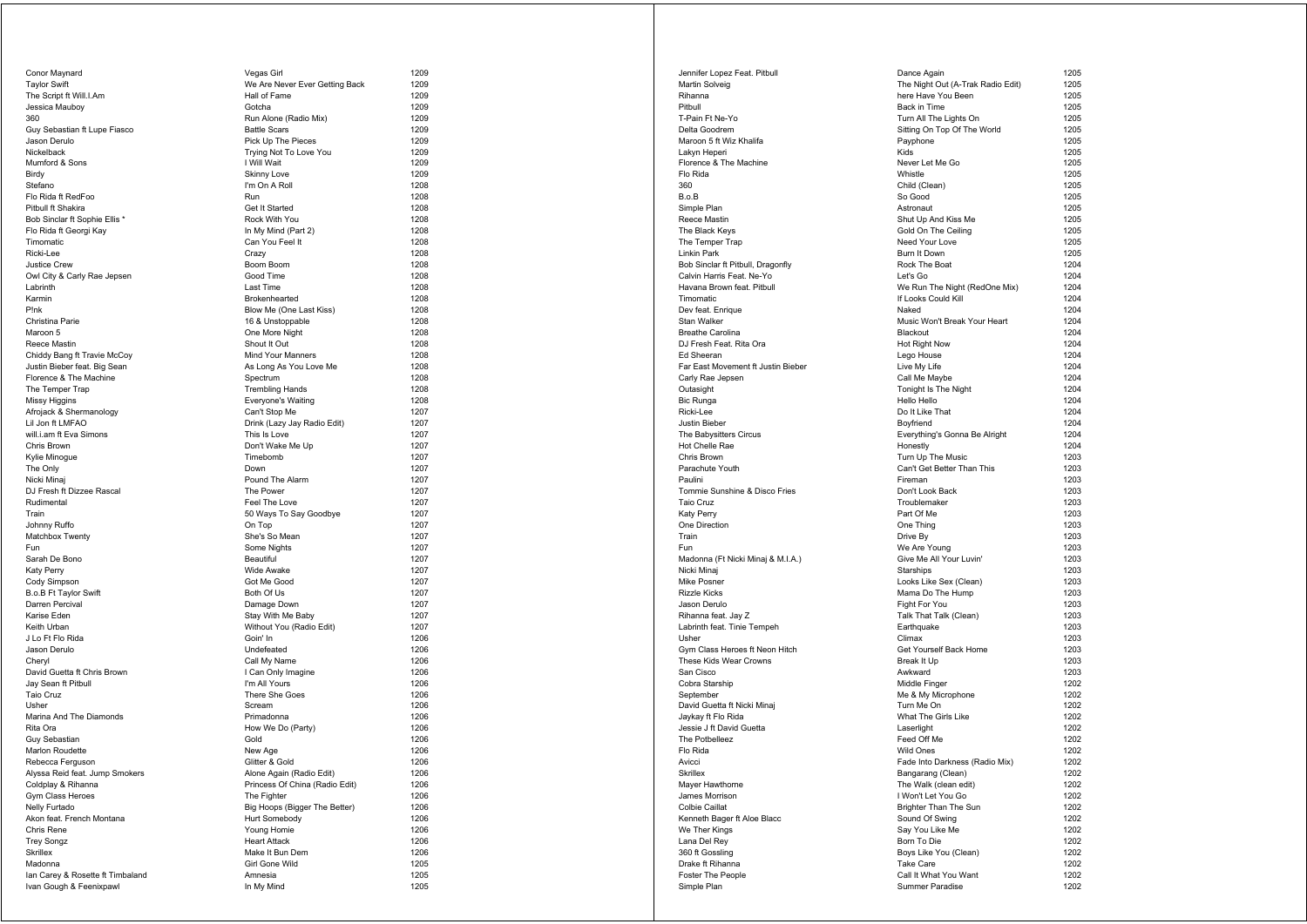| Beyonce                                   | I Was Here                                  | 1202         |            |
|-------------------------------------------|---------------------------------------------|--------------|------------|
| <b>LMFAO</b>                              | Sorry For Party Rocking                     | 1201         |            |
| Jessica Sutta                             | Show Me                                     | 1201         |            |
| Alexandra Stan                            | Get Back (ASAP)                             | 1201         |            |
| Rihanna                                   | You Da One                                  | 1201         |            |
| Sneaky Sound System                       | Really Want To See You Again                | 1201         |            |
| Timomatic                                 | Set It Off                                  | 1201         |            |
| Pitbull ft Chris Brown                    | International Love                          | 1201         |            |
| Reece Mastin                              | Good Night                                  | 1201         |            |
| Kelly Clarkson                            | What Doesn't Kill You (Stronger)            | 1201         |            |
| Grouplove                                 | <b>Tongue Tied</b>                          | 1201         |            |
| Olly Murs ft Rizzle Kicks                 | <b>Heart Skips A Beat</b>                   | 1201         |            |
| <b>Bruno Mars</b>                         | Count On Me                                 | 1201         |            |
| Will.i.am                                 | T.H.E (The Hardest Ever)                    | 1201         |            |
| Professor Green ft Emeli Sandi            | Read All About It (Clean)                   | 1201         |            |
| Hilltop Hoods ft Sia                      | I Love It                                   | 1201         |            |
| Foo Fighters                              | <b>These Days</b>                           | 1201         |            |
| The Black Keys                            | Lonely Boy                                  | 1201         |            |
| The Fray                                  | Heartbeat                                   | 1201         |            |
| Pink                                      | Bridge Of Light                             | 1201         |            |
| Westlife                                  | Lighthouse                                  | 1201         |            |
|                                           |                                             |              |            |
| > CATEGORY: Top 40 - 2011                 |                                             |              |            |
| <b>ARTIST</b>                             | <b>TITLE</b>                                | CODE         | <b>BPM</b> |
| Luciana                                   |                                             | 1112         |            |
|                                           | I'm Still Hot                               | 1112         |            |
| Qwote ft Pitbull                          | Throw Your Hands Up                         |              |            |
| Duck Sauce                                | Big Bad Wolf                                | 1112         |            |
| Stan Walker                               | Light It Up                                 | 1112         |            |
| Avicii                                    | Levels                                      | 1112         |            |
| Yolanda Be Cool ft Crystal Waters         | Le Bump                                     | 1112<br>1112 |            |
| Guy Sebastian                             | Don't Worry Be Happy                        | 1112         |            |
| One Direction                             | What Makes You Beautiful                    |              |            |
| Ricki-Lee<br>Adele                        | Raining Diamonds                            | 1112         |            |
|                                           | Rumour Has It                               | 1112<br>1112 |            |
| Hot Chelle Rae                            | I Like It Like That                         |              |            |
| Andy Grammer                              | Keep You Head Up                            | 1112         |            |
| Christina Perri                           | A Thousand Years                            | 1112         |            |
| Cher Lloyd                                | Swagger Jagger                              | 1112         |            |
| Jason Derulo                              | Breathing                                   | 1112         |            |
| Lloyd ft Andre 3000                       | Dedication To My Ex (Miss That)             | 1112         |            |
| Wiz Khalifa & Snoop Dogg                  | Young Wild & Free                           | 1112         |            |
| Jessica Mauboy ft Stan Walker             | Galaxy                                      | 1112         |            |
| Iyaz ft Travie McCoy                      | <b>Pretty Girls</b>                         | 1112         |            |
| These Kids Wear Crowns                    | I Wanna Dance With Somebody                 | 1112         |            |
| Bombs Away                                | Supersoaker                                 | 1111<br>1111 |            |
| Martin Solveig & Dragonette               | Big In Japan                                |              |            |
| Rihanna ft Calvin Harris                  | We Found Love                               | 1111         |            |
| Taio Cruz ft Flo Rida                     | Hangover                                    | 1111         |            |
| Nicole Scherzinger                        | Wet                                         | 1111         |            |
| RogerSeventyTwo                           | You Take Me Higher                          | 1111         |            |
| <b>Britney Spears</b>                     | Criminal                                    | 1111<br>1111 |            |
| <b>Katy Perry</b>                         | The One That Got Away                       | 1111         |            |
| Lady Gaga                                 | Marry the Night<br>The A Team               | 1111         |            |
| Ed Sheeran<br>Avril Lavigne               | Wish You Were Here                          | 1111         |            |
|                                           |                                             | 1111         |            |
| Justin Bieber                             | Mistletoe<br>Better With The Lights Off     |              |            |
| New Boyz ft Chris Brown                   |                                             | 1111<br>1111 |            |
| One Republic ft B.o.B                     | Good Life                                   | 1111         |            |
| T-Pain ft Wiz Khalifa & Lily Allen        | 5 O'Clock                                   | 1111         |            |
| Bruno Mars                                | It Will Rain<br>Can't keep My Hands Off You |              |            |
| Simple Plan ft Rivers Cuomo<br>Nickelback |                                             | 1111<br>1111 |            |
| Panic! At The Disco                       | When We Stand Together                      |              |            |
|                                           | Let's Kill Tonight                          | 1111         |            |
| Tony Bennett & Lady Gaga                  | The Lady Is A Tramp                         | 1111         |            |
| Nero<br>Havana Brown                      | Promises<br>Get it                          | 1110         |            |
| LMFAO                                     |                                             | 1110         |            |
| Calvin Harris                             | Sexy and I know it<br>Feel so close         | 1110         |            |
| David Guetta ft Usher                     | Without You                                 | 1110<br>1110 |            |
| Enrique Iglesais ft Pitbull               |                                             | 1110         |            |
| Flo Rida                                  | I Like How It Feels<br>Good Feeling         |              |            |
| Jessie J                                  | Domino                                      | 1110<br>1110 |            |
|                                           |                                             |              |            |

| Dev                                  | In the dark                    | 1110 |
|--------------------------------------|--------------------------------|------|
| Gavin DeGraw                         | Not Over You                   | 1110 |
|                                      | Shae It Out                    | 1110 |
| Florence & The Machine               |                                |      |
| Kelly Clarkson                       | Mr Know It All                 | 1110 |
| Pete Murray                          | Free                           | 1110 |
| Coldplay                             | Paradise                       | 1110 |
| <b>Foster The People</b>             | Pumped Up Kicks                | 1110 |
| Nicki Minaj ft Rihanna               | Fly                            | 1110 |
| Beyonce                              | Love On Top                    | 1110 |
| Sean Paul ft Alexis Jordan           | Got 2 Luv You                  | 1110 |
| Gym Class Hereos ft Adam Levine      | Stereo hearts                  | 1110 |
| Tony Bennett & Amy Winehouse         | Body & Soul                    | 1110 |
| Shave                                | Change Your Heart (SLiDE Mix)  | 1109 |
| Cobra Starship                       | You Make Me Feel               | 1109 |
| Jessica Mauboy                       | Inescapable (Young Boys Remix) | 1109 |
| Pitbull ft Marc Anthony              | Rain Over Me                   | 1109 |
| The Potbelleez                       | Midnight Midnight              | 1109 |
| David Guetta                         | Titanium                       | 1109 |
| Marvin Priest ft Wynter Gordon       | Take Me Away                   | 1109 |
| Gotye                                | Somebody That I Used To Know   | 1109 |
| Lady Gaga                            | You And I                      | 1109 |
| Selena Gomez                         | Love You Like A Love Song      | 1109 |
| Adele                                | Set Fire To The Rain           | 1109 |
|                                      |                                | 1109 |
| Demi Lovato                          | Skyscraper                     |      |
| Avalanche City                       | Love Love Love                 | 1109 |
| Hot Chelle Rae                       | <b>Tonight Tonight</b>         | 1109 |
| Jack Vidgen                          | Yes I Am                       | 1109 |
| Rihanna                              | Cheers (Drink To That)         | 1109 |
| The Jezabels                         | <b>Endless Summer</b>          | 1109 |
| Eskimo Joe                           | Love Is A Drug                 | 1109 |
| LMFAO                                | Champagne Showers              | 1108 |
| <b>Britney Spears</b>                | I Wanna Go                     | 1108 |
| <b>Israel Cruz</b>                   | Party Up                       | 1108 |
| Alexandra Stan                       | Mr Saxobeat                    | 1108 |
| Example                              | Changed The Way You Kiss Me    | 1108 |
| David Guetta ft Taio Cruz & Ludacris | Little Bad Girl                | 1108 |
| Sneaky Sound System                  | We Love                        | 1108 |
| Colbie Caillat                       | I Do                           | 1108 |
| Maroon 5 ft Christina Aguilera       | Moves Like Jagger              | 1108 |
| Pete Murray                          | Always A Winner                | 1108 |
| Darren Hayes                         | Talk Talk Talk                 | 1108 |
| Chris Brown ft Justin Bieber         | Next To You                    | 1108 |
| Wes Carr                             | Been A Long Time               | 1108 |
| Snoop Dogg ft T-Pain                 | Boom                           | 1108 |
|                                      |                                | 1108 |
| Nicole Scherzinger ft 50 Cent        | <b>Right There</b>             |      |
| Bad Meets Evil ft Bruno Mars         | Lighters (Clean)               | 1108 |
| Blink 182                            | Up All Night                   | 1108 |
| These Kids Wear Crowns               | Jumpstart                      | 1108 |
| Foo Fighters                         | Walk                           | 1108 |
| All Time Low                         | I Feel Like Dancin             | 1108 |
| Enrique Iglesias ft Usher            | Dirty Dancer                   | 1107 |
| Benny Benassi                        | Cinema                         | 1107 |
| Calvin Harris ft Kelis               | Bounce                         | 1107 |
| Lady GaGa                            | The Edge Of Glory              | 1107 |
| Tonite Only                          | We Run The Night               | 1107 |
| Kylie Minogue                        | Put Your Hands Up              | 1107 |
| Coldplay                             | Every Teardrop Is A Waterfall  | 1107 |
| Christina Perri                      | Jar of Hearts                  | 1107 |
| Beyonce                              | Best Thing I Never Had         | 1107 |
| Aloe Blacc                           | I Need A Dollar                | 1107 |
| Bruno Mars                           | Marry You                      | 1107 |
| Adele                                | Someone Like You               | 1107 |
| Michael Jackson                      | Hollywood Tonight              | 1107 |
|                                      |                                |      |
| 360 ft Josh Pyke                     | Throw It Away                  | 1107 |
| Chris Brown                          | She Ain't You                  | 1107 |
| <b>Bad Meets Evil</b>                | Fast Lane                      | 1107 |
| Nicki Minaj                          | Super Bass (Clean)             | 1107 |
| Linkin Park                          | Iridescent                     | 1107 |
| Boy & Bear                           | Feeding Line                   | 1107 |
| Paramore                             | Monster                        | 1107 |
| David Guetta ft Flo Rida             | Where Them Girls At            | 1106 |
| Alex Gaudino ft Kelly Rowland        | What A Feeling                 | 1106 |
| Willow                               | 21st Century Girl              | 1106 |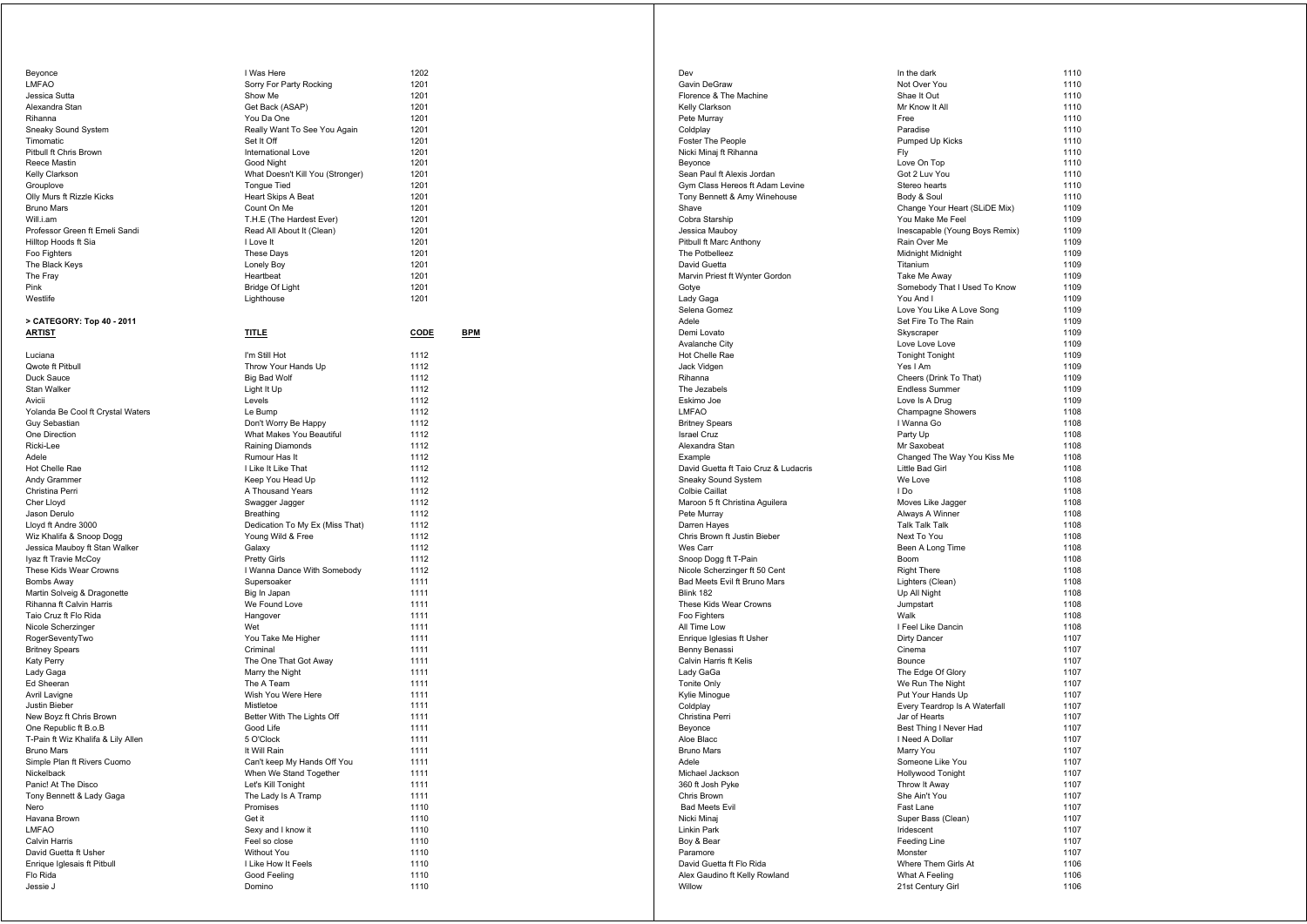| Havana Brown                      |
|-----------------------------------|
| Alex Metric & Steve Angello       |
| Jason Derulo                      |
| Beyoncé                           |
| Katy Perry                        |
| Stan Walker                       |
| Avril Lavigne                     |
| Sara Bareilles                    |
| Rihanna                           |
| Wretch 32 ft Example              |
| Jennifer Lopez & Lil Wayne        |
| Jessie J                          |
| The Naked & Famous                |
| Simple Plan ft N Bedingfield      |
| <b>Short Stack</b>                |
| Blake                             |
| Katy B                            |
| Pitbull ft Ne-Yo Afrojack & Nayer |
| Laurent Wery ft Swift Kid         |
| Martin Solveig ft Kele            |
| Nicole Scherzinger                |
| The Potbelleez                    |
| Wynter Gordon                     |
| Flo Rida ft Akon                  |
| Beth Ditto                        |
| Lady Gaga                         |
| Eli 'Paperboy' Reed               |
| Glee                              |
| Adele                             |
| Mike Posner                       |
| Jay Sean ft Lil Wayne             |
| Justice Crew ft Flo Rida          |
| Dr Dre ft Eminem                  |
| Good Charlotte                    |
| The Script                        |
| We the Kings                      |
| <b>Britney Spears</b>             |
| LMFAO                             |
| Snoop Dogg Vs David Guetta        |
| Tiesto V Diplo ft Busta Rhymes    |
| Chris Brown ft Benny Benassi      |
| Eric Prydz                        |
| Jennifer Lopez ft Pitbull         |
| Alexis Jordan                     |
| Marvin Priest                     |
| Kylie Minogue                     |
| Eliza Doolittle                   |
| 360 ft Pez                        |
| Dev ft The Cataracs               |
| Jessie J ft B.o.B                 |
| Bruno Mars                        |
| Wiz Khalifa                       |
| Lupe Fiasco ft MDMA               |
| Trey Songz                        |
| Architecture In Helsinki          |
| Bon Jovi                          |
| All My Friends (Redial Remix)     |
| Dance With You                    |
| On The Floor                      |
| Born This Way                     |
| Blow                              |
| Betty                             |
| Never Say Never                   |
| What Happened To Us               |
| Just Can't Get Enough             |
| <b>Start Without You</b>          |
| Gone                              |
| The Show Goes On                  |
| Invincible                        |
|                                   |
|                                   |
| 1983                              |
| She's Like A Comet<br>Rope        |

| Havana Brown                      | We Run The Night              | 1106 |
|-----------------------------------|-------------------------------|------|
| Alex Metric & Steve Angello       | Open Your Eyes                | 1106 |
| Jason Derulo                      | Don't Wanna Go Home           | 1106 |
| Beyoncé                           | Run The World (Girls)         | 1106 |
| Katy Perry                        | Last Friday Night (T.G.I.F.)  | 1106 |
| Stan Walker                       | Loud                          | 1106 |
| Avril Lavigne                     | Smile                         | 1106 |
| Sara Bareilles                    | Uncharted                     | 1106 |
| Rihanna                           | California King Bed           | 1106 |
| Wretch 32 ft Example              | Unorthodox                    | 1106 |
| Jennifer Lopez & Lil Wayne        | I'm Into You                  | 1106 |
| Jessie J                          | Nobody's Perfect              | 1106 |
| The Naked & Famous                | All Of This                   | 1106 |
| Simple Plan ft N Bedingfield      | Jet Lag                       | 1106 |
| <b>Short Stack</b>                | Heartbreak Made Me A Killer   | 1106 |
| Blake                             | All Of Me                     | 1106 |
| Katy B                            | Katy On A Mission             | 1105 |
| Pitbull ft Ne-Yo Afrojack & Nayer | Give Me Everything            | 1105 |
| Laurent Wery ft Swift Kid         | Hey Hey Hey                   | 1105 |
| Martin Solveig ft Kele            | Ready 2 Go                    | 1105 |
| Nicole Scherzinger                | Don't Hold Your Breath        | 1105 |
| The Potbelleez                    | From The Music                | 1105 |
| Wynter Gordon                     | Til Death (Denzal Park Edit)  | 1105 |
| Flo Rida ft Akon                  | Who Dat Girl                  | 1105 |
| <b>Beth Ditto</b>                 | I Wrote The Book              | 1105 |
| Lady Gaga                         | Judas                         | 1105 |
| Eli 'Paperboy' Reed               | Come And Get It               | 1105 |
| Glee                              | Loser Like Me                 | 1105 |
| Adele                             | Rolling In The Deep           | 1105 |
| Mike Posner                       | Bow Chicka Wow Wow            | 1105 |
| Jay Sean ft Lil Wayne             | Hit The Lights                | 1105 |
| Justice Crew ft Flo Rida          | Dance With Me                 | 1105 |
| Dr Dre ft Eminem                  | I Need a Doctor (Clean)       | 1105 |
| Good Charlotte                    | <b>Last Night</b>             | 1105 |
| The Script                        | If You Ever Come Back         | 1105 |
| We the Kings                      | <b>Check Yes Juliet</b>       | 1105 |
| <b>Britney Spears</b>             | Till The World Ends           | 1104 |
| LMFAO                             | Party Rock Anthem             | 1104 |
| Snoop Dogg Vs David Guetta        | Sweat (David Guetta Remix)    | 1104 |
| Tiesto V Diplo ft Busta Rhymes    | C'mon (Catch Em By Surprise)  | 1104 |
| Chris Brown ft Benny Benassi      | <b>Beautiful People</b>       | 1104 |
| Eric Prydz                        | Niton (The Reason)            | 1104 |
| Jennifer Lopez ft Pitbull         | On The Floor                  | 1104 |
| Alexis Jordan                     | Good Girl                     | 1104 |
| Marvin Priest                     | Own This Club                 | 1104 |
| Kylie Minogue                     | Better Than Today             | 1104 |
| Eliza Doolittle                   | <b>Skinny Genes</b>           | 1104 |
| 360 ft Pez                        | Just Got Started              | 1104 |
| Dev ft The Cataracs               | Bass Down Low                 | 1104 |
| Jessie J ft B.o.B                 | Price Tag                     | 1104 |
| <b>Bruno Mars</b>                 | The Lazy Song                 | 1104 |
| Wiz Khalifa                       | Black & Yellow                | 1104 |
| Lupe Fiasco ft MDMA               | I Don't Wanna Care Right Now  | 1104 |
| Trey Songz                        | Love Faces                    | 1104 |
| Architecture In Helsinki          | Contact High                  | 1104 |
| Bon Jovi                          | This Is Our House             | 1104 |
| All My Friends (Redial Remix)     | Tommy Trash & Tom Piper       | 1103 |
| Dance With You                    | P Money                       | 1103 |
| On The Floor                      | Jennifer Lopez Feat. Pitbull  | 1103 |
| Born This Way                     | Lady Gaga                     | 1103 |
| Blow                              | Ke\$ha                        | 1103 |
| Betty                             | <b>Brooke Fraser</b>          | 1103 |
| Never Say Never                   | Justin Bieber ft Jaden Smith  | 1103 |
| What Happened To Us               | Jessica Mauboy                | 1103 |
| Just Can't Get Enough             | <b>Black Eyed Peas</b>        | 1103 |
| Start Without You                 | Alexandra Burke               | 1103 |
| Gone                              | Nelly Ft Kelly Rowland        | 1103 |
| The Show Goes On                  | Lupe Fiasco                   | 1103 |
| Invincible                        | Tinie Tempah ft Kelly Rowland | 1103 |
| 1983                              | Neon Trees                    | 1103 |
| She's Like A Comet                | Jebediah                      | 1103 |
| Rope                              | Foo Fighters                  | 1103 |
| The Ballad of Mona Lisa           | Panic! At The Disco           | 1103 |

| I Need a Doctor                     | Dr Dre Ft Eminem & Skyler Gray | 1103 |
|-------------------------------------|--------------------------------|------|
| Hold It Against Me                  | <b>Britney Spears</b>          | 1102 |
| Vegas                               | Vandalism & Static Revenger    | 1102 |
| Make My Day                         | Bashy Vs NAPT                  | 1102 |
| S & M                               | Rihanna                        | 1102 |
| Tonight (I'm Lovin' You)            | Enrique Iglesias               | 1102 |
| Bromance (The Love You Seek)        | Tim Berg                       | 1102 |
| What The Hell                       | Avril Lavigne                  | 1102 |
| E T                                 | Katy Perry                     | 1102 |
| More                                | Usher                          | 1102 |
| Rocketeer                           | Far East Movement              | 1102 |
| Coming Home                         | Diddy Dirty Money              | 1102 |
| All Of The Lights                   | Kanye West                     | 1102 |
|                                     | Kings Of Leon                  | 1102 |
| Pyro                                |                                |      |
| Take Over Control                   | Afrojack ft Eva Simons         | 1101 |
| Dirty Talk                          | Wynter Gordon                  | 1101 |
| Happiness                           | Alexis Jordan                  | 1101 |
| Who's That Chick                    | David Guetta ft Rihanna        | 1101 |
| Turn Around (5,4,3,2,1)             | Flo Rida                       | 1101 |
| Louder (Put Your Hands Up)          | <b>Chris Willis</b>            | 1101 |
| Friday to Sunday                    | <b>Justice Crew</b>            | 1101 |
| Doncamatic                          | Gorillaz ft Daley              | 1101 |
| Who's That Girl                     | Guy Sebastian                  | 1101 |
| Somewhere In The World              | Altiyan Childs                 | 1101 |
| F kin' Perfect                      | P!nk                           | 1101 |
|                                     |                                |      |
| Hold My Hand                        | Michael Jackson ft Akon        | 1101 |
| Singing In The Rain Umbrella        | Glee ft Gwyneth Paltrow        | 1101 |
| Nothing                             | The Script                     | 1101 |
| Written In The Stars                | Tinie Tempah ft Eric Turner    | 1101 |
| <b>Hot Tottie</b>                   | Usher ft Jay-Z                 | 1101 |
| Whip My Hair                        | Willow                         | 1101 |
| It's OK                             | Cee Lo Green                   | 1101 |
| Living In A Dream                   | Finger Eleven                  | 1101 |
| Na Na Na (Na Na Na Na Na Na)        | My Chemical Romance            | 1101 |
|                                     |                                |      |
| > CATEGORY: Top 40 - 2010           |                                |      |
| Chris Brown                         | Yeah 3X                        | 1012 |
|                                     |                                | 1012 |
| Enrique Iglesias ft N Scherzinger   | Heartbeat                      |      |
| <b>Black Eyed Peas</b>              | The Time (Dirty Bit)           | 1012 |
| Martin Solveig & Dragonette         | Hello                          | 1012 |
| Taio Cruz ft Kylie Minogue          | Higher                         | 1012 |
| Ke\$ha                              | We R Who We R                  | 1012 |
| Michael Buble                       | Hollywood                      | 1012 |
| <b>Brooke Fraser</b>                | Something In The Water         | 1012 |
| Glee                                | <b>Teenage Dream</b>           | 1012 |
| Mike Posner                         | Please Don't Go                | 1012 |
| Boy & Bear                          | Fall At Your Feet              | 1012 |
| The Baseballs                       | Umbrella                       | 1012 |
| James Blunt                         | Stay The Night                 | 1012 |
| Jessica Mauboy ft Ludacris          | Saturday Night                 | 1012 |
|                                     |                                | 1012 |
| Jason Derulo                        | The Sky Is The Limit           |      |
| Nelly ft T-Pain & Akon              | Move That Boy                  | 1012 |
| <b>Bruno Mars</b>                   | Grenade                        | 1012 |
| Rihanna ft Drake                    | What's My Name                 | 1012 |
| Good Charlotte                      | Sex On The Radio               | 1012 |
| Short Stack                         | We Dance To A Different Disco  | 1012 |
| <b>Adrian Lux</b>                   | Teenage Crime                  | 1011 |
| Pitbull ft T-Pain                   | Hey Baby                       | 1011 |
| Alex Gaudino                        | I'm In Love                    | 1011 |
| The Aston Shuffle                   | Your Love                      | 1011 |
| Swedish House Mafia Vs Tinie Tempah | Miami 2 Ibiza                  | 1011 |
| The Potbelleez                      | Shake It                       | 1011 |
| Glee                                | Only The Good Die Young        |      |
|                                     |                                | 1011 |
| Scarlett Belle                      | Freak Tonight                  | 1011 |
| Katy Perry                          | Firework                       | 1011 |
| P!nk                                | Raise Your Glass               | 1011 |
| Justin Bieber                       | U Smile                        | 1011 |
| Plain White T's                     | Rhythm Of Love                 | 1011 |
| Jay Sean ft Nicki Minaj             | 2012 (It Ain't The End)        | 1011 |
| Akon                                | Angel                          | 1011 |
| Far East Movement                   | Like A G6                      | 1011 |
| Mohombi                             | <b>Bumpy Ride</b>              | 1011 |
| Jessica Mauboy ft Snoop Dogg        | Get Em' Girls                  | 1011 |
|                                     |                                |      |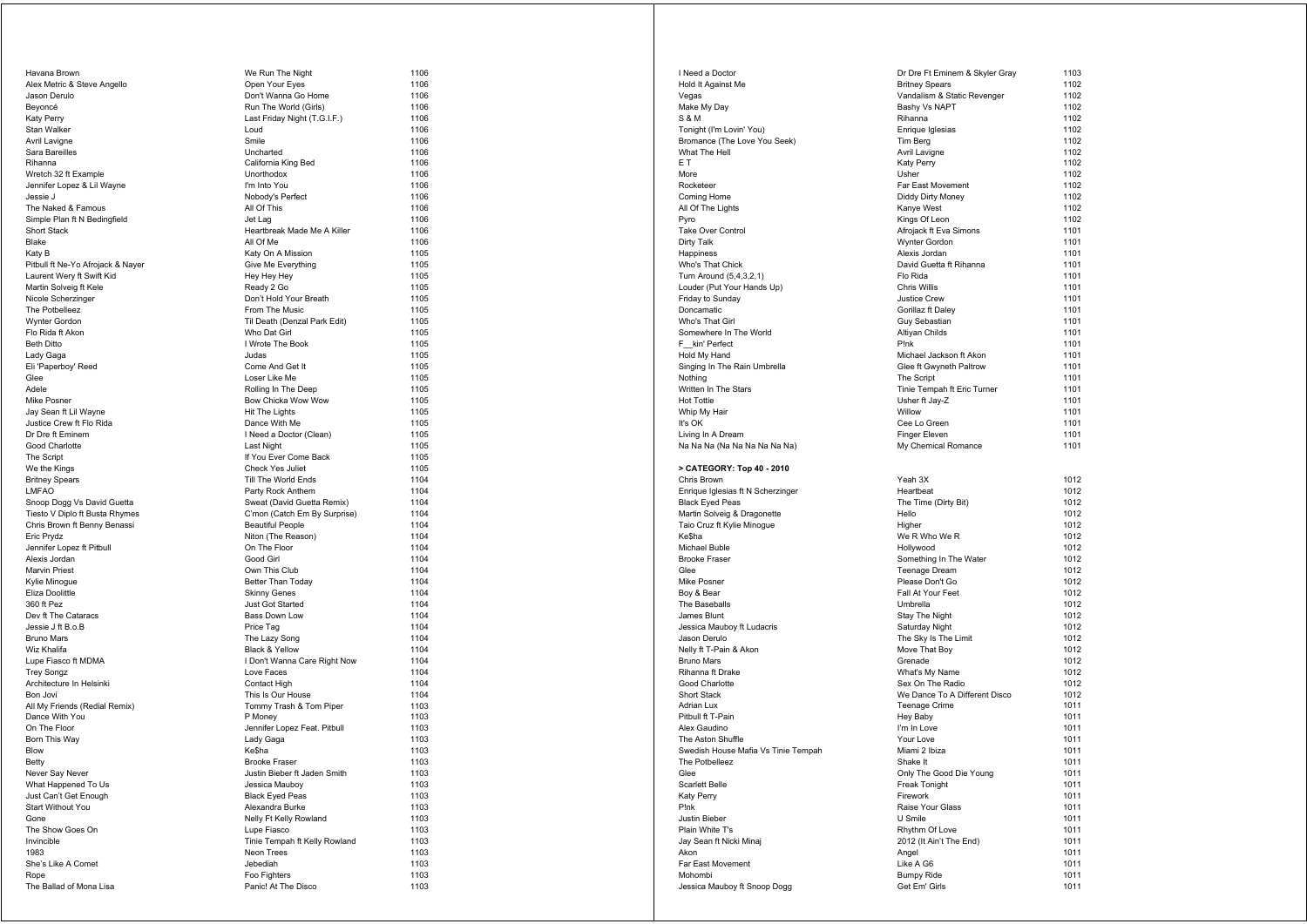| Trey Songz ft Nicki Minaj       | Bottoms Up                   | 1011 |     |
|---------------------------------|------------------------------|------|-----|
| Eminem ft Lil Wayne             | No Love                      | 1011 |     |
| Short Stack                     | Planets                      | 1011 |     |
| The Wombats                     | Tokyo (Vampires & Wolves)    | 1010 |     |
| Adam Lambert                    | For Your Entertainment       | 1010 |     |
| Duck Sauce                      | Barbra Streisand             | 1010 |     |
| Pendulum                        | The Island                   | 1010 |     |
| 30H!3                           | Double Vision                | 1010 |     |
| <b>Thirsty Merc</b>             | Tommy & Krista               | 1010 |     |
| Brian McFadden ft Delta Goodrem | Mistakes                     | 1010 |     |
| Will.i.am & Nicki Minaj         | Check It Out                 | 1010 |     |
| NeYo                            | <b>Beautiful Monster</b>     | 1010 |     |
| Rihanna                         | Only Girl (In The World)     | 1010 |     |
| <b>Justice Crew</b>             | And Then We Dance            | 1010 |     |
| <b>Bruno Mars</b>               | Just The Way You Are         | 1010 |     |
| B.o.B. ft Rivers Cuomo          | Magic                        | 1010 |     |
| <b>Travie McCoy</b>             | We'll Be Alright             | 1010 |     |
| Lady Gaga                       | Dance In The Dark            | 1010 |     |
| Cee Lo Green                    | Forget U                     | 1010 |     |
| Nelly                           | Just A Dream                 | 1010 |     |
| Linkin Park                     | The Catalyst                 | 1010 |     |
| Good Charlotte                  | Like It's Her Birthday       | 1010 |     |
| Kings Of Leon                   | Radioactive                  | 1010 |     |
| J Williams ft Scribe            | You Got Me                   | 1009 | 130 |
| Zoe Badwi                       | Freefallin'                  | 1009 | 128 |
| Kesha                           | Take It Off                  | 1009 | 125 |
| Hayley Warner                   | Hands Off                    | 1009 | 150 |
| Scouting For Girls              | Famous                       | 1009 | 132 |
| Katy Perry                      | <b>Teenage Dream</b>         | 1009 | 120 |
| The Hoosiers                    | Choices                      | 1009 | 120 |
| Vanessa Amorosi                 | Holiday                      | 1009 | 106 |
| Stan Walker                     | Choose You                   | 1009 | 102 |
| The Script                      | For The First Time           | 1009 | 087 |
| Washington                      | Sunday Best                  | 1009 | 083 |
| Sean Kingston ft Nicky Minaj    | Letting Go Dutty Love        | 1009 | 092 |
| B.o.B ft Rivers Cuomo           | Magic                        | 1009 | 083 |
| T.I. ft Keri Hilson             | Got Your Back                | 1009 | 074 |
| Rihanna ft Slash                | Rockstar 101                 | 1009 | 070 |
| 30 Seconds To Mars              | Closer to the Edge           | 1009 | 140 |
| Penulum                         | Witchcraft                   | 1009 | 087 |
| Paramore                        | Careful                      | 1009 | 083 |
| Nickelback                      | This Afternoon               | 1009 | 080 |
| <b>Taylor Swift</b>             | <b>Mine</b>                  | 1009 | 121 |
| Adam Lambart                    | If I Had You                 | 1008 | 131 |
| The Potbelleez                  | Hello                        | 1008 | 128 |
| Edward Maya ft Vika Jigulina    | Stereo Love                  | 1008 | 127 |
| French Soler                    | Lies                         | 1008 | 127 |
| Kelis                           | 4th of July                  | 1008 | 124 |
| Usher ft Pitbull                | DJ Got Us Fallin' in Love    | 1008 | 120 |
| Mark Ronson                     | Bang Bang Bang               | 1008 | 093 |
| Mike Posner                     | Cooler Than Me               | 1008 | 130 |
| Diana Vickers                   | Once                         | 1008 | 122 |
| Christina Aguilera              | I Hate Boys                  | 1008 | 138 |
| Maroon 5                        | Misery                       | 1008 | 103 |
| Lady Antebellum                 | Need You Now                 | 1008 | 108 |
| <b>Thirsty Merc</b>             | Mousetrap Heart              | 1008 | 163 |
| Train                           | If It's Love                 | 1008 | 082 |
| <b>NERD ft Nelly Furtado</b>    | Hot N Fun                    | 1008 | 120 |
| Taio Cruz                       | Dynamite                     | 1008 | 120 |
| Jason Derulo                    | What If                      | 1008 | 082 |
| Eminem ft Rihanna               | Love The Way You Lie (Clean) | 1008 | 087 |
| Michael Paynter                 | Love The Fall                | 1008 | 152 |
| Birds of Tokyo                  | Plans                        | 1008 | 103 |
| Flo Rida ft David Guetta        | Club Can't Handle Me         | 1007 | 128 |
| Static Revenger ft Luciana      | Skin I'm in                  | 1007 | 127 |
| Dennis Ferrer                   | Hey Hey                      | 1007 | 126 |
| Glee Cast                       | Jessie's Girl                | 1007 | 131 |
| Enrique Iglesais ft Pitbull     | I Like It                    | 1007 | 129 |
| Shakira ft Freshlyground        | Waka Waka                    | 1007 | 127 |
| Kylie Minogue                   | All The Lovers               | 1007 | 120 |
| Gabriella Cilmi                 | Hearts Don't Lie             | 1007 | 119 |
| Brian McFadden                  | Chemical Rush                | 1007 | 111 |
| Miranda Cosgrove                | Kissin                       | 1007 | 110 |

|                   | 1011 |     |
|-------------------|------|-----|
|                   | 1011 |     |
|                   |      |     |
|                   | 1011 |     |
| ires & Wolves)    | 1010 |     |
| rtainment         | 1010 |     |
| and               | 1010 |     |
|                   |      |     |
|                   | 1010 |     |
|                   | 1010 |     |
| sta               | 1010 |     |
|                   | 1010 |     |
|                   |      |     |
|                   | 1010 |     |
| ster              | 1010 |     |
| he World)         | 1010 |     |
| Dance             | 1010 |     |
|                   |      |     |
| You Are           | 1010 |     |
|                   | 1010 |     |
| ٦t                | 1010 |     |
| Dark              | 1010 |     |
|                   |      |     |
|                   | 1010 |     |
|                   | 1010 |     |
|                   | 1010 |     |
| irthday           | 1010 |     |
|                   |      |     |
|                   | 1010 |     |
|                   | 1009 | 130 |
|                   | 1009 | 128 |
|                   | 1009 | 125 |
|                   |      |     |
|                   | 1009 | 150 |
|                   | 1009 | 132 |
| aт                | 1009 | 120 |
|                   | 1009 | 120 |
|                   |      |     |
|                   | 1009 | 106 |
|                   | 1009 | 102 |
| Time              | 1009 | 087 |
|                   |      |     |
|                   | 1009 | 083 |
| tty Love          | 1009 | 092 |
|                   | 1009 | 083 |
| k                 | 1009 | 074 |
|                   |      |     |
|                   | 1009 | 070 |
| Edge              | 1009 | 140 |
|                   | 1009 | 087 |
|                   | 1009 | 083 |
|                   |      |     |
| n                 | 1009 | 080 |
|                   | 1009 | 121 |
|                   | 1008 | 131 |
|                   | 1008 | 128 |
|                   |      |     |
|                   | 1008 | 127 |
|                   | 1008 | 127 |
|                   | 1008 | 124 |
| llin' in Love     | 1008 | 120 |
|                   |      |     |
| ang               | 1008 | 093 |
| Иe                | 1008 | 130 |
|                   | 1008 | 122 |
|                   | 1008 | 138 |
|                   |      |     |
|                   | 1008 | 103 |
| W                 | 1008 | 108 |
| art:              | 1008 | 163 |
|                   | 1008 | 082 |
|                   | 1008 |     |
|                   |      | 120 |
|                   | 1008 | 120 |
|                   | 1008 | 082 |
| y You Lie (Clean) | 1008 | 087 |
|                   |      |     |
|                   | 1008 | 152 |
|                   | 1008 | 103 |
| ndle Me           | 1007 | 128 |
|                   | 1007 | 127 |
|                   |      |     |
|                   | 1007 | 126 |
|                   | 1007 | 131 |
|                   | 1007 | 129 |
|                   | 1007 | 127 |
|                   |      |     |
| s                 | 1007 | 120 |
| <sub>-</sub> ie   | 1007 | 119 |
| ۱'n               | 1007 | 111 |
|                   | 1007 | 110 |

| Guy Sebestian                             |
|-------------------------------------------|
|                                           |
| Justin Bieber ft Usher                    |
| Alexandra Burke ft Pitbull                |
|                                           |
| Lil Jon ft R.Kelly & Mario                |
| Charice ft Iyaz                           |
| Cody Simpson ft Flo Rida                  |
|                                           |
| Muse                                      |
| Angus & Julia Stone                       |
| Gyroscope                                 |
|                                           |
| Uncle Kracker                             |
| 3OH!3 ft Kesha                            |
| David Guetta ft Chris Willis              |
|                                           |
| Cascada                                   |
| Kelly Rowland                             |
| Yolanda Be Cool & D Cup                   |
| Grum                                      |
|                                           |
| Ou Est le Swimming Pool                   |
| Rogue Traders                             |
|                                           |
| Katy Perry                                |
| Christina Aguilera                        |
| Kesha                                     |
| Miley Cyrus                               |
|                                           |
| Sean Kingston ft Jutsin Bieber            |
| Diddy-Dirty Money Ft T.I.                 |
| B.o.B ft Hayley Williams                  |
|                                           |
| <b>Travis McCoy</b>                       |
| Eminem                                    |
| Rihanna                                   |
|                                           |
| Scouting for Girls                        |
| Stan Walker                               |
| Goldfrapp                                 |
|                                           |
| Meck ft Dino                              |
| Kate Nash                                 |
| Cassie Davis                              |
|                                           |
| Brian McFadden                            |
| Mika                                      |
| Vanessa Amorosi                           |
|                                           |
| Jedward                                   |
| Lady Gaga                                 |
| N-Dubz                                    |
| Usher ft Will.i.am                        |
|                                           |
| Taio Cruz ft Ludacris                     |
| B.o.B ft Bruno Mars                       |
| Chiddy Bang                               |
|                                           |
| Kevin Rudolf                              |
| Jason Derulo                              |
| Iyaz                                      |
|                                           |
|                                           |
| Amy Meredith                              |
|                                           |
| Green Day                                 |
| Jet                                       |
| Craig David                               |
| David Guetta ft Will.i.am                 |
|                                           |
| <b>Bob Sinclair</b>                       |
| Sidney Samson ft Lady Bee                 |
| La Roux                                   |
|                                           |
| Jump Jump Dance Dance                     |
| Chris Sorbello                            |
| Rob Thomas                                |
|                                           |
| Avril Lavigne                             |
| Guy Sebestian                             |
| Angus and Julia Stone                     |
|                                           |
| Adam Lambert                              |
| Miley Cyrus                               |
| K-os                                      |
| T-Pain                                    |
|                                           |
| Mumford & Sons                            |
| Lifehouse                                 |
| Kisschasy                                 |
|                                           |
| Gorillaz                                  |
| Paramore                                  |
| Cheryl Cole ft Will.i.am                  |
|                                           |
| David Guetta<br>Seamus Haji V Mark Knight |

| Guy Sebestian                                    | Never Hold You Down                                | 1007         | 084        |
|--------------------------------------------------|----------------------------------------------------|--------------|------------|
| Justin Bieber ft Usher                           | Somebody To Love                                   | 1007         | 130        |
| Alexandra Burke ft Pitbull                       | All Night Long                                     | 1007         | 120        |
| Lil Jon ft R.Kelly & Mario                       | Ms Chocolate                                       | 1007         | 107        |
| Charice ft Iyaz                                  | Pyramid<br>iYiYi                                   | 1007         | 085        |
| Cody Simpson ft Flo Rida<br>Muse                 | Neutron Star Collision                             | 1007<br>1007 | 080<br>128 |
| Angus & Julia Stone                              | Big Jet Plane                                      | 1007         | 110        |
| Gyroscope                                        | Baby I'm Getting Better                            | 1007         | 093        |
| Uncle Kracker                                    | Smile                                              | 1007         | 072        |
| 3OH!3 ft Kesha                                   | My First Kiss                                      | 1006         | 138        |
| David Guetta ft Chris Willis                     | Getting Over You                                   | 1006         | 130        |
| Cascada                                          | Pyromania                                          | 1006         | 127        |
| Kelly Rowland                                    | Commander                                          | 1006         | 125        |
| Yolanda Be Cool & D Cup                          | We No Speak Americano                              | 1006         | 125        |
| Grum                                             | Can't Shake this Feeling                           | 1006         | 124        |
| Ou Est le Swimming Pool<br>Rogue Traders         | Dance the Way I Feel<br>Would You Raise Your Hands | 1006<br>1006 | 118<br>160 |
| Katy Perry                                       | California Girls                                   | 1006         | 125        |
| Christina Aguilera                               | Im Not Myself Tonight                              | 1006         | 120        |
| Kesha                                            | Your Love is My Drug                               | 1006         | 120        |
| Miley Cyrus                                      | Cant Be Tames                                      | 1006         | 117        |
| Sean Kingston ft Jutsin Bieber                   | Eenie Meenie                                       | 1006         | 121        |
| Diddy-Dirty Money Ft T.I.                        | Hello, Good Mornin                                 | 1006         | 104        |
| B.o.B ft Hayley Williams                         | Airplanes                                          | 1006         | 093        |
| <b>Travis McCoy</b>                              | Billionaire                                        | 1006         | 087        |
| Eminem                                           | Not Aftraid                                        | 1006         | 086        |
| Rihanna                                          | Te Amo                                             | 1006         | 086        |
| Scouting for Girls<br>Stan Walker                | This Aint A Love Song<br>Unbroken                  | 1006<br>1006 | 088<br>075 |
| Goldfrapp                                        | Rocket                                             | 1005         | 131        |
| Meck ft Dino                                     | Feels Like A Prayer                                | 1005         | 130        |
| Kate Nash                                        | Do Wah Doo                                         | 1005         | 150        |
| Cassie Davis                                     | Don't Wanna Dance                                  | 1005         | 145        |
| Brian McFadden                                   | Just Say So                                        | 1005         | 126        |
| Mika                                             | <b>Kick Ass</b>                                    | 1005         | 125        |
| Vanessa Amorosi                                  | Mr Mysterious                                      | 1005         | 120        |
| Jedward                                          | Under Pressure (Ice Ice Baby)                      | 1005         | 116        |
| Lady Gaga                                        | Alejandro                                          | 1005         | 099        |
| N-Dubz                                           | I Need You                                         | 1005         | 130        |
| Usher ft Will.i.am<br>Taio Cruz ft Ludacris      | <b>OMG</b><br><b>Break Your Heart</b>              | 1005<br>1005 | 130<br>122 |
| B.o.B ft Bruno Mars                              | Nothin' On You                                     | 1005         | 104        |
| Chiddy Bang                                      | Opposite Of Adults                                 | 1005         | 096        |
| Kevin Rudolf                                     | I Made It                                          | 1005         | 091        |
| Jason Derulo                                     | Ridin' Solo                                        | 1005         | 090        |
| lyaz                                             | Solo                                               | 1005         | 075        |
| Amy Meredith                                     | Lying                                              | 1005         | 147        |
| Green Day                                        | East Jesus Nowhere                                 | 1005         | 144        |
| Jet                                              | Seventeen                                          | 1005         | 131        |
| Craig David                                      | One More Lie (Standing In The Shadows)             | 1004         | 130        |
| David Guetta ft Will.i.am                        | On The Dance Floor (Extended Mix)                  | 1004         | 130        |
| <b>Bob Sinclair</b><br>Sidney Samson ft Lady Bee | New New New<br>Come on Let's Go                    | 1004<br>1004 | 129<br>129 |
| La Roux                                          | I'm Not Your Toy                                   | 1004         | 124        |
| Jump Jump Dance Dance                            | Show me the Night                                  | 1004         | 123        |
| Chris Sorbello                                   | So Lonely                                          | 1004         | 122        |
| Rob Thomas                                       | Monkingbird                                        | 1004         | 142        |
| Avril Lavigne                                    | Alice                                              | 1004         | 119        |
| Guy Sebestian                                    | All To Myself                                      | 1004         | 119        |
| Angus and Julia Stone                            | And The Boys                                       | 1004         | 100        |
| Adam Lambert                                     | Whataya Want From Me                               | 1004         | 093        |
| Miley Cyrus                                      | When I look at you                                 | 1004         | 069        |
| K-os                                             | I Wish I Knew Natalie Portman                      | 1004         | 123        |
| T-Pain                                           | Take Your Shirt Off                                | 1004         | 095        |
| Mumford & Sons<br>Lifehouse                      | The Cave<br><b>Halfway Gone</b>                    | 1004<br>1004 | 142<br>125 |
| Kisschasy                                        | Dinosaur                                           | 1004         | 111        |
| Gorillaz                                         | Stylo                                              | 1004         | 100        |
| Paramore                                         | The Only Exception                                 | 1004         | 069        |
| Cheryl Cole ft Will.i.am                         | 3 words                                            | 1003         | 130        |
| David Guetta                                     | Memories                                           | 1003         | 130        |
| Seamus Haji V Mark Knight                        | Good Times                                         | 1003         | 129        |
|                                                  |                                                    |              |            |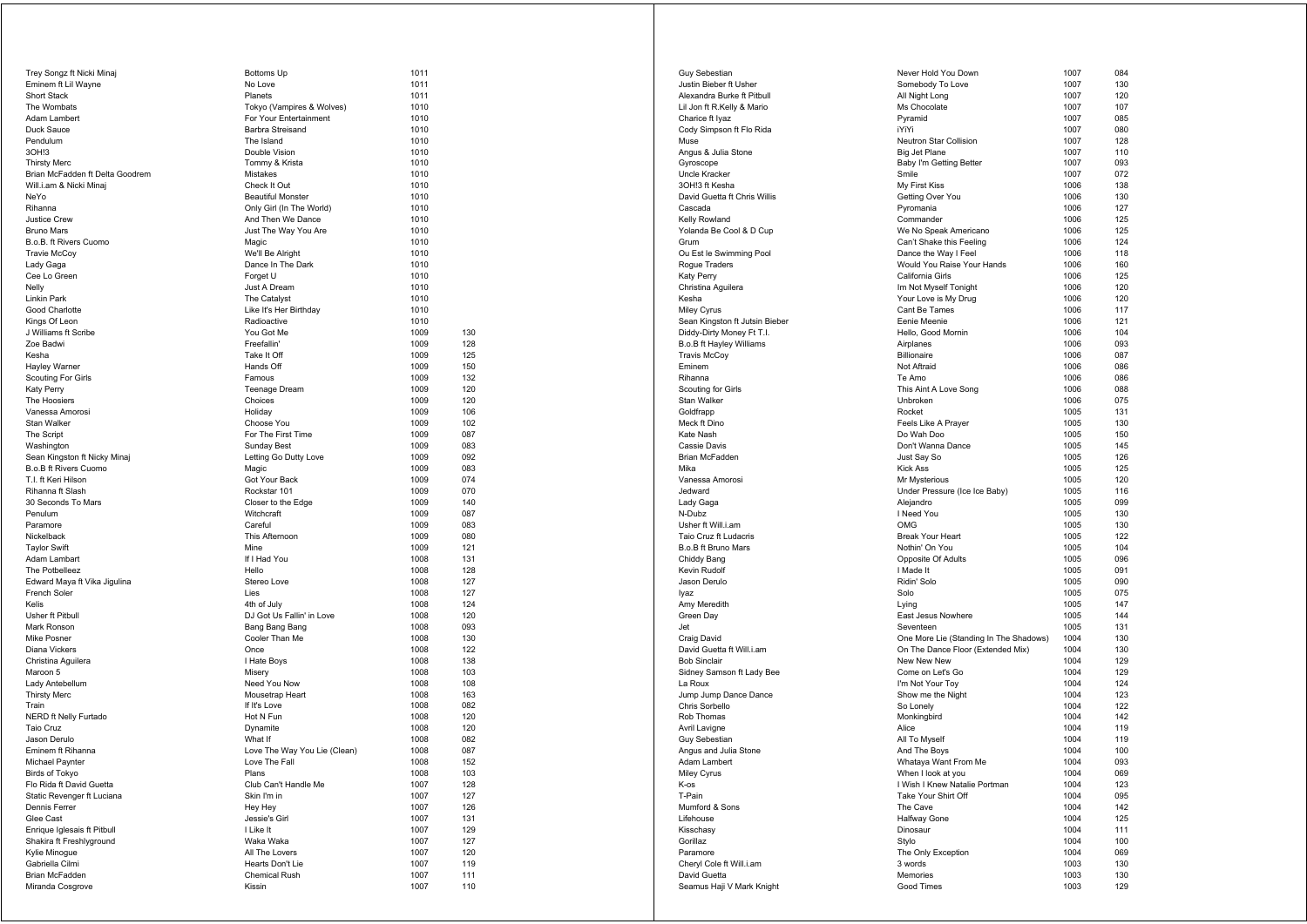| Agnes                                               | I Need You Now (Radio Edit)                      | 1003         | 128        |
|-----------------------------------------------------|--------------------------------------------------|--------------|------------|
| Inna                                                | Hot                                              | 1003         | 128        |
| Pitbull ft Akon                                     | Shut it Down                                     | 1003         | 128        |
| TV Rock ft Rudy                                     | In the Air                                       | 1003         | 128        |
| Natalie Bassingthwaighte                            | Love Like This (Metrophonic Remix)               | 1003<br>1003 | 127<br>097 |
| John Mayer<br>Train                                 | <b>Heartbreak Warfare</b><br>Soul Sister         | 1003         | 097        |
| Justin Bieber ft Ludacris                           | Baby                                             | 1003         | 130        |
| Akon ft Keri Hilson                                 | Oh Africa                                        | 1003         | 128        |
| Timbaland ft Katy Perry                             | If we ever meet again                            | 1003         | 126        |
| Jason Derulo                                        | In My Head                                       | 1003         | 110        |
| Alicia Keys ft Beyonce                              | Put it in a love song                            | 1003         | 092        |
| <b>Black Eyed Peas</b>                              | Imma Be                                          | 1003         | 092        |
| Rihanna                                             | Rude Boy                                         | 1003         | 087        |
| Operator Please                                     | Logic                                            | 1003         | 118        |
| KD Lang<br>Riton & Primary 1                        | Hallelujah<br>Who's There                        | 1003<br>1002 | 091<br>135 |
| Richard Vission ft Luciana                          | I Like That                                      | 1002         | 129        |
| T-Rek                                               | Out My Bitch                                     | 1002         | 128        |
| Kesha                                               | <b>Blah Blah Blah</b>                            | 1002         | 120        |
| Passion Pit                                         | <b>Little Secrets</b>                            | 1002         | 100        |
| Lady Gaga ft. Beyonce                               | Telephone                                        | 1002         | 122        |
| Kate Hudson                                         | Cinema Italiano                                  | 1002         | 120        |
| Kate Voegele                                        | 99' Times                                        | 1002         | 112        |
| Florence And The Machine                            | You've Got The Love                              | 1002         | 110        |
| <b>Backstreet Boys</b>                              | Bigger                                           | 1002         | 106        |
| Gabriella Cilmi<br>Cee-Lo                           | On A Mission<br>Open Happiness                   | 1002<br>1002 | 090<br>082 |
| Justin Bieber                                       | One Time                                         | 1002         | 073        |
| Amy Meredith                                        | Pornstar                                         | 1002         | 148        |
| Porcelain                                           | Last Song                                        | 1002         | 142        |
| Kasabian                                            | Underdog                                         | 1002         | 101        |
| Paramore                                            | <b>Brick By Boring Back</b>                      | 1002         | 083        |
| <b>Stereos</b>                                      | Summer Girl                                      | 1002         | 080        |
| Leona Lewis                                         | I got you                                        | 1002         | 099        |
| Calvin Harris                                       | Flashback                                        | 1001         | 128        |
| Chuckie & LMFAO                                     | Let the Bass Kick in Miami Girl                  | 1001         | 128        |
| <b>Black Eyed Peas</b>                              | Rock that Body (Radio Edit)<br>Give It All U Got | 1001<br>1001 | 125        |
| Lil Jon<br>Cobra Starship                           | <b>Hot Mess</b>                                  | 1001         | 125<br>120 |
| Selena Gomez                                        | Naturally                                        | 1001         | 140        |
| Stan Walker                                         | <b>Black Box</b>                                 | 1001         | 123        |
| Rob Thomas                                          | Give me the Meltdown                             | 1001         | 106        |
| Robbie Williams                                     | You Know Me                                      | 1001         | 101        |
| Demi Lovato                                         | Remember December                                | 1001         | 090        |
| Kate Miller Heidke                                  | Caught In The Crowd                              | 1001         | 085        |
| Hayley Warner                                       | Good Day                                         | 1001         | 074        |
| Michael Buble                                       | Haven't Met You Yet<br>Do You Remember           | 1001<br>1001 | 061<br>126 |
| Jay Sean<br>Timbaland ft Nelly Furtado & SoShy      | Morning After Dark                               | 1001         | 118        |
| Jessica Mauboy                                      | Let Me Be Me                                     | 1001         | 080        |
| Alexandra Burke                                     | <b>Bad Boys</b>                                  | 1001         | 070        |
| <b>Short Stack</b>                                  | <b>Sweet December</b>                            | 1001         | 128        |
| Powderfinger                                        | <b>Burn Your Name</b>                            | 1001         | 127        |
| Muse                                                | <b>Undisclosed Desires</b>                       | 1001         | 116        |
| Steve Aoki ft Zu[er Blahq                           | I'm In The House                                 | 0912         | 133        |
| Cascada                                             | Fever                                            | 0912         | 128        |
| Ducksauce                                           | aNYway                                           | 0912         | 128<br>128 |
| Jason Derulo<br>David Guetta ft Eselle              | Whatcha Say (Wawa Radio Mix)<br>One Love         | 0912<br>0912 | 126        |
| Kesha                                               | Tit Tok                                          | 0912         | 120        |
| Lady Gaga                                           | Bad Romance                                      | <b>0912</b>  | 119        |
| Owl City                                            | Fireflies                                        | 0912         | 90         |
| Lilly Allen                                         | Who'd Have Known                                 | 0912         | 84         |
| Rogue Traders                                       | Love Is a War                                    | 0912         | 84         |
| Orianthi                                            | According To You                                 | 0912         | 66         |
| Pitbull                                             | <b>Hotel Room Service</b>                        | 0912         | 126        |
| Chris Brown ft Lil Wayne<br>Snoop Dogg ft The-Dream | I Can Transform Ya<br>Gangsta Luv                | 0912<br>0912 | 112<br>102 |
| lyaz                                                | Replay                                           | 0912         | 91         |
| Jay-z & Alicia Keys                                 | Empire State Of Mind                             | 0912         | 87         |
| Rihanna                                             | Russian Roulette                                 | 0912         | 80         |
| Beyonce ft Lady GaGa                                | Video Phone                                      | 0912         | 78         |
|                                                     |                                                  |              |            |

| Foo Fghters                                 | Wheels                                      | 0912         | 81         |
|---------------------------------------------|---------------------------------------------|--------------|------------|
| Guy Sebastian ft Jordin Sparks              | Art Of Love                                 | 0912         | 69         |
| 3OH!3 feat. Katy Perry                      | Starstrukk                                  | 0911         | 140        |
| <b>Britney Spears</b>                       | 3                                           | 0911         | 135        |
| Fedde Le Grand ft Mitch Crown               | Let Me Be Real                              | 0911<br>0911 | 126        |
| Sugababies<br>Tiesto ft Sneaky Sound System | Get Sexy<br>I Will Be Here                  | 0911         | 122<br>128 |
| <b>Tommy Sparks</b>                         | She's Got Me Dancing                        | 0911         | 112        |
| Colbie Caillat                              | Fallin' For You (J. Nevins Remi)            | 0911         | 124        |
| Damien Leith                                | To Get To You                               | 0911         | 135        |
| Pixie Lott                                  | <b>Boys And Girls</b>                       | 0911         | 130        |
| Vanessa Amorosi                             | This Is Who I Am                            | 0911         | 146        |
| Wes Carr                                    | Love Is An Animal                           | 0911         | 122        |
| Jesse McCartney ft T-Pain                   | Body Language                               | 0911         | 81         |
| Wale ft Lady Gaga                           | Chillin                                     | 0911         | 99         |
| Eskimo Joe                                  | Don't Let Me Down                           | 0911         | 108        |
| Mumford & Sons                              | Little Lion Man                             | 0911         | 70         |
| Panic At The Disco<br>Powderfinger          | New Perspective                             | 0911         | 86         |
| Leona Lewis                                 | All Of The Dreamers                         | 0911<br>0911 | 136<br>59  |
| PINK                                        | Happy<br>I Don't Belive You                 | 0911         | 59         |
| Taylor Swift                                | Fifteen                                     | 0911         | 96         |
| LMFAO                                       | I'm In Miami Trick                          | 0910         | 128        |
| Bob Sinclar & Sugarhill Gang                | La La Song                                  | 0910         | 128        |
| Eva Simons                                  | Silly Boy                                   | 0910         | 127        |
| Dizzee Rascal & Calvin Harris               | Holiday                                     | 0910         | 118        |
| <b>Backstreet Boys</b>                      | Straight Through My Heart                   | 0910         | 124        |
| Glee Cast                                   | Don't Stop Believin'                        | 0910         | 124        |
| Newton Faulkner                             | If This Is It                               | 0910         | 120        |
| Pixie Lott                                  | Mama Do                                     | 0910         | 120        |
| Miley Cyrus                                 | Party In The USA                            | 0910         | 96         |
| Robbie Williams                             | <b>Bodies</b>                               | 0910<br>0910 | 95         |
| Jessica Mauboy<br>Jordin Sparks             | Up/Down<br>SOS (Let The Music Play)         | 0910         | 123<br>115 |
| <b>Hilltop Hoods</b>                        | Still Standing                              | 0910         | 102        |
| Jay-Z- ft Rihanna & Kanye West              | Run This Town                               | 0910         | 87         |
| Beyonce                                     | <b>Broken Hearted Girl</b>                  | 0910         | 84         |
| Jay Sean Ft Lil Wayne                       | Down                                        | 0910         | 66         |
| The Black Eyed Peas                         | Meet Me Halfway                             | 0910         | 65         |
| Pearl Jam                                   | The Fixer                                   | 0910         | 152        |
| The Script                                  | Before The Worst                            | 0910         | 115        |
| Fall Out Boy                                | What a Catch Donnie                         | 0910         | 64         |
| Calvin Harris                               | Ready for the weekend                       | 0909         | 138        |
| David Guetta ft Akon                        | Sexy Bitch                                  | 0909         | 130        |
| Doman & Gooding ft Dru & Lincoln            | Runnin'                                     | 0909         | 129        |
| Madonna                                     | Celebration                                 | 0909         | 126        |
| La Roux<br>Guy Sebestian                    | <b>Bulletproof</b><br>Like it Like That     | 0909<br>0909 | 123<br>161 |
| Jonas Brothers                              | Fly With Me                                 | 0909         | 150        |
| Natalie Bassingthwaighte                    | Not For You                                 | 0909         | 136        |
| Renee Cassar                                | It's not you                                | 0909         | 135        |
| Mika                                        | We Are Golden                               | 0909         | 123        |
| Lisa Mitchell                               | Coion Laundry                               | 0909         | 086        |
| Ciara ft Missy Elliot                       | Work                                        | 0909         | 122        |
| Whitney Houston                             | Million Dollar Bill                         | 0909         | 120        |
| Kid Cudi Ft Kayne West & Common             | Make Her Say                                | 0909         | 099        |
| TI ft Mary J Blige                          | Remember Me                                 | 0909         | 087        |
| Boys Like Girls                             | Love Drunk                                  | 0909         | 150        |
| Blue Juice                                  | Broken Leg                                  | 0909         | 143        |
| Muse                                        | Uprising                                    | 0909         | 128        |
| Daughtry                                    | No Surprise                                 | 0909         | 096<br>074 |
| Kelly Clarkson<br>Tommy Trash               | Already Gone<br>Need me to Stay (Vocal Mix) | 0909<br>0908 | 130        |
| Cascada                                     | Evacuate the Dancefloor                     | 0908         | 127        |
| Cobra Starship                              | Good Girls Gone Bad                         | 0908         | 120        |
| Cassie Davis                                | Do it Again                                 | 0908         | 134        |
| Lily Allen                                  | 22                                          | 0908         | 131        |
| Aqua                                        | Back to the 80's                            | 0908         | 128        |
| Shakira                                     | She Wolf                                    | 0908         | 122        |
| Pink                                        | Fun House                                   | 0908         | 104        |
| Alesha Dixon                                | The Boy Does Nothing                        | 0908         | 087        |
| Mariah Carey                                | Obsessed                                    | 0908         | 087        |
| Sean Paul                                   | So Fine                                     | 0908         | 137        |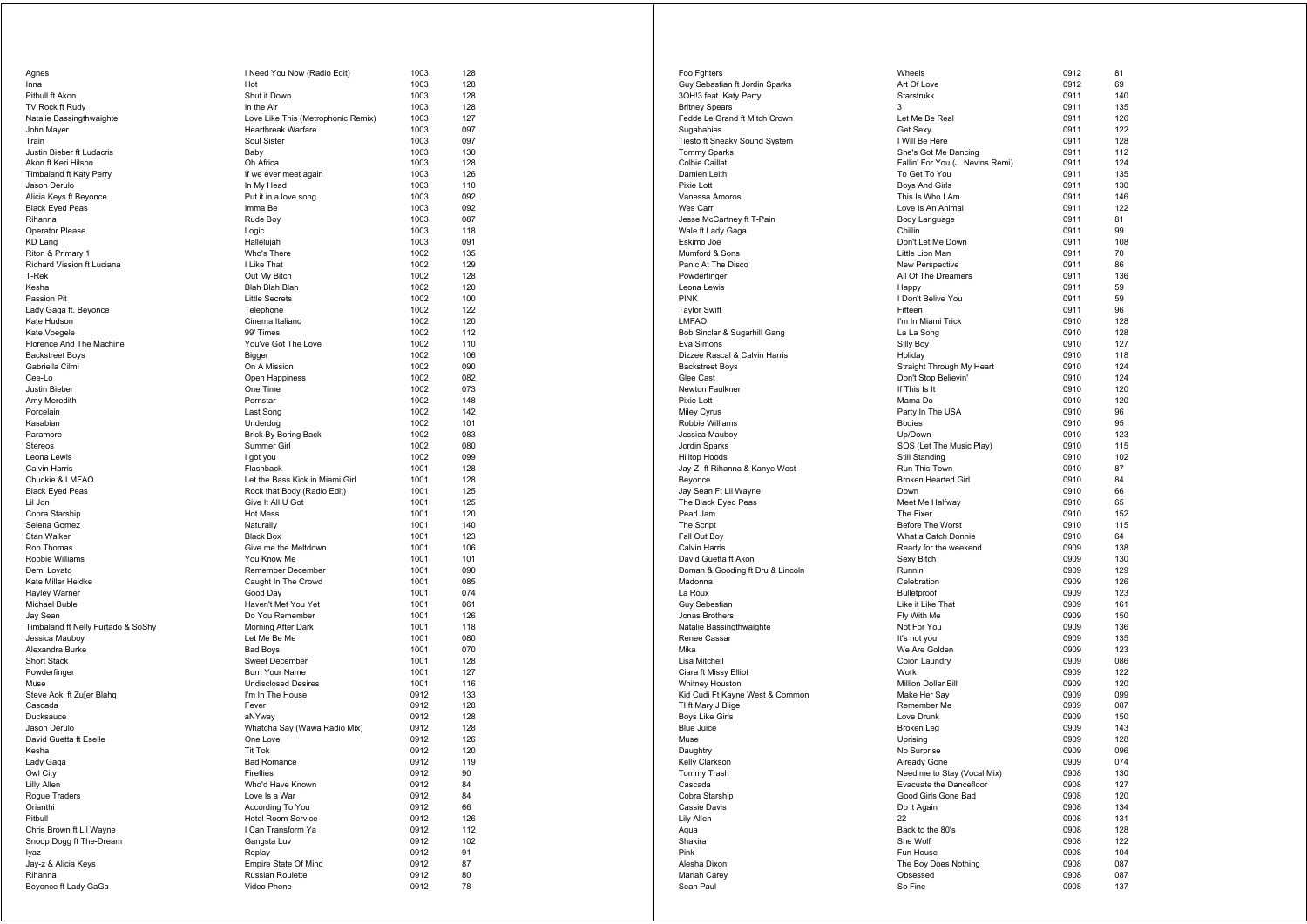| Flo Rida ft Nelly Furtado         | Jump                            | 0908         | 130        |
|-----------------------------------|---------------------------------|--------------|------------|
| Pitbull                           | I know you Want me              | 0908         | 127        |
| Sean Kingston                     | Fire Burning                    | 0908         | 123        |
| Karl Wolf                         | Africa                          | 0908         | 093        |
| Eminem                            | <b>Beautiful</b>                | 0908         | 066        |
| Jeremih                           | <b>Birthday Sex</b>             | 0908         | 060        |
| Nickelback                        | If today was your Last Day      | 0908         | 090        |
| Green Day                         | 21 Guns                         | 0908         | 082        |
| Kate Miller Heidke                | Last Day on Earth               | 0908         | 080        |
| MSTRKRFT feat N.O.R.E.            | Bounce                          | 0907         | 129        |
| The Pussycat Dolls                | Hush Hush Hush Hush             | 0907         | 129        |
| Agnes                             | Release Me                      | 0907         | 128        |
| Wes Carr                          | Fearless                        | 0907         | 118        |
| Rob Thomas                        | Her Diamonds                    | 0907         | 088        |
| Jason Mraz                        | Make it Mine                    | 0907         | 078        |
| Space Cowboy                      | <b>Falling Down</b>             | 0907         | 128        |
| <b>Black Eyed Peas</b>            | I Gotta Feeling (Radio Edit)    | 0907         | 128        |
| Beyonce                           | <b>Sweet Dreams</b>             | 0907         | 122        |
| Kristina DeBarge                  | Goodbye                         | 0907         | 120        |
| Lady Gaga                         | Paparazzi                       | 0907         | 115        |
| <b>Tinchy Stryder</b>             | Number 1                        | 0907         | 115        |
| Ironik fr Chipmunk & Elton John   | <b>Tiny Dancer</b>              | 0907         | 100        |
| Keri Hilson Ft Kayne West & Ne Yo | Knock You Down                  | 0907         | 078        |
| Jordin Sparks                     | Battlefield                     | 0907         | 073        |
| Jessica Mauboy                    | Because                         | 0907         | 067        |
| Gossip                            | <b>Heavy Cross</b>              | 0907         | 120        |
| Kasabian                          | Fire                            | 0907         | 118        |
| <b>Linkin Park</b>                | New Divine                      | 0907         | 118        |
| Hoobastank ft Vanessa Amorosi     | The Letter                      | 0907         | 078        |
| Kid Cudi                          | Day N Nite (Original Mix        | 0906         | 138        |
| David Guetta ft. Kelly Rowland    | When love takes over            | 0906         | 130        |
| Flo Rida Ft. Wynter               | Sugar                           | 0906         | 130        |
| Dizzee Rascal & Armand Van Helden | <b>Bonkers</b>                  | 0906         | 126        |
| Sidney Samson                     | Riverside                       | 0906         | 126        |
| Kelly Clarkson                    | I do not Hook Up                | 0906         | 144        |
| Lily Allen                        | Not Fair (Clean)                | 0906         | 122        |
| Eric Hutchinson                   | Ok It's Alright with me         | 0906         | 075        |
| Daniel Merriweather               | Change (No Rap Version)         | 0906         | 099        |
| <b>Hilltop Hoods</b>              | Chase That Feeling              | 0906         | 098        |
| Lady Sovereign                    | So Human (Radio Edit)           | 0906         | 093        |
| Jamie Foxx Ft T Pain              | Blame it                        | 0906         | 088        |
| Green Day                         | Know your enemy                 | 0906         | 130        |
| Kings of Leon                     | Manhattan                       | 0906         | 113        |
| Franz Ferdinand                   | No You Girls                    | 0906         | 105        |
| Shinedown                         | Second Chance                   | 0906         | 100        |
| The Script                        | Breakeven                       | 0906         | 094        |
| Eskimo Joe                        | Foreign Land (Radio Edit)       | 0906         | 086        |
| Nickelback                        | I'd Come For You                | 0906         | 074        |
| <b>Taylor Swift</b>               | You Belong With Me              | 0906         | 130        |
| Sash!                             | Raindrops (Original Radio Edit) | 0905         | 136        |
| Rudenko                           | Everybody                       | 0905         | 127        |
| Christian Falk ft Robyn           | Dream On                        | 0905         | 119        |
| Jonas Brothers                    | Tonight                         | 0905         | 156        |
| Pink                              | <b>Bad Influence</b>            | 0905         | 138        |
| Katy Perry                        | Walking Up in Vegas             | 0905         | 131        |
| Noisettes                         | Don't Upset The Rhythm          | 0905         | 120        |
| Jesse McCartney ft Ludacris       | How Do You Sleep                | 0905         | 106        |
| Natalie Bassingthwaighte          | 1000 Stars                      | 0905         | 084        |
| Miley Cyrus                       | The Climb                       | 0905         | 081        |
| <b>MIMS</b>                       | Moove                           | 0905         | 160        |
| Lionel Richie ft Akon             | Just Go                         | 0905         | 120        |
| Pitbull ft Pharrell               | Blanco                          | 0905         | 120        |
| Eminem                            | We Made You                     | 0905         | 114        |
| Jadakiss ft Ne-Yo                 | Be My Side                      | 0905         | 100        |
| Asher Roth                        | I Love College                  | 0905         | 086        |
| The-Dream                         | Rockin' That Thang              | 0905         | 078        |
| Savage ft Pitbull                 | Swing                           | 0905         | 075        |
| The Lonely Island                 | I'm On A Boat                   | 0905         | 075        |
| Cassie Davis ft Travis McCoy      | Differently                     | 0905         | 118        |
| A R Rahman ft Pussycat Dolls      | Jai Ho                          | 0904         | 136        |
| September                         |                                 |              |            |
|                                   |                                 |              |            |
|                                   | Can't get over                  | 0904         | 130        |
| 3OH!3<br>Martin Solveig           | Don't trust me<br>One 2 3 Four  | 0904<br>0904 | 130<br>128 |

| Lady Gaga                        | Lovegame                         | 0904         | 105 |
|----------------------------------|----------------------------------|--------------|-----|
| Demi Lovato                      | Get back                         | 0904         | 076 |
| Wes Carr                         | Feels like Woah                  | 0904         | 069 |
| Pussycat Dolls ft Snoop Dogg     | <b>Bottle Pop</b>                | 0904         | 116 |
| Keri Hilson Ft Timbaland         | Return the Favor                 | 0904         | 114 |
| Jessica Mauboy                   | <b>Been Waiting</b>              | 0904         | 114 |
| Ciara ft Justin Timberlake       | Love Sex Magic                   | 0904         | 107 |
| Brandy                           | Right Here (Departed)            | 0904         | 093 |
| Soulja Boy Tell 'em ft Sammie    | Kiss me thru the Phone           | 0904         | 075 |
| <b>Black Eyed Peas</b>           | Boom Boom Pow                    | 0904         | 065 |
| Ne-Yo                            | Mad                              | 0904         | 065 |
| Akon Ft Colby O'Donis            | Beautiful                        | 0904         | 065 |
| Fall Out Boy                     | She's my Winona                  | 0904         | 136 |
| Chris Cornell                    | Part of me                       | 0904         | 115 |
| Lil Wayne                        | Prom Queen                       | 0904         | 072 |
| Shea Fisher                      | Don't chase me                   | 0904         | 111 |
| Cassie Davis                     | Like it Loud                     | 0903         | 150 |
|                                  | My Deliruim                      |              |     |
| Ladyhawke                        |                                  | 0903         | 150 |
| Sneaky Sound System              | 16                               | 0903<br>0903 | 130 |
| Global Deejays ft Rozalla        | Everybody's Free                 |              | 127 |
| Natasha Bedingfield Vs Chicane   | <b>Bruised Water</b>             | 0903         | 127 |
| Flo Rida ft Kesha                | <b>Right Round</b>               | 0903         | 125 |
| Empire of the Sun                | We are the People                | 0903         | 123 |
| The Lonely Island                | Jizz in my pants                 | 0903         | 107 |
| Kelly Clarkson                   | My life would suck               | 0903         | 145 |
| <b>Britney Spears</b>            | If you seek Amy                  | 0903         | 130 |
| Katy Perry                       | Thinking of you                  | 0903         | 074 |
| PINK                             | Please don't leave me            | 0903         | 069 |
| T Pain ft Chris Brown            | Freeze                           | 0903         | 120 |
| Shontelle                        | T-Shirt                          | 0903         | 087 |
| Eminem 50 Cent Dr Dre            | Crack a Bottle                   | 0903         | 084 |
| Beyonce                          | Halo                             | 0903         | 080 |
| Jaimie Foxx ft Tl                | Just like me                     | 0903         | 076 |
| TI ft Justin Timberlake          | Dead & Gone                      | 0903         | 068 |
| Evermore                         | Hey Boys and Girls               | 0903         | 128 |
| Kings of Leon                    | Revelry                          | 0903         | 075 |
| Lovers Electric                  | Could this be                    | 0902         | 144 |
| The Prodigy                      | Omen                             | 0902         | 140 |
| James Doman                      | Everything's Gonna be Alright    | 0902         | 130 |
| Natalie Bassingthwaighte         | Someday Soon                     | 0902         | 130 |
| Guru Josh Project                | Infinity 2008 (Klass Vocal Edit) | 0902         | 128 |
| James Morrison ft. Nelly Furtado | <b>Broken Strings</b>            | 0902         | 112 |
| Eric Hutchinson                  | Rock & Roll                      | 0902         | 101 |
| Cast of Britannia High           | Start of Something               | 0902         | 090 |
| Gym Class Hereos ft. Estelle     | Guilty as charged                | 0902         | 098 |
| Akon ft Lil Wayne & Young Jeezy  | I'm so paid                      | 0902         | 092 |
| U2                               | Get on your Boots                | 0902         | 149 |
| Saving Abel                      | Addicted                         | 0902         | 138 |
| The All-American Rejects         | Gives you hell                   | 0902         | 100 |
| <b>Short Stack</b>               | Princess                         | 0902         | 091 |
| The Verve                        | Rather Be                        | 0902         | 077 |
| The Kooks                        | Sway                             | 0902         | 076 |
| The Fray                         | You found me                     | 0902         | 076 |
| Fall Out Boy                     | America's Sweethearts            | 0902         | 074 |
| Leona Lewis                      | Run                              | 0902         | 071 |
| Jason Mraz ft Colbie Caillat     |                                  | 0902         | 065 |
| Zoe Badwi                        | Lucky                            |              |     |
|                                  | Release Me                       | 0901         | 128 |
| Eric Prydz                       | Pjanoo                           | 0901         | 126 |
| TV Rock & Luke Chable            | Hapiness                         | 0901         | 126 |
| Rhys                             | Hot Summer                       | 0901         | 123 |
| P Money Ft Vince Harder          | Everything                       | 0901         | 120 |
| The Ting Tings                   | Shut up and let me go            | <b>0901</b>  | າບຮ |
| Katy Perry                       | One of the Boys                  | 0901         | 146 |
| Lily Allen                       | The Fear                         | 0901         | 134 |
| <b>Britney Spears</b>            | Circus                           | 0901         | 115 |
| Kylie ft MIMS                    | All I See                        | 0901         | 101 |
| Lady GaGa                        | Eh, Eh (Nothing Else I Can Say)  | 0901         | 094 |
| Seal                             | I can't stand the rain           | 0901         | 088 |
| Jessica Mauboy                   | Burn                             | 0901         | 126 |
| Kayne West                       | Heartless                        | 0901         | 088 |
| Coldplay                         | Lovers in Japan (Osaka Sun Mix)  | 0901         | 112 |
| The Script                       | The man who can't be moved       | 0901         | 100 |
| Kid Rock                         | Roll On                          | 0901         | 098 |
|                                  |                                  |              |     |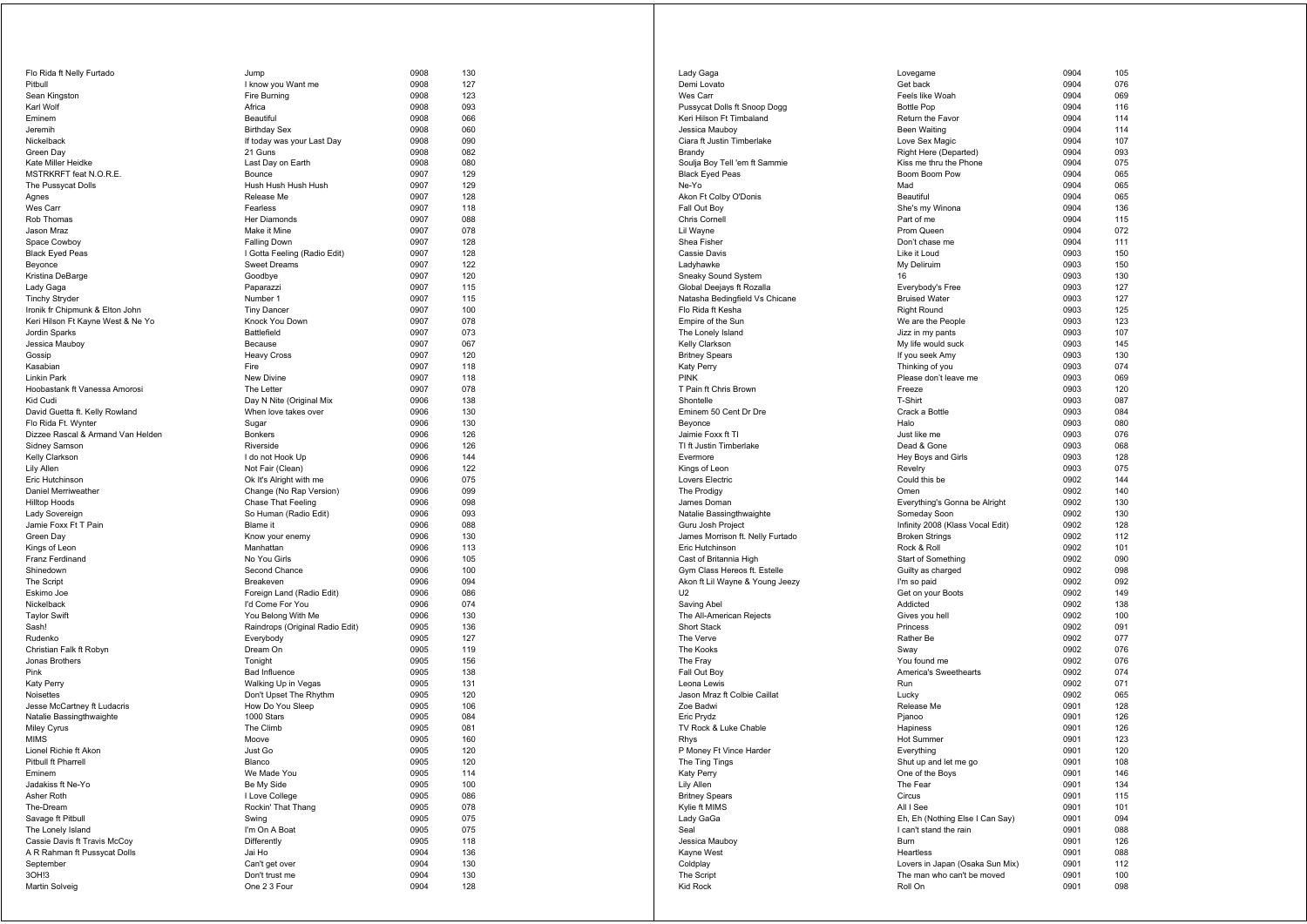| Finger Eleven                             | I'll keep your Memory Vague                | 0901         | 080        |
|-------------------------------------------|--------------------------------------------|--------------|------------|
| Alicia Keys & Jack White                  | Another Way to Die                         | 0901         | 143        |
| <b>Taylor Swift</b>                       | Love Story                                 | 0901         | 119        |
| Natalie Bassingthwaighe                   | Alive                                      | 0812         | 130        |
| The Potbellez                             | <b>Trouble Trouble</b>                     | 0812         | 130        |
| The Ian Carey Project                     | Get Shaky                                  | 0812         | 128        |
| Fedde le Grand                            | 3 Minutes to Explain                       | 0812         | 123        |
| <b>MGMT</b>                               | Kids                                       | 0812         | 123        |
| Hillary Duff                              | Reach Out                                  | 0812         | 130        |
| Wes Carr                                  | You                                        | 0812         | 120        |
| Enrique Inglesais ft Sean Garrett<br>Pink | Away<br>Sober                              | 0812<br>0812 | 105<br>091 |
| Craig David                               | Insomnia                                   | 0812         | 125        |
| Beyonce                                   | Single Ladies (Put A Ring On It)           | 0812         | 097        |
| Ne Yo                                     | Miss Independent                           | 0812         | 086        |
| T.I. ft Rihanna                           | Live your Life                             | 0812         | 084        |
| Rihanna                                   | Rehab                                      | 0812         | 080        |
| Chris Brown ft. Keri Hilson               | Superwoman                                 | 0812         | 072        |
| Kings of Leon                             | Use Somebody                               | 0812         | 140        |
| <b>The Killers</b>                        | Human (Rock Mix)                           | 0812         | 136        |
| Nickelback                                | Gotta Be Somebody                          | 0812         | 116        |
| Paramore                                  | Decode                                     | 0812         | 086        |
| Secondhand Serenade                       | Fall For You                               | 0812         | 085        |
| <b>Britney Spears</b>                     | Womanizer                                  | 0811         | 140        |
| David Guetta                              | Tomorrow Can Wait                          | 0811         | 128        |
| Martin Solveig                            | I Want You                                 | 0811         | 128        |
| Lady GaGa                                 | Poker Face                                 | 0811         | 119        |
| Sara Bareilles                            | Bottle It Up                               | 0811         | 133        |
| Kate Miller-Heidke                        | Cant Shake It                              | 0811         | 130        |
| The Veronicas                             | Popular                                    | 0811         | 123        |
| Madonna                                   | Miles Away                                 | 0811         | 116        |
| Jack's Mannequin                          | The Resolution                             | 0811<br>0811 | 094<br>085 |
| James Morrison<br>Akon                    | You Make It Real<br>Right Now (Na Na Na)   | 0811         | 138        |
| Kevin Rudolf ft Lil Wayne                 | Let It Rock                                | 0811         | 113        |
| The Pussycat Dolls                        | I Hate This Part                           | 0811         | 112        |
| Soulja Boy Tell'em                        | Donk                                       | 0811         | 093        |
| Beyonce                                   | If I Were A Boy                            | 0811         | 090        |
| Jessica Mauboy ft Flo Rida                | <b>Running Back</b>                        | 0811         | 086        |
| Short Stack                               | Shimmy A Go Go                             | 0811         | 140        |
| Hinder                                    | Use Me                                     | 0811         | 134        |
| Snow Patrol                               | Take Back The City                         | 0811         | 131        |
| Ida Maria                                 | I Like You So Much Better                  | 0811         | 085        |
| Fall Out Boy                              | I Don't Care                               | 0810         | 67         |
| Simple Plan                               | Save You                                   | 0810         | 80         |
| Metallica                                 | The Day That Never Comes                   | 0810         | 119        |
| The Offspring                             | You're Gonna Go Far, Kid                   | 0810         | 126        |
| Kinga of Leon                             | Sex On Fire                                | 0810         | 153        |
| The Script                                | We Cry                                     | 0810         | 92         |
| Jordan Sparks<br>Usher ft. Will.I.AM      | One Step at a Time                         | 0810<br>0810 | 102        |
| Leona Lewis                               | Whats your name<br>Forgive Me              | 0810         | 116<br>120 |
| Ricki-Lee                                 | Wiggle It                                  | 0810         | 123        |
| Flo Rida ft Will.I.Am                     | In the Ayer                                | 0810         | 126        |
| Christina Aguilera                        | Keeps Gettin Better                        | 0810         | 130        |
| Newton Faulkner                           | Gone in the Morning                        | 0810         | 130        |
| <b>Katy Perry</b>                         | Hot N Cold                                 | 0810         | 132        |
| Dizzee Rascal & Calvin Harris             | Dance Wiv Me                               | 0810         | 112        |
| Kylie Minoque                             | The One                                    | 0810         | 124        |
| Empire Of The Sun                         | Walking On A Dream                         | 0810         | 127        |
| Kaz James                                 | We Hold On                                 | 0810         | 129        |
| The Presets                               | Talk Like That                             | 0810         | 135        |
| Jade Macrae                               | I wanna be in love                         | 0809         | 85         |
| <b>Kid Rock</b>                           | All Summer Long                            | 0809         | 103        |
| Carolina Liar                             | I'm not over                               | 0809         | 131        |
| Metro Station                             | Shake it                                   | 0809         | 151        |
| End Of Fashion                            | Fussy                                      | 0809         | 90         |
| Delta Goodrem                             | I Can't Break It To My Heart<br>Superwoman | 0809         | 72         |
| Alicia Keys<br><b>MGMT</b>                | <b>Electric Feel</b>                       | 0809<br>0809 | 81<br>103  |
| Miley Cyrus                               | 7 things                                   | 0809         | 107        |
| Rihanna                                   | Disturbia                                  | 0809         | 125        |
| Ne-Yo                                     | Closer                                     | 0809         | 126        |
|                                           |                                            |              |            |

| Pink                                          | So What                                    | 0809         | 126        |
|-----------------------------------------------|--------------------------------------------|--------------|------------|
| <b>Britney Spears</b>                         | Radar                                      | 0809         | 128        |
| The Veronicas                                 | Take Me On The Floor                       | 0809         | 140        |
| The Ting Tings<br>Lady GaGa ft. Colby O'Donis | Thats Not My Name<br>Just Dance            | 0809<br>0809 | 145<br>119 |
| Sam Sparro                                    | 21st Century Life                          | 0809         | 124        |
| Hook N Sling                                  | The Best Thing                             | 0809         | 127        |
| September                                     | Cry For You                                | 0809         | 130        |
| Newton Faulkner                               | I need something                           | 0808         | 97         |
| Linkin Park                                   | Leave out the rest                         | 0808         | 81         |
| Foxboro Hot Tubs<br>Foofighters               | Mother Mary<br>Let it Die                  | 0808<br>0808 | 106<br>125 |
| 3 doors down                                  | Its not my time                            | 0808         | 129        |
| The living end                                | <b>White Noise</b>                         | 0808         | 140        |
| Usher                                         | <b>Moving Mountains</b>                    | 0808         | 58         |
| Chris Brown                                   | Forever                                    | 0808         | 120        |
| Ladyhawke<br>Madonna                          | Paris is burning<br>Give it to me          | 0808<br>0808 | 124<br>126 |
| Brian McFadden                                | Twisted                                    | 0808         | 127        |
| Kate Perry                                    | I kissed a girl                            | 0808         | 131        |
| Fergie                                        | Labels or love                             | 0808         | 133        |
| Coldplay                                      | Viva la vida                               | 0808         | 140        |
| Gabrella Cilmi<br>Dash and Will               | Don't wanna go to bed                      | 0808<br>0808 | 152<br>168 |
| Wiley                                         | Pic you up<br>Wearing my Rolex             | 0808         | 170        |
| Danity Kane                                   | Damaged                                    | 0808         | 120        |
| Alex Gaudino                                  | Watch out                                  | 0808         | 128        |
| Sneaky Sound system                           | Kansas City                                | 0808         | 130        |
| One Republic                                  | Say                                        | 0807         | 61         |
| Panic at the disco<br>Operator please         | That green gentleman<br>Two for my seconds | 0807<br>0807 | 96<br>134  |
| The getaway plan                              | Where the city meets the sea               | 0807         | 144        |
| <b>Trial Kennedy</b>                          | Colour Day tours                           | 0807         | 152        |
| Mariah Carey                                  | Bye Bye                                    | 0807         | 68         |
| <b>Busta Rhymes</b>                           | We made it                                 | 0807         | 70         |
| Jason Mraz                                    | Im yours<br>No Air                         | 0807         | 76         |
| Jordin Sparks<br>Alicia Keys                  | Teenage Love Affair                        | 0807<br>0807 | 81<br>88   |
| Paris Wells                                   | Dat Du dat                                 | 0807         | 88         |
| Kelly Rowland                                 | Daylight                                   | 0807         | 104        |
| Maroon 5                                      | If I never see your face again             | 0807         | 105        |
| Lil Mama                                      | Shawty get loose                           | 0807         | 115        |
| <b>Pussycat Dolls</b><br>Flo Rida             | When I grow up<br>Elevator                 | 0807<br>0807 | 118<br>120 |
| Miley Cyrus                                   | See you again                              | 0807         | 139        |
| The Ting Tings                                | Great DJ                                   | 0807         | 125        |
| Cut copy                                      | Heart on fire                              | 0807         | 125        |
| Kaz James                                     | <b>Breathe</b>                             | 0807         | 129        |
| Coldplay<br>Matchbox twenty                   | <b>Violet Hill</b><br>These hard times     | 0806<br>0806 | 76<br>95   |
| The last good night                           | Stay Beautiful                             | 0806         | 116        |
| The galvatrons                                | When we were kids                          | 0806         | 137        |
| Foo figters                                   | Cheer up boys                              | 0806         | 142        |
| Duffy                                         | Mercy                                      | 0806         | 66         |
| Lil Wayne<br>Nelly Feat Fergie                | Lollipop<br>Party people                   | 0806<br>0806 | 74<br>81   |
| Gavin Degraw                                  | In love with a girl                        | 0806         | 81         |
| Rhianna                                       | Take a bow                                 | 0806         | 82         |
| Kanye West                                    | Homecoming                                 | 0806         | 88         |
| Wyclef Jean                                   | Sweetest girl                              | 0806         | 92         |
| Kat Deluna                                    | Run the show                               | 0806         | 105        |
| Estelle<br>Mika                               | Amercian Boy<br>Relax                      | 0806<br>0806 | 118<br>122 |
| Sara Bareilles                                | Love Song                                  | 0806         | 124        |
| Kelis                                         | I don't think so                           | 0806         | 130        |
| Sam Sparro                                    | <b>Black and Gold</b>                      | 0806         | 136        |
| The presets                                   | This boys in love                          | 0806         | 123        |
| Freemason<br>Leona Lewis                      | Uninvited<br>Better in time                | 0806<br>0805 | 128<br>82  |
| Simple Plan                                   | Your love is a lie                         | 0805         | 80         |
| Powderfinger                                  | Who really cares                           | 0805         | 120        |
| Paramore                                      | That's what you get                        | 0805         | 131        |
| Pete Murray                                   | You pick me up                             | 0805         | 150        |
|                                               |                                            |              |            |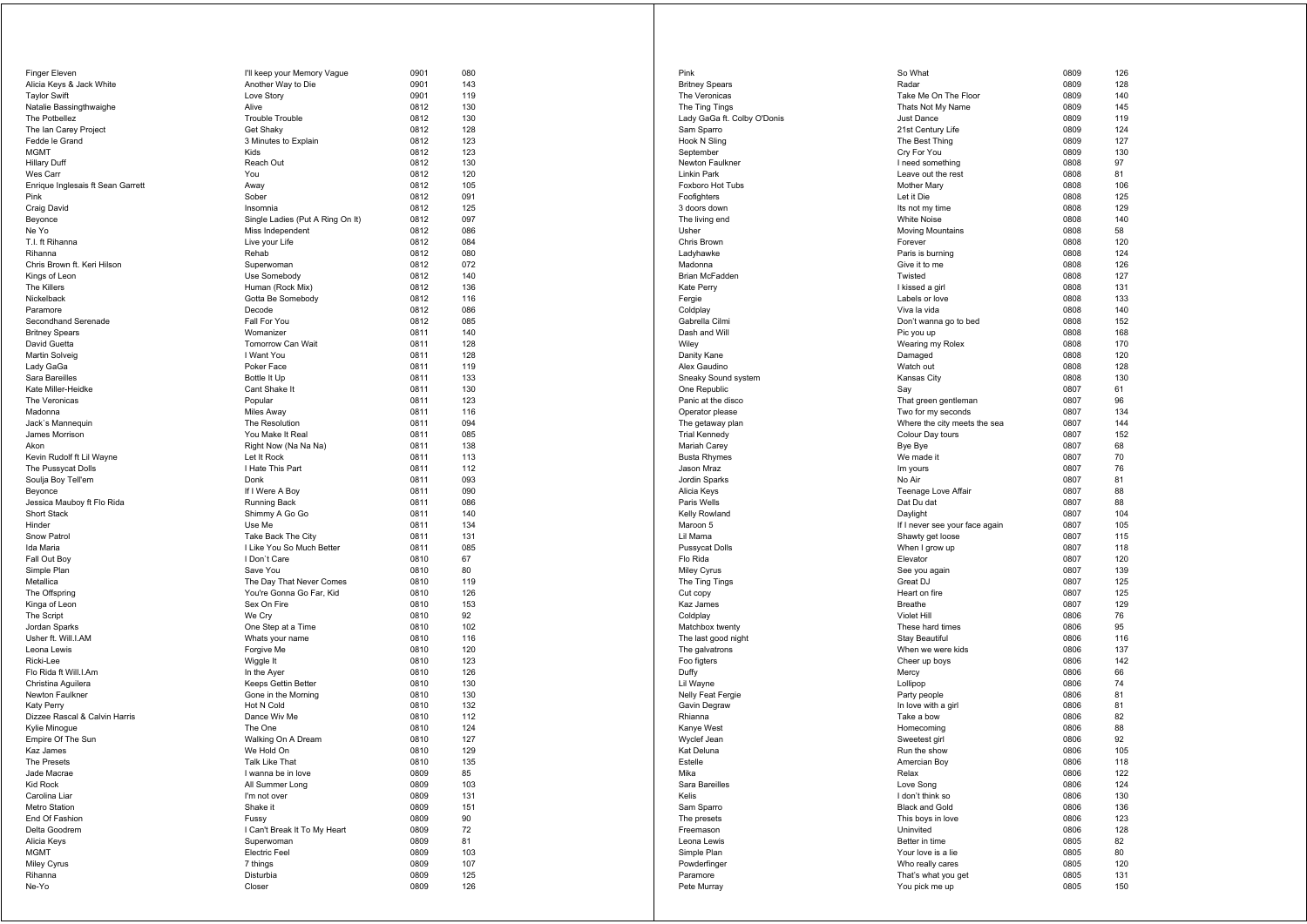| Fall out Boy                    | Beat it                             | 0805         | 150        |
|---------------------------------|-------------------------------------|--------------|------------|
| Usher                           | Love in this club                   | 0805         | 70         |
| Brian Mcfadden                  | Like only a woman can               | 0805         | 78         |
| Suulja Boy                      | Yaaah                               | 0805         | 78         |
| Yael Naim                       | New Soul                            | 0805         | 103        |
| Christian Alexanda              | Too fine                            | 0805         | 105        |
| Vanessa Amorosi                 | Perfect                             | 0805         | 109        |
| Madonna                         | 4 minutes                           | 0805         | 113        |
| <b>Britney Spears</b>           | Break the ice                       | 0805         | 118        |
| Kylie Minouge                   | In my arms                          | 0805         | 127        |
| The veronicas                   | This love                           | 0805         | 156        |
| Utah Saints                     | Something good 08                   | 0805         | 128        |
| Rogue Traders                   | What your on                        | 0805         | 129        |
| Mr G<br>Basshunter              | Naughty girl                        | 0805         | 136        |
| Amy Pearson                     | Now your gone                       | 0805<br>0804 | 148        |
| <b>Buckcherry</b>               | Ready to fly<br>Sorry               |              | 74<br>66   |
| John Butler Trio                | Used to get High                    | 0804<br>0804 | 91         |
| Finger Elven                    | Paralyzer                           | 0804         | 106        |
| Panic at the disco              | Nine in the afternoon               | 0804         | 155        |
| Colbie Caillat                  | Bubbly                              | 0804         | 64         |
| Mariah Carey                    | Touch my body                       | 0804         | 78         |
| Santana Feat J Lo               | This boys fire                      | 0804         | 98         |
| Delta Goodrem                   | You will only break my heart        | 0804         | 104        |
| Sean Kingston                   | Take you there                      | 0804         | 115        |
| Mika                            | <b>Big Girl</b>                     | 0804         | 116        |
| Newton Faulkner                 | Dream catch me                      | 0804         | 119        |
| Axle Whitehead                  | I don't do surprises                | 0804         | 119        |
| Gabriella Climi                 | Sweet about me                      | 0804         | 132        |
| Jonas Brothers                  | SOS                                 | 0804         | 137        |
| Miley Cyrus                     | Start all over                      | 0804         | 150        |
| Kelly Rowland                   | Work                                | 0804         | 103        |
| Snoop Dogg                      | Sensual Seduction                   | 0804         | 120        |
| Kat Deluna                      | Whine up                            | 0804         | 125        |
| <b>Bodyrox and Lucinda</b>      | What planet you on                  | 0804         | 126        |
| Onerepublic                     | Stop and stare                      | 0803         | 93         |
| The Hoosiers                    | Worried about Ray                   | 0803         | 88         |
| The last good night             | Pictures of you                     | 0803         | 105        |
| The Wombats                     | Lets dance to joy division          | 0803         | 117        |
| Kiss Chasey                     | Strings and Drums                   | 0803         | 141        |
| Jordin Sparks                   | Tattoo                              | 0803         | 85         |
| Chris Brown                     | With you                            | 0803         | 86         |
| Timberland                      | Scream                              | 0803         | 97         |
| Kate Nash                       | Pumpkin Soup                        | 0803         | 98         |
| Mark Ronson                     | Valerie                             | 0803         | 105        |
| Janet Jackson                   | Feedback                            | 0803         | 115        |
| Ricki Lee                       | Cant sing a different song          | 0803         | 115        |
| Fergie                          | Here I come                         | 0803         | 120        |
| Kelly Clakson                   | Don't waste my time                 | 0803         | 122        |
| Michael Jackson                 | Wanna be startin something 08       | 0803         | 123        |
| Kylie Minouge                   | Wow                                 | 0803         | 124        |
| Flo Rider feat Tpain            | Low                                 | 0803         | 126        |
| Kate Alexia                     | Teardrops                           | 0803         | 131        |
| Moby                            | Disco Lies                          | 0803         | 119        |
| Rihanna                         | Don't stop the music                | 0803         | 124        |
| James Blunt                     | Same mistakes                       | 0802         | 78         |
| 30 Seconds to mars              | A beautiful lie                     | 0802         | 82         |
| Simple Plan                     | When im gone                        | 0802         | 82         |
| Plain white ts                  | Our time is now                     | 0802         | 104        |
| Seether                         | Fake it                             | 0802         | 132        |
| Foo fighters                    | Long road to ruin                   | 0802         | 147        |
| Justin Timberlake               | Util the end of time                | <b>0802</b>  | 60         |
| Soulja Boy                      | Crank that                          | 0802         | 70         |
| Spice Girls                     | Headlines<br>Sorry blame it on me   | 0802         | 72         |
| Akon                            |                                     | 0802         | 89         |
| Jay Z<br>Tina Arena             | Roc boys<br>To sir with love        | 0802<br>0802 | 95<br>100  |
| Leona Lewis                     | <b>Bleeding Love</b>                |              |            |
|                                 | 1234                                | 0802         | 104        |
| Feist<br>Gummi Bear             |                                     | 0802<br>0802 | 110<br>129 |
|                                 | Im your funny bear<br>Outta my head | 0802         | 138        |
| Ashlee Simpson<br>Groove Armada | The girls say                       |              |            |
| Seany B                         | B good to me                        | 0802<br>0802 | 113<br>125 |
|                                 |                                     |              |            |

| The presets                  | My people                         | 0802         | 127        |
|------------------------------|-----------------------------------|--------------|------------|
| Stonebridge                  | You don't know                    | 0802         | 128        |
| Powderfinger                 | Nobody Sees                       | 0801         | 82         |
| Fall out Boy                 | Im like a lawyer                  | 0801         | 98         |
| <b>Thirsty Merc</b>          | Those eyes                        | 0801         | 110        |
| Motion City                  | This is for real                  | 0801         | 124        |
| Matchbox 20                  | All the reason                    | 0801         | 142        |
| Sean Kingston                | Me love                           | 0801         | 91         |
| Jack Johnson                 | If I had eyes                     | 0801         | 92         |
| Lupe Fiasco<br>Old Man River | Superstar<br>Sunshine             | 0801<br>0801 | 95<br>108  |
| <b>Britney Spears</b>        | Piece of me                       | 0801         | 113        |
| Ricki Lee                    | Love is around                    | 0801         | 115        |
| Gwen Steffani                | <b>Early Winter</b>               | 0801         | 116        |
| Delta Goodrem                | Believe again                     | 0801         | 120        |
| <b>Hilary Duff</b>           | Stranger                          | 0801         | 125        |
| Rouge Traders                | I never liked you                 | 0801         | 145        |
| The Veronicas                | Untouched                         | 0801         | 177        |
| <b>Young Divas</b>           | Turn me loose                     | 0801         | 124        |
| Sesa                         | Like this like that               | 0801         | 127        |
| Dannii Minouge               | Touch me like that                | 0801         | 130        |
| > CATEGORY: Top 40 - 2007    |                                   |              |            |
| <u>ARTIST</u>                | <b>TITLE</b>                      | CODE         | <b>BPM</b> |
|                              |                                   |              |            |
| Micheal Buble                | Lost                              | 0712         | 69         |
| The Killers                  | Tranquilise                       | 0712         | 78         |
| Linkin Park                  | Shadow of the day                 | 0712         | 110        |
| Small Mercies                | Sorry                             | 0712         | 128        |
| <b>Kiss Chasey</b>           | Spray on pants                    | 0712         | 129        |
| Gyro Scope                   | Snakeskin                         | 0712         | 157        |
| Timberland                   | Apologise                         | 0712         | 58         |
| Bee Lee                      | Numb                              | 0712         | 64         |
| <b>Missy Higgins</b>         | Peachy                            | 0712         | 65         |
| Chris Brown                  | <b>Kiss Kiss</b>                  | 0712         | 70         |
| Bliss and Eso                | Bullet and a target               | 0712         | 81         |
| Kanye West                   | Good life                         | 0712         | 85         |
| Kylie Minouge                | 2 hearts                          | 0712         | 113        |
| Craig David                  | <b>Hot Stuff</b>                  | 0712         | 114        |
| The Cat Empire               | So many nights                    | 0712         | 118        |
| Seal<br>Avril Lavign         | Amazing<br>Hot                    | 0712<br>0712 | 120<br>143 |
| Gym Class Heroes             | The Queen and I                   | 0712         | 160        |
| Robyn                        | With Every heartbeat              | 0712         | 121        |
| Ida Corr Vs Fedde le Grand   | Let me think about it             | 0712         | 127        |
| Faker                        | This Heart Attack                 | 0711         | 123        |
| Good Charlotte               | Better than me                    | 0711         | 125        |
| Santana                      | Into the night                    | 0711         | 128        |
| Operator Please              | Get what you want                 | 0711         | 164        |
| The hot lies                 | Emergency                         | 0711         | 172        |
| Alicia Keys                  | No one                            | 0711         | 90         |
| Nicole Scherzinger           | <b>Baby Love</b>                  | 0711         | 90         |
| Fergie                       | Clumsey                           | 0711         | 92         |
| Chris Brown                  | Wall to Wall                      | 0711         | 94         |
| Rhianna                      | Hate that I love you              | 0711         | 93         |
| Mika                         | Happy ending                      | 0711         | 96         |
| Amy Pearson<br>Damien Leath  | Not me                            | 0711<br>0711 | 100<br>108 |
| Scribe                       | All I want is you<br><b>FRESH</b> | 0711         | 110        |
| Maroon 5                     | Wont go home without you          | 0711         | 110        |
| Crowded House                | She called up                     | 0711         | 117        |
| Nelly Furtardo               | Do it                             | 0711         | 125        |
| Pink                         | Cuz I can                         | 0711         | 130        |
| The Potbelleez               | Don't hold back                   | 0711         | 128        |
| Rogue Traders                | Don't you wanna feel              | 0711         | 170        |
| Plain white Ts               | Hey there Delilah                 | 0710         | 104        |
| Daughtry                     | Home                              | 0710         | 72         |
| Shannon Knoll                | Loud                              | 0710         | 87         |
| Silver Chair                 | If you keep losing sleep          | 0710         | 135        |
| Linkin Park                  | Bleed it out                      | 0710         | 140        |
| Foo Fighters                 | The pretender                     | 0710         | 173        |
| Delta Goodrem                | In this life                      | 0710         | 84         |
| Joel Turner                  | City of dreams                    | 0710         | 91         |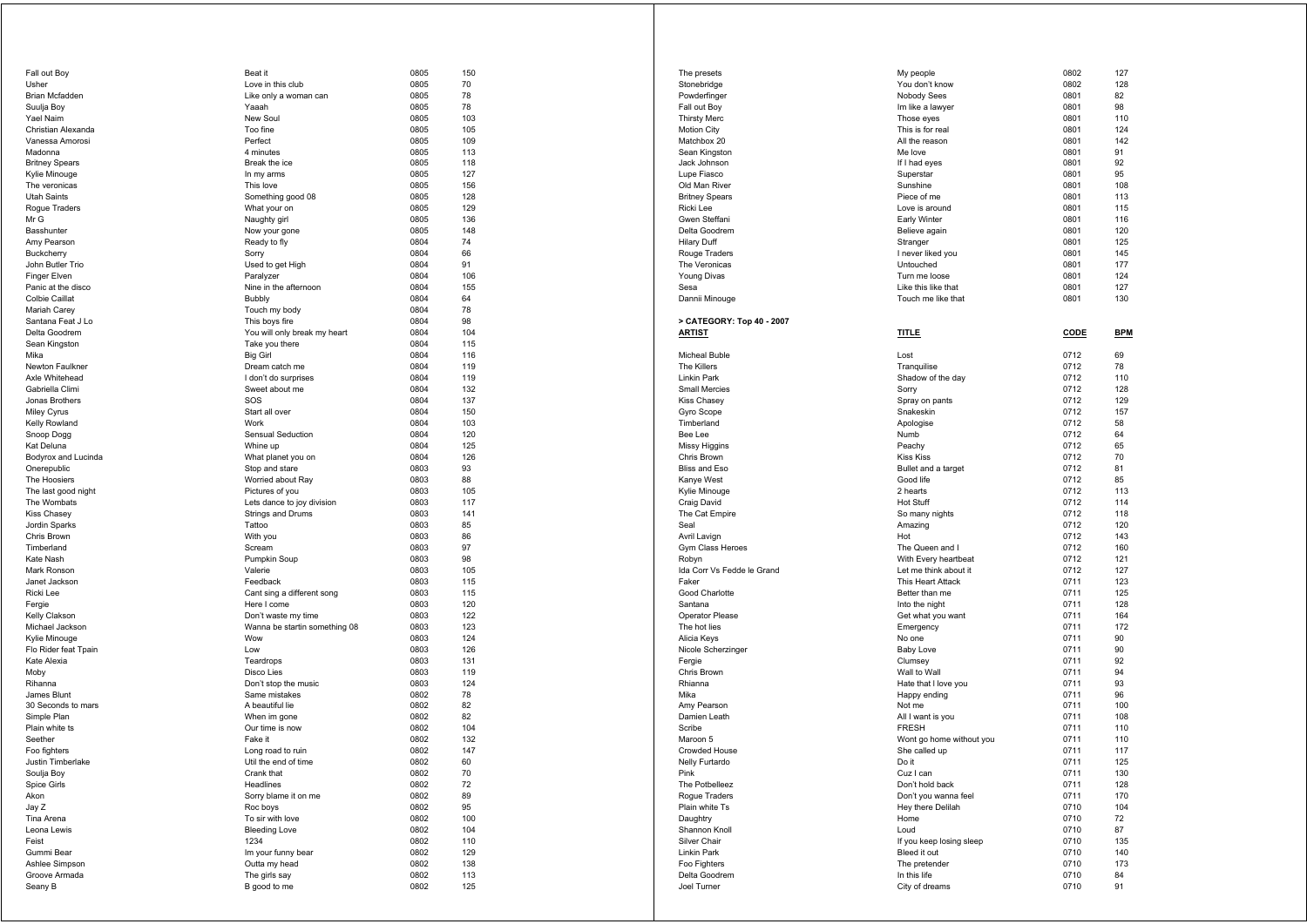| Justin Timberlake                    | Summer love                          | 0710         | 96         |
|--------------------------------------|--------------------------------------|--------------|------------|
| Jennifer Lopez                       | Do it well                           | 0710         | 109        |
| <b>Britiny Spears</b>                | Gimme more                           | 0710         | 114        |
| Timberland                           | The way I are                        | 0710         | 115        |
| Jade McCrae                          | In the basement                      | 0710         | 129        |
| Vanessa Amorosi                      | Kiss your momma                      | 0710         | 129        |
| Sean Kingston                        | Beautiful girls                      | 0710         | 130        |
| The Veronicas<br>Sneaky Sound System | Hook me up<br>Goodbye                | 0710<br>0710 | 134<br>122 |
| David Guetta                         | Love is gone                         | 0710         | 127        |
| Armand Van Helden                    | I want your soul                     | 0710         | 128        |
| Freeks                               | The creeps                           | 0710         | 128        |
| <b>Thirsty Merc</b>                  | The hard way                         | 0709         | 70         |
| My chemical romance                  | Teenagers                            | 0709         | 108        |
| Operator Please                      | Just a song about ping pong          | 0709         | 131        |
| Killers                              | For reasons unknown                  | 0709         | 141        |
| Fallout boy                          | The takeover                         | 0709         | 150        |
| Matchbox 20                          | How far we've come                   | 0709         | 163        |
| 50 cent                              | Ayo technology                       | 0709         | 70         |
| Maroon 5                             | Wake up call                         | 0709         | 82         |
| Nicole Scherzinger                   | Whatever you like                    | 0709         | 93         |
| Gwen Steffani                        | Now that you got it                  | 0709         | 97         |
| Rikki Lee                            | Cant touch it                        | 0709         | 105        |
| John Butler                          | Better than                          | 0709         | 107        |
| Will I Am                            | I got it from my mama                | 0709         | 118        |
| Darren Hayes                         | On the verge of something wonderful  | 0709         | 119        |
| Ben Lee                              | Love me like the world is ending     | 0709         | 125        |
| James Blunt                          | 1973                                 | 0709         | 123        |
| Kelly Clarkson                       | One minute                           | 0709         | 123        |
| Rhianna                              | Shut up and drive                    | 0709         | 134        |
| Groove Armada<br>Calvin Harris       | Song 4 Mutya<br>The girls            | 0709<br>0709 | 121<br>128 |
| Pink                                 | Dear Mr President                    | 0708         | 66         |
| Silverchair                          | Reflections of a sound               | 0708         | 89         |
| The white stripes                    | Icky Thump                           | 0708         | 98         |
| <b>Brandi Carlile</b>                | The Story                            | 0708         | 95         |
| Snow Patrol                          | Open your eyes                       | 0708         | 128        |
| Paramore                             | <b>Misery Business</b>               | 0708         | 169        |
| Avril Lavigne                        | When your gone                       | 0708         | 71         |
| Missy Higgins                        | Where I stood                        | 0708         | 72         |
| Damien Leith                         | 22 Steps                             | 0708         | 78         |
| T Pain                               | Buy you a drank                      | 0708         | 80         |
| Mutya Bena                           | Real Girl                            | 0708         | 86         |
| Christina Aguilera                   | Slow down baby                       | 0708         | 97         |
| Mario                                | How do I breathe                     | 0708         | 98         |
| Kanye West                           | Stronger                             | 0708         | 106        |
| Gym class heros                      | Clothes off                          | 0708         | 115        |
| Katie Noonan                         | Time to begin                        | 0708         | 122        |
| Timberland                           | Throw it on me                       | 0708         | 123        |
| <b>Bob Sinclair</b>                  | Sound of freedom                     | 0708         | 128        |
| Meck                                 | Feels like home                      | 0708         | 130        |
| Alex Gaudino<br>Green Day            | Destination Calabria                 | 0708<br>0707 | 129<br>56  |
| Hinder                               | Working class hero<br>Better than me | 0707         | 70         |
| My chemical romance                  | I don't love you                     | 0707         | 86         |
| Kiss Chasey                          | Opinions wont keep you warm          | 0707         | 138        |
| The Frey                             | She is                               | 0707         | 139        |
| The beautiful girls                  | I thought about you                  | 0707         | 143        |
| Akon                                 | Don't matter                         | 0707         | 63         |
| Mims                                 | This is why im hot                   | 0707         | 80         |
| Kate Miller                          | Words                                | 0707         | 80         |
| Amy Pearson                          | Don't miss oyu                       | 0707         | 92         |
| Gwen Steffani                        | 4 in the morning                     | 0707         | 93         |
| Dean Geyer                           | If you don't mean it                 | 0707         | 105        |
| Fergie                               | Big girls don't cry                  | 0707         | 113        |
| Justin Timberlkae                    | Lovestoned                           | 0707         | 120        |
| P Diddy                              | Last night                           | 0707         | 121        |
| Mika                                 | Love today                           | 0707         | 124        |
| Crowded House                        | Don't stop now                       | 0707         | 133        |
| Inaya Day                            | Breakaway                            | 0707         | 128        |
| Armand Van Helden                    | NYC Beat                             | 0707         | 130        |
| Snow Patrol<br>Evermore              | Signal fire<br>Never let you go      | 0706<br>0706 | 69<br>59   |
|                                      |                                      |              |            |

| Jet                               | Bring it on back                       | 0706         | 76         |
|-----------------------------------|----------------------------------------|--------------|------------|
| Small Mercies                     | innocent                               | 0706         | 81         |
| Powderfinger                      | Lost and running                       | 0706         | 121        |
| Good charlotte                    | Dancefloor Anthem                      | 0706         | 125        |
| Eskimo Joe                        | Breaking up                            | 0706         | 128        |
| Fall out boy                      | Thanks for the memories                | 0706         | 154        |
| James Morrison                    | Undiscovered                           | 0706         | 80         |
| Kelly Rowland                     | Like this                              | 0706         | 89         |
| Mark Ronson                       | Stop me                                | 0706         | 118<br>121 |
| Paolo Nutini<br>Hilary Duff       | Jenny don't be hasty<br>Play with fire | 0706<br>0706 | 122        |
| Michael Buble                     | Everything                             | 0706         | 123        |
| Jamelia                           | Beware of the dog                      | 0706         | 130        |
| Kelly Clarkson                    | Never again                            | 0706         | 146        |
| Girl band                         | Electric                               | 0706         | 126        |
| Michael Grey                      | Somewhere beyond                       | 0706         | 126        |
| Armand Van Helden                 | Touch your toes                        | 0706         | 127        |
| Sophie Ellis Bexter               | Catch you                              | 0706         | 148        |
| Candice Alley                     | Before you go                          | 0705         | 91         |
| Daughtry                          | Its not over                           | 0705         | 73         |
| Bome                              | The guide                              | 0705         | 90         |
| John Butler Trio                  | Good excuse                            | 0705         | 111<br>119 |
| Linkin Park<br>Arctic Monkeys     | What ive done<br>Brainstorm            | 0705<br>0705 | 166        |
| Ciara                             | Like a boy                             | 0705         | 66         |
| Gym class heros                   | Cupid Chokehold                        | 0705         | 80         |
| Rob Thomas                        | <b>Little Wonders</b>                  | 0705         | 84         |
| Rhianna                           | Umbrella                               | 0705         | 87         |
| <b>Ashley Tisdale</b>             | Be good to me                          | 0705         | 98         |
| Ne-yo                             | Because of you                         | 0705         | 109        |
| Maroon 5                          | Makes me wonder                        | 0705         | 114        |
| Old Man river                     | La                                     | 0705         | 116        |
| Missy Higgins                     | Steer                                  | 0705         | 122        |
| Pink                              | Leave me alone                         | 0705         | 150        |
| Camillie Jones                    | The Creeps                             | 0705         | 127        |
| Calvin Harris                     | Acceptable                             | 0705         | 128        |
| Groove Armada                     | Get down                               | 0705         | 128        |
| Sneaky Sound systems              | <b>UFO</b>                             | 0705         | 132        |
| <b>Brooke Fraser</b>              | Deciphering me                         | 0704         | 104        |
| <b>Thirsty Merc</b>               | 20 good reasons                        | 0704         | 94         |
| The Killers<br>30 Seconds to Mars | Read my mind<br>From yesterday         | 0704<br>0704 | 133<br>135 |
| <b>Gnarles Barkly</b>             | Who cares                              | 0704         | 82         |
| Beyonce and Shakira               | Beautiful liar                         | 0704         | 92         |
| <b>KT Tunstall</b>                | Suddenly I see                         | 0704         | 100        |
| Nelly Furtardo                    | All good things                        | 0704         | 101        |
| Natasha Beddingfield              | I wanna have your babies               | 0704         | 102        |
| Red hot chilli Peppers            | Hump de dump                           | 0704         | 112        |
| Lily Allen                        | Alfie                                  | 0704         | 120        |
| Jaz Z                             | Hollywood                              | 0704         | 125        |
| Fergie                            | Glamorous                              | 0704         | 131        |
| Josh Pyke                         | Lines of palms                         | 0704         | 138        |
| Avril Lavigne                     | Girlfriend                             | 0704         | 164        |
| Christina Aguilera                | Candyman                               | 0704         | 173        |
| Tv Rock                           | The Others                             | 0704         | 125        |
| Danaii Minouge                    | He's the greatest dancer               | 0704         | 126        |
| Ben Macklin<br>Sharem             | Feel together<br>Party all the time    | 0704<br>0704 | 127<br>129 |
| Hinder                            | Lips of an Angel                       | 0703         | 65         |
| Fall out boy                      | This aint a scene                      | 0703         | 100        |
| My chemical romance               | Famous last words                      | 0703         | 121        |
| Evermore                          | Unbreakable                            | 0703         | 128        |
| Silverchair                       | Straight lines                         | 0703         | 128        |
| Justin Timberlake                 | What goes around                       | 0703         | 76         |
| Paula De Anda                     | Walk away                              | 0703         | 78         |
| Mario Vazquez                     | Gallery                                | 0703         | 86         |
| Timberland                        | Give it to me                          | 0703         | 111        |
| Jamelia                           | Something about you                    | 0703         | 115        |
| Mika                              | Grace Kelly                            | 0703         | 122        |
| <b>Hilary Duff</b>                | With love                              | 0703         | 122        |
| Robbie Williams                   | She's madonna                          | 0703         | 124        |
| Young Divas                       | Searchin                               | 0703         | 129        |
| <b>Scissor Sisters</b>            | Shes my man                            | 0703         | 173        |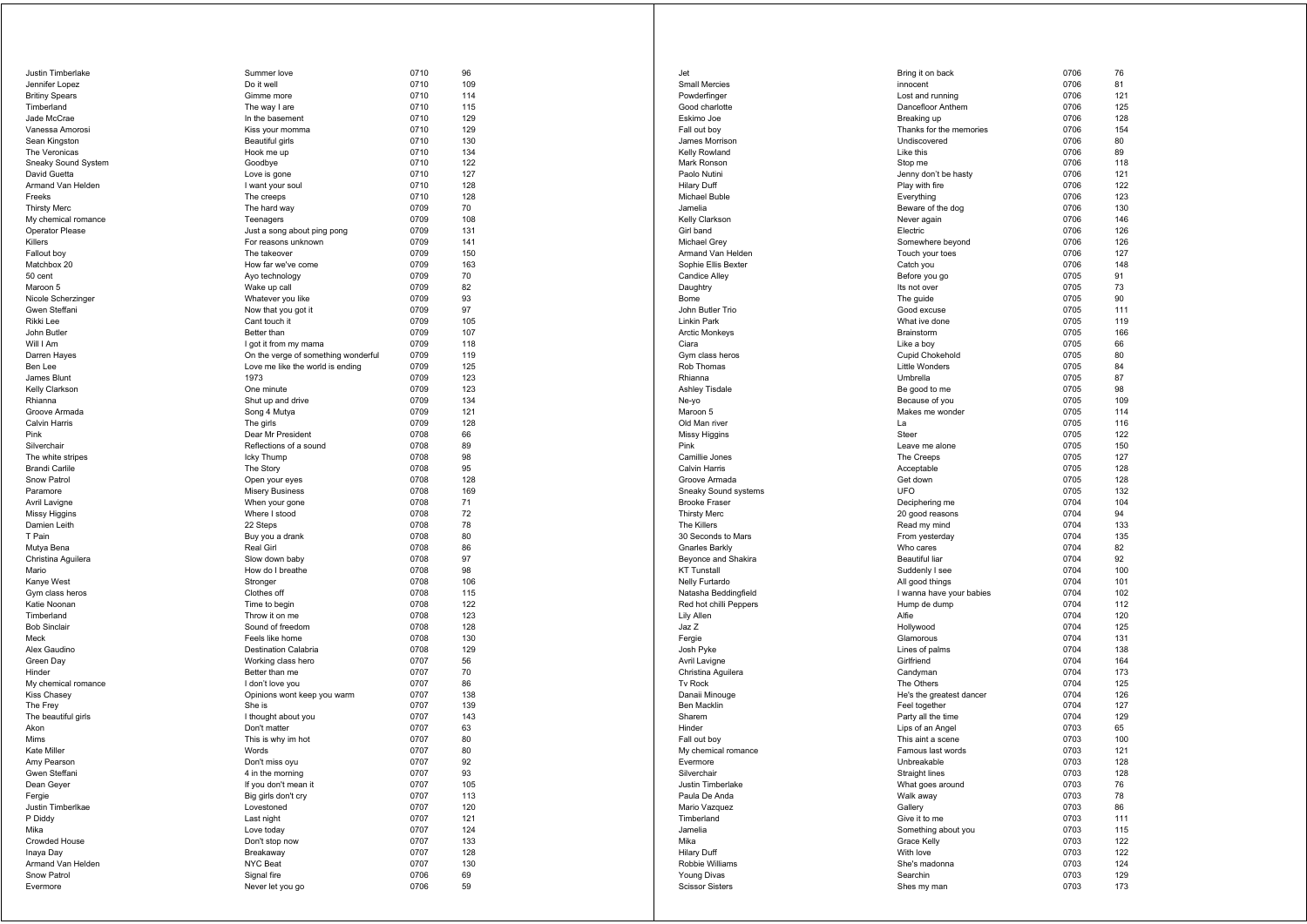| Booty Luv                                           | Boogie 2nite                     | 0703        | 127        |
|-----------------------------------------------------|----------------------------------|-------------|------------|
| Milk and Sugar                                      | Stay around                      | 0703        | 128        |
| Freemasons                                          | Rain down love                   | 0703        | 128        |
| The good theives                                    | Is this love?                    | 0703        | 130        |
| The Fraw                                            | Save a life                      | 117         | 100        |
| Snow Patrol                                         | Hands Open                       | 117         | 100        |
| Panic at the disco                                  | Lying is the most fun girls have | 117         | 100        |
| Good Charlotte                                      | Keep your hands off my girls     | 117         | 100        |
| John Butler                                         | Funky Tonight                    | 117         | 100        |
|                                                     |                                  | 117         | 100        |
| Lupe Fiasco                                         | Day Dreamin                      |             |            |
| Hilltop Hoods                                       | What a great night               | 117         | 100        |
| Akon                                                | I wanna love you                 | 117         | 100        |
| Gia Farrel                                          | Hit me up                        | 117         | 100        |
| Cheyenne                                            | Hanging on                       | 117         | 100        |
| Gwen Steffani                                       | The sweet escape                 | 117         | 100        |
| Lady Soveign                                        | Love me or hate me               | 117         | 100        |
| Pussycat Dolls                                      | Wait a minute                    | 117         | 100        |
| Stephanie McIntosh                                  | So do I say sorry first          | 117         | 100        |
| Bodyrox                                             | Yeah Yeah                        | 117         | 100        |
| David Guetta                                        |                                  | 117         | 100        |
|                                                     | Love don't let me go             |             |            |
| Andy J                                              | I will have you                  | 117         | 100        |
| Fonzerella                                          | Moonlight Party                  | 117         | 100        |
| Deena Jones                                         | One night only                   | 117         | 100        |
| Shannon Noll                                        | Don't give up                    | 116         | 53         |
| Evanescence                                         | Lithium                          | 116         | 59         |
| U2                                                  | Window in the skies              | 116         | 92         |
| Eskimo Joe                                          | New York                         | 116         | 125        |
| The Killers                                         | Bones                            | 116         | 139        |
| Avril Lavigne                                       | Keep holding on                  | 116         | 54         |
|                                                     |                                  |             |            |
| Pink                                                | Nobody knows                     | 116         | 67         |
| Jesse McCartney                                     | Just so you know                 | 116         | 79         |
| Damien Leith                                        | Night of my life                 | 116         | 84         |
| Stacie Orrico                                       | So simple                        | 116         | 92         |
| 2pac feat Ashanti                                   | Pacs Life                        | 116         | 96         |
| Pharell                                             | That girl                        | 116         | 96         |
| P Diddy                                             | Tell me                          | 116         | 99         |
| Cassie                                              | Long way to go                   | 116         | 105        |
|                                                     |                                  |             |            |
|                                                     |                                  |             |            |
| Anthony Callea                                      | Addicted to you                  | 116         | 115        |
| Sunfreakz                                           | Counting down the days           | 116         | 128        |
| <b>Bob Sinclair</b>                                 | Rock this party                  | 116         | 128        |
| Fedde Le Grand                                      | Put your hands up for Detroit    | 116         | 130        |
| Freestylers                                         | Electrified                      | 116         | 147        |
| > CATEGORY: Top 40 - 2006                           |                                  |             |            |
| <u>ARTIST</u>                                       | <b>TITLE</b>                     | <b>CODE</b> | <b>BPM</b> |
| Anthony Callea                                      | Live for love                    | 115         | 70         |
| 30 Seconds to Mars                                  | The Kill                         | 115         | 62         |
| James Morrisson                                     |                                  | 115         | 79         |
|                                                     | You give me something            |             |            |
| Jet                                                 | Rip it up                        | 115         | 165        |
| My Chemical Romance                                 | Welcome to the black parade      | 115         | 194        |
| Jojo                                                | Too little too late              | 115         | 83         |
| Chingy                                              | Dem Jeans                        | 115         | 85         |
| Lily Allen                                          | LDN                              | 115         | 101        |
| Janet Jackson and Nelly                             | So excited                       | 115         | 107        |
| Sandi Thom                                          | What if im right                 | 115         | 108        |
| Nelly Furtado                                       | Say it right                     | 115         | 116        |
| Gwen Steffani                                       | Wind it up                       | 115         | 120        |
| Kate Alexa                                          | Better than you                  | 115         | 127        |
| Guy Sebastian                                       | Elevator Love                    | 115         | 129        |
|                                                     |                                  |             |            |
| Fergie                                              | Fergalicious                     | 115         | 130        |
| All Saints                                          | Rock Steady                      | 115         | 136        |
| Sneaky Sound system                                 | Pictures                         | 115         | 122        |
| ∟атпсе                                              | Love is                          | 115         | 123        |
| Basement Jaxx                                       | Take me back to your house       | 115         | 125        |
| Nick Lachey                                         | I cant hate you anymore          | 114         | 100        |
| Josh Pyke                                           | Memories and dust                | 114         | 100        |
|                                                     | Snow (Hey oh)                    | 114         | 100        |
|                                                     | Sarah                            | 114         | 100        |
| Red hot chilli Peppers<br>Eskimo Joe<br>The Killers | When we were young               | 114         | 100        |
| U2 and Green Day                                    | The saints are coming            | 114         | 100        |
|                                                     |                                  | 114         |            |
| Justin Timberlake                                   | My Love                          |             | 100        |
| Rhianna                                             | We ride                          | 114         | 100        |
| The Veronicas<br>NeYo                               | Leave me alone<br>When your mad  | 114<br>114  | 100<br>100 |

| Beyonce                                      | Irreplacable                       | 114        | 100        |
|----------------------------------------------|------------------------------------|------------|------------|
| Robbie Willaims                              | Lovelight                          | 114        | 100        |
| Akon                                         | Smack that                         | 114        | 100        |
| Madonna                                      | Jump                               | 114        | 100        |
| Young Divas                                  | Happening all over again           | 114        | 100        |
| Girl Band                                    | Party Girl                         | 114        | 100        |
| Rogue Traders                                | Love again                         | 114        | 100        |
| Sarah McLeod                                 | He doesn't love you                | 114        | 100        |
| Sander Kleinberg                             | This is Miami                      | 114        | 100        |
| Amiel                                        | Be your girl                       | 114        | 100        |
| Christina Aguilera                           | Hurt                               | 113        | 75         |
| Evermore                                     | Light Surrounding you              | 113        | 82         |
| Jet                                          | Put your money where your mouth is | 113        | 131        |
| Wolfmother                                   | Joker and the theif                | 113        | 155        |
| Panic at the disco                           | But its better if you do           | 113        | 170        |
| Guy Sebastian                                | <b>Taller Stronger Better</b>      | 113        | 41         |
| Kelis                                        | Bossy                              | 113        | 84         |
| Sean Paul                                    | Give it up to me                   | 113        | 96         |
| P Diddy                                      | Come to me                         | 113        | 97         |
| <b>Pussycat Dolls</b>                        | I don't need a man                 | 113        | 105        |
| <b>Scissor Sisters</b><br>Stephanie McIntosh | I don't feel like dancing          | 113<br>113 | 108        |
| Paris Hilton                                 | Tightrope<br>Nothing in the world  | 113        | 118<br>130 |
| Pink                                         | U and ur hand                      | 113        | 141        |
| <b>Tv Rock</b>                               | <b>Bimbo Nation</b>                | 113        | 124        |
| <b>Basement Jaxx</b>                         | Hush Boy                           | 113        | 121        |
| Freestylers                                  | In love with you                   | 113        | 134        |
| Vandalism                                    | Twisted                            | 113        | 143        |
| Shannon Knoll                                | Lonely                             | 112        | 63         |
| Evanescence                                  | Call me when your sober            | 112        | 95         |
| <b>INXS</b>                                  | <b>Perfect Strangers</b>           | 112        | 116        |
| Afi                                          | Miss murder                        | 112        | 144        |
| Janet Jackson and Nelly                      | Call on me                         | 112        | 82         |
| <b>Gnarles Barkly</b>                        | <b>Smiley Faces</b>                | 112        | 87         |
| Lily Allen                                   | Smile                              | 112        | 96         |
| Jesse McCartney                              | Right where you want me            | 112        | 99         |
| Sandi Thom                                   | I wish I was a punk rock girl      | 112        | 108        |
| Robbie Williams                              | Rudebox                            | 112        | 110        |
| Missy Elliot                                 | We run this                        | 112        | 110        |
| Outkast                                      | Morris Brown                       | 112        | 126        |
| Ciara                                        | Get up                             | 112        | 129        |
| Kate Alexia                                  | Somebody out there                 | 112        | 130        |
| Nelly Furtardo                               | Maneater                           | 112        | 132        |
| Danaii Minouge                               | So under pressure                  | 112        | 123        |
| Outwork                                      | Elektro                            | 112        | 125        |
| Michael Gray<br>Roger Sanzhez                | Borderline<br>Lost                 | 112<br>112 | 126<br>128 |
| Troy and Gabrilla                            | <b>Breaking Free</b>               | 111        | 108        |
| <b>Teddy Geiger</b>                          | For you I will                     | 111        | 91         |
| Red Hot Chilli Peppers                       | Tell Me Baby                       | 111        | 108        |
| The Living end                               | Nothing last forever               | 111        | 144        |
| Panic at the disco                           | I write sins                       | 111        | 170        |
| Fergie                                       | London Bridge                      | 111        | 91         |
| Stacie Orico                                 | I'm not missing you                | 111        | 92         |
| <b>Busta Ryhmes</b>                          | I love my chick                    | 111        | 98         |
| Cassie                                       | Me and you                         | 111        | 100        |
| Paulini                                      | I believe                          | 111        | 102        |
| Beyonce                                      | Dejevu                             | 111        | 106        |
| Pharell Williams                             | Number One                         | 111        | 107        |
| Mariah Carev                                 | Say Something                      | 111        | 109        |
| Justin Timberlake                            | Sexy Back                          | 111        | 117        |
| Jessica Simpson                              | <b>Public Affair</b>               | 111        | 124        |
| Stephanie McIntosh                           | Mistake                            | 111        | 136        |
| The Veronicas                                | Revolution                         | 111        | 150        |
| Studio B                                     | Come get it on                     | 111        | 126        |
| Kortezman                                    | My Love                            | 111        | 127        |
| Nick Lachey                                  | Whats left of me                   | 110        | 75         |
| Youth Group                                  | Catching and Killing               | 110        | 122        |
| Evermore                                     | Running                            | 110        | 140        |
| The Living end<br>End of fashion             | Long Live the weekend<br>The Game  | 110        | 168<br>176 |
| Rihanna                                      | Unfaithful                         | 110<br>110 | 72         |
| Outkast                                      | Mighty O                           | 110        | 83         |
|                                              |                                    |            |            |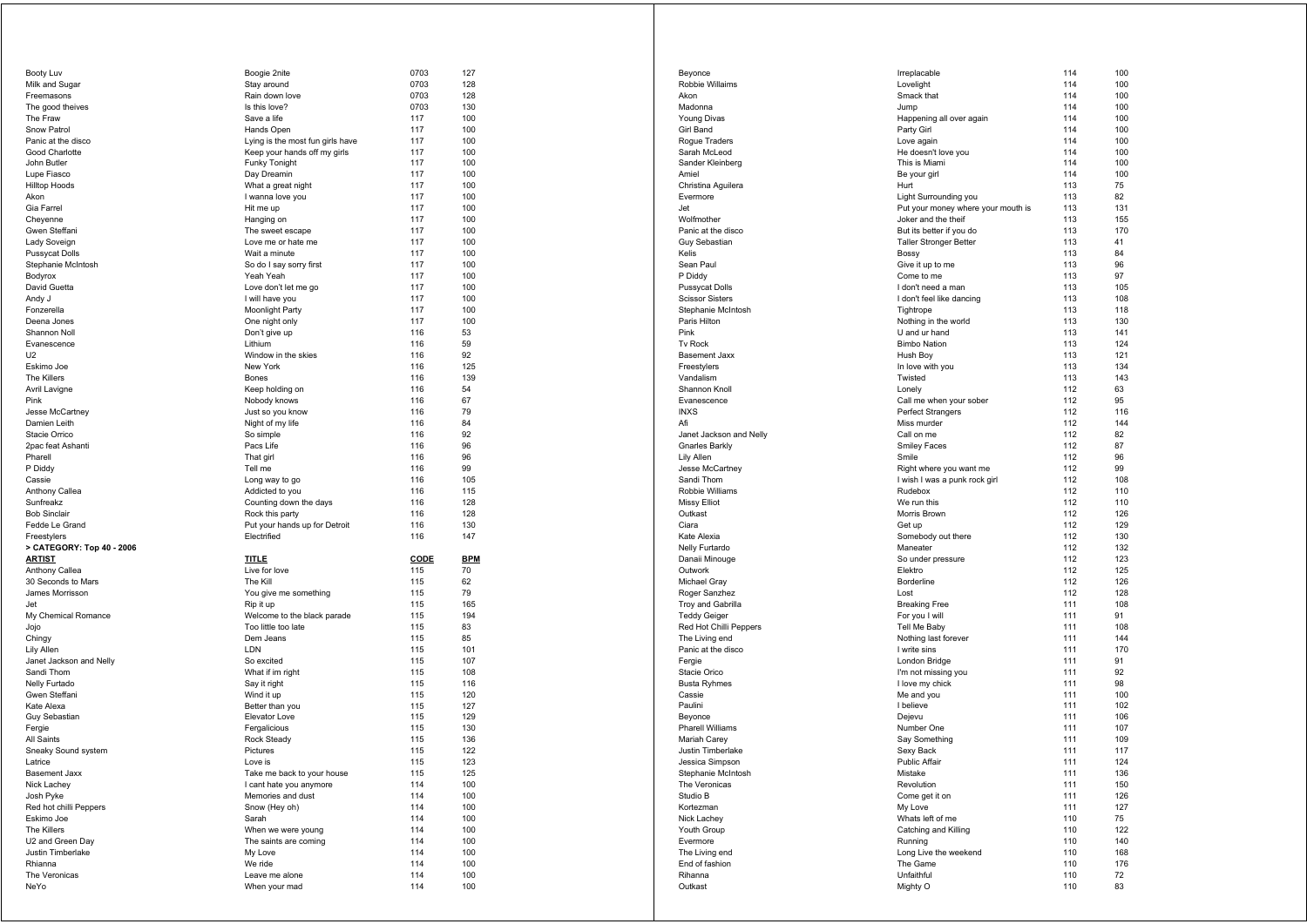| Neyo                        | Sexy Love                      | 110 | 94  |
|-----------------------------|--------------------------------|-----|-----|
| <b>Hilltop Hoods</b>        | The Hard road                  | 110 | 96  |
| Jamie Fox                   | Extravaganza                   | 110 | 100 |
| Paris Hilton                | Stars are blind                | 110 | 102 |
| <b>Pussycat Dolls</b>       | <b>Buttons</b>                 | 110 | 106 |
| George Michael              | An Easier Affair               | 110 | 121 |
| Sneaky Sound system         | I love it                      | 110 | 125 |
| Christina Aquilera          | Aint no other man              | 110 | 128 |
| Tiga                        | Far from home                  | 110 | 117 |
| <b>Underground Movement</b> | Shake                          | 110 | 125 |
|                             |                                |     |     |
| Paul Oakenfold              | Faster Kill pussycat           | 110 | 126 |
| Krafty Kutz Vs Tim Deluxe   | Bass Phenomenon                | 110 | 130 |
| <b>Bernard Fanning</b>      | Watching over me               | 109 | 77  |
| Daniel Powter               | Lie to me                      | 109 | 87  |
| <b>INXS</b>                 | Afterglow                      | 109 | 105 |
| Coldplay                    | The Hardest part               | 109 | 124 |
| Wolfmother                  | Woman                          | 109 | 151 |
| Lee Harding                 | Call the nurse                 | 109 | 160 |
| Jamie Fox                   | Unpredictable                  | 109 | 73  |
| <b>Fatboy Slim</b>          | That old pair of jeans         | 109 | 90  |
| Sergio Mendes               | That heat                      | 109 | 103 |
| Robbie Williams             | Sin Sin Sin                    | 109 | 112 |
| Nelly Furtado               | Promiscious                    | 109 | 114 |
| LL Cool J                   | Control myself                 | 109 | 120 |
| Madonna                     | Get together                   | 109 | 124 |
|                             |                                | 109 | 134 |
| Mc Lars                     | Download this song             |     |     |
| Pink                        | Who knew                       | 109 | 140 |
| Rouge Traders               | Were coming home               | 109 | 159 |
| Young Divas                 | This time I know               | 109 | 125 |
| <b>Tina Cousins</b>         | Pretty young things            | 109 | 125 |
| Mousse T                    | Horny as dandy                 | 109 | 131 |
| Delta Goodrem               | Together we are one            | 108 | 67  |
| Nickelback                  | Savin Me                       | 108 | 82  |
| Shannon Knoll               | Now I run                      | 108 | 86  |
| Red Hot Chilli Peppers      | Dani California                | 108 | 96  |
| Eskimoe Joe                 | <b>Black fingernails</b>       | 108 | 124 |
| Chris Brown                 | Yo!                            | 108 | 89  |
| Fort Minor                  | Where'd you go                 | 108 | 90  |
| Mary J Blidge               | One                            | 108 | 93  |
| Savage                      | They Don't know                | 108 | 97  |
|                             |                                |     | 100 |
| Shakira                     | Hips don't lie                 | 108 |     |
| Ben Lee                     | We're all in this together     | 108 | 102 |
| <b>Blondie Vs The Doors</b> | Rapture Riders                 | 108 | 108 |
| <b>Gnarls Barkley</b>       | Crazy                          | 108 | 112 |
| Sean Paul                   | Temperature                    | 108 | 125 |
| Sugababes                   | <b>Red Dress</b>               | 108 | 125 |
| Girls Aloud                 | The Show                       | 108 | 127 |
| Cream Vs Hoxton Whores      | Sunshine of your love          | 108 | 127 |
| Filterfunk                  | SOS                            | 108 | 129 |
| Deep dish                   | Dreams                         | 108 | 130 |
| James Blunt                 | Wisemen                        | 107 | 76  |
| Alex Llyod                  | Brand new day                  | 107 | 84  |
| Youth Group                 | Forever young                  | 107 | 118 |
| Foo Fighters                | No way back                    | 107 | 187 |
|                             |                                | 107 | 206 |
| <b>Artic Monkeys</b>        | I bet you look good            |     |     |
| Mattafix                    | Big city life                  | 107 | 87  |
| <b>NeYO</b>                 | So sick                        | 107 | 95  |
| Corinne Bailey              | Put your records on            | 107 | 96  |
| <b>Blak Genius</b>          | Show me what your working with | 107 | 99  |
| Eminem                      | Shake that                     | 107 | 107 |
| Kanye West                  | Touch the sky                  | 107 | 107 |
| Pharrell Williams           | Angel                          | 107 | 110 |
| Lindsay Lohan               | I live for the day             | 107 | 113 |
| Rihanna                     | SOS                            | 107 | 134 |
| Three and Mafia             | Stay Fly                       | 107 | 134 |
| Goldfrapp                   | Ride a white horse             | 107 | 122 |
| Syke and Sugarstarr         | Are you                        | 107 | 128 |
| Meck                        | Thunder in my heart            | 107 | 129 |
| Ferry Corsten               | Fire                           |     |     |
|                             |                                | 107 | 131 |
| Pete Murray                 | Opportunity                    | 106 | 64  |
| U <sub>2</sub>              | Original of the species        | 106 | 87  |
| The Living End              | Wake up                        | 106 | 117 |
| Lee Harding                 | Anything for you               | 106 | 117 |
|                             |                                |     |     |

| Bow wow                             | Like U                        | 106        | 82         |
|-------------------------------------|-------------------------------|------------|------------|
| Nelly                               | Grillz                        | 106        | 83         |
| 50 Cent                             | <b>Hustlers Ambition</b>      | 106        | 88         |
| <b>Hilltop Hoods</b>                | Clown Palace                  | 106        | 89         |
| Daddy Yankee                        | Gasolina                      | 106        | 96         |
| <b>Fast Crew</b>                    | Suburbia Streets              | 106        | 100        |
| Mariah Carey                        | Get your number               | 106        | 100        |
| Pink                                | <b>Stupid Girls</b>           | 106        | 100        |
| <b>Pussycat Dolls</b>               | Beep                          | 106        | 104        |
| The veronicas                       | When it all falls apart       | 106        | 108        |
| Kate Alexa                          | All I hear                    | 106        | 128        |
| <b>Tv Rock</b>                      | Flaunt it                     | 106        | 123        |
| Hi Tack                             | Say Say Say                   | 106        | 125        |
| Paul Mac                            | Love Declaration              | 106        | 128        |
| Vandaliasm                          | Never Say Never               | 106        | 131        |
| James Blunt                         | Good bye my lover             | 105        | 100        |
| Nickelback                          | Far away                      | 105        | 100        |
| Tommy Lee                           | Good times                    | 105        | 100        |
| Rob Thomas                          | Ever the same                 | 105        | 100        |
| The Darkness                        | One way ticket                | 105        | 100        |
| Lindsay Lohan                       | Confessions of a broken heart | 105        | 100        |
| <b>Benard Fanning</b>               | Songbird                      | 105        | 100        |
| Ashley Simpson                      | LOVE                          | 105        | 100        |
| Kate Dearaugo                       | Faded                         | 105        | 100        |
| Nelly                               | Nasty Girl                    | 105        | 100        |
| Kelly Clarkson                      | Walk away<br>I still          | 105        | 100        |
| <b>Backstreet Boys</b>              |                               | 105<br>105 | 100<br>100 |
| Jamiroquai                          | Don't give hate a chance      |            |            |
| Madonna<br>Jade Macrea              | Sorry<br>Up and do your thing | 105<br>105 | 100<br>100 |
| Girls Aloud                         | Biology                       | 105        | 100        |
| Sunblock                            | Ill be happy                  | 105        | 100        |
| Deep dish                           | Sacremento                    | 105        | 100        |
| Danaii Minogue                      | Perfection                    | 105        | 100        |
| Santana                             | Just feel better              | 104        | 80         |
| The Living End                      | What's on the radio           | 104        | 138        |
| Lee Harding                         | Wasabi                        | 104        | 174        |
| Kate Dearaugo                       | Maybe tonight                 | 104        | 67         |
| Ricki Lee                           | Breathe                       | 104        | 70         |
| Eminem                              | When I'm gone                 | 104        | 75         |
| Destinys Child                      | Check on it                   | 104        | 83         |
| Darren Hayes                        | So Beautiful                  | 104        | 85         |
| Kanye West                          | Heard em say                  | 104        | 95         |
| Rihanna                             | If its loving that want       | 104        | 96         |
| Pharrell                            | Can I have it like that       | 104        | 101        |
| Chris Brown                         | Run it                        | 104        | 102        |
| Paulini                             | Rough day                     | 104        | 108        |
| Sugababes                           | Ugly                          | 104        | 117        |
| Shakira                             | Don't bother                  | 104        | 130        |
| <b>Black eyed Peas</b>              | Pump it                       | 104        | 153        |
| Gorillaz                            | Dirty harry                   | 104        | 96         |
| Rouge Traders                       | Watching you                  | 104        | 130        |
| <b>Busface</b>                      | Circles                       | 104        | 130        |
|                                     |                               |            |            |
| > CATEGORY: Top 40 - 2005<br>ARTIST | <b>TITLE</b>                  | CODE       | <b>BPM</b> |
| Shannon Knoll                       | Lift                          | 103        | 93         |
|                                     |                               |            | 110        |
| Foo Fighters                        | Resolve                       | 103        | 119        |
| Pete Murray                         | Class A                       | 103        |            |
| Coldplay                            | Talk                          | 103        | 120        |
| Green day                           | Jesus of Suburia              | 103        | 143        |
| Robbie Williams                     | <b>Advertising Space</b>      | 103        | 56         |
| Mariah Carey                        | Don't forget about us         | 103        | 72         |
| Delta Goodrem                       | Be Strong                     | 103        | 90         |
| R Kelly                             | Burn it up                    | 103        | 96         |
| Jessie McCartney                    | Because you live              | 103        | 99         |
| David Grey                          | The one I love                | 103        | 107        |
| DJ Peril                            | It's about to blow            | 103        | 107        |
| Ben Lee                             | Into the dark                 | 103        | 126        |
| The Veronicas                       | Everything im not             | 103        | 134        |
| Hilary Duff                         | Beat of my heart              | 103        | 137        |
|                                     |                               |            | 125        |
| Paul Mac                            | It's not me it's you          | 103        |            |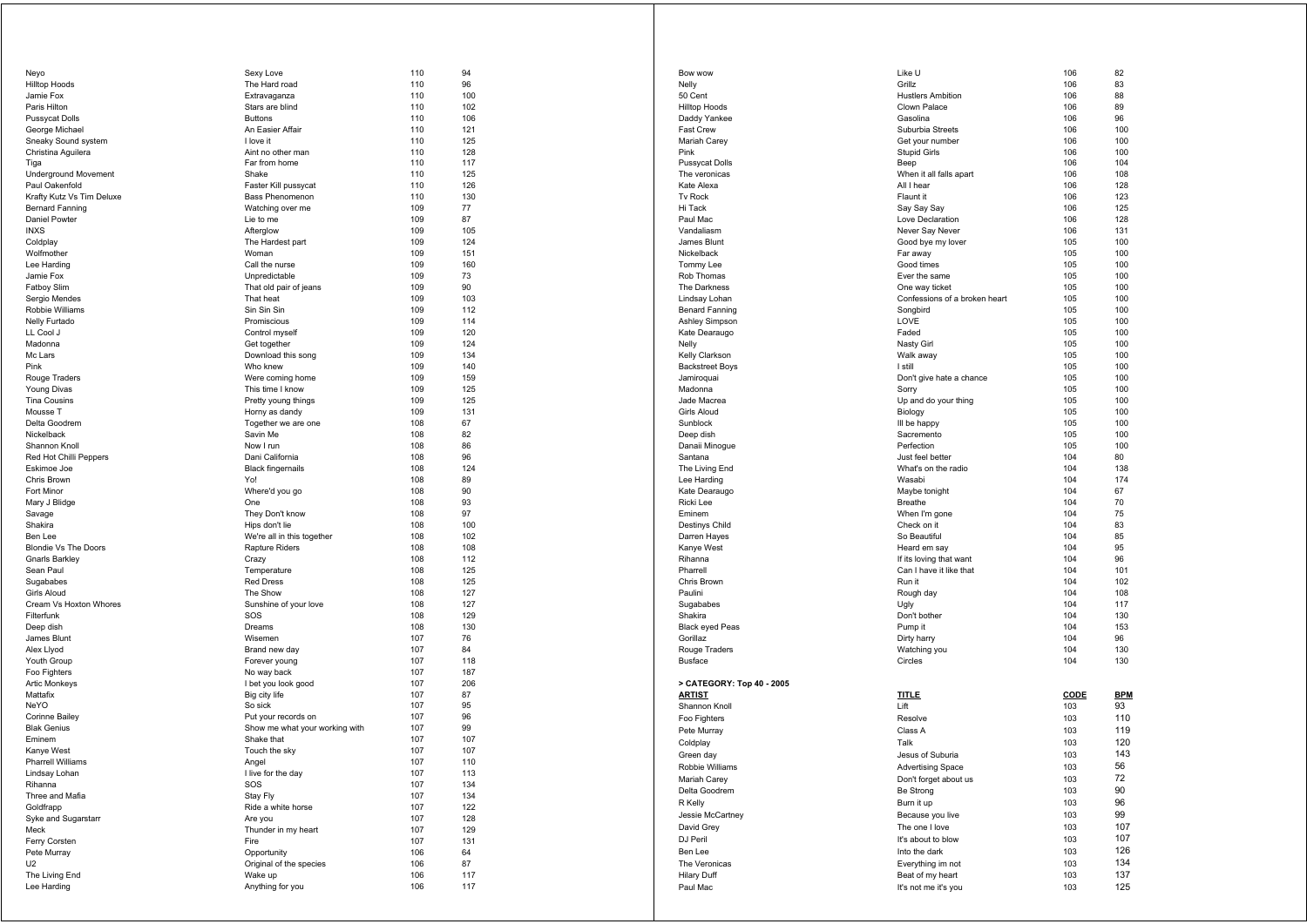| Lovemakers                                  | This feeling                                            | 103        | 128        |
|---------------------------------------------|---------------------------------------------------------|------------|------------|
| <b>Britney Spears</b>                       | And then we kiss                                        | 103        | 130        |
| DHT                                         | Listen to your heart                                    | 103        | 146        |
| Pussycat Dolls                              | Stickwitcha                                             | 102        | 80         |
| Nickelback                                  | Photograph                                              | 102        | 73<br>90   |
| Simple Plan<br>Alex Lloyd                   | Crazy<br>The Wonder                                     | 102<br>102 | 99         |
| Inxs                                        | <b>Pretty Vegas</b>                                     | 102        | 142        |
| Gwen Stefani                                | Luxurious                                               | 102        | 66         |
| Daniel Powter                               | Free loop                                               | 102        | 76         |
| Shakaya                                     | We aint going down                                      | 102        | 83         |
| Savage feat Akon                            | Moonshine                                               | 102        | 85         |
| Kanya West                                  | Gold Digger                                             | 102        | 93         |
| Santana                                     | Im feeling you                                          | 102        | 120        |
| <b>Bernard Fanning</b>                      | Wish you well                                           | 102        | 123        |
| Black eyed peas<br>Sugababes                | My humps<br>Push the button                             | 102<br>102 | 124<br>126 |
| Rihanna                                     | Pun De Replay                                           | 102        | 197        |
| Madonna                                     | Hung up                                                 | 102        | 125        |
| Mylo Vs Miami Sound system                  | Doctor pressure                                         | 102        | 127        |
| Paul Mac                                    | Sunshine eyes                                           | 102        | 128        |
| Andy J                                      | Tilit my hat                                            | 102        | 129        |
| James Blunt                                 | You're Beautiful                                        | 101        | 82         |
| Pete Murray                                 | <b>Better Days</b>                                      | 101        | 114        |
| Franz Ferdenhand                            | Do you want to                                          | 101        | 100        |
| Bon Jovi                                    | Have A nice day                                         | 101        | 130        |
| Mariah Carey<br>Ricki Lee                   | Shake it off<br>Sunshine                                | 101<br>101 | 68<br>85   |
| 50 Cent                                     | Outta Control                                           | 101        | 92         |
| Australian Idol Final 13                    | Ready                                                   | 101        | 95         |
| Jade Macrea                                 | Superstar                                               | 101        | 98         |
| Random                                      | Are you ready                                           | 101        | 105        |
| Robbie Williams                             | Tripping                                                | 101        | 118        |
| Shannon Knoll                               | Shine                                                   | 101        | 118        |
| Ashley Simpson                              | Boyfriend                                               | 101        | 128        |
| <b>Body Rockers</b>                         | Round and Round                                         | 101        | 128        |
| Charlotte Church<br>Chloe                   | Crazy Chick<br>Crash                                    | 101        | 135<br>170 |
| Melisaa Tkautz                              | The Glamomous                                           | 101<br>101 | 128        |
| Armand Van Helden                           | When the lights go down                                 | 101        | 129        |
| Rouge Traders                               | Way to go                                               | 101        | 153        |
| Kelly Clarkson                              | Because of you                                          | 100        | 70         |
| Rooster                                     | Come get some                                           | 100        | 87         |
| Coldplay                                    | Fix you                                                 | 100        | 95         |
| Switchfoot                                  | <b>Stars</b>                                            | 100        | 132        |
| Foo Fighters                                | DOA                                                     | 100        | 145        |
| Ciara                                       | Oh                                                      | 100        | 64         |
| Jessica Simpson<br>Fast Crew                | These boots are made for walking<br>It's the incredible | 100<br>100 | 92<br>95   |
| Nelly                                       | Errtime                                                 | 100        | 103        |
| Jesse McCartney                             | Get you shine on                                        | 100        | 103        |
| <b>Backstreet Boys</b>                      | Just want you to know                                   | 100        | 106        |
| Amerie                                      | Touch                                                   | 100        | 115        |
| Hilary Duff                                 | Wake up                                                 | 100        | 120        |
| Martin Solveig                              | Everybody                                               | 100        | 128        |
| Supafly Vs Fishbowl                         | Lets get down                                           | 100        | 138        |
| Silsonic<br>Infernal                        | Something<br>From Paris to Berlin                       | 100<br>100 | 126<br>126 |
| Paris Avenue                                | I want you                                              | 100        | 130        |
| Missy Higgins                               | The sound of white                                      | 99         | 74         |
| End of fashion                              | O yeah                                                  | 99         | 80         |
| Jack Johnson                                | Good people                                             | 99         | 87         |
| Alex Llyod                                  | Never meant to fail                                     | 99         | 94         |
| Destiny's Child                             | Cater 2 U                                               | 99         | 63         |
| 2pac feat. Elton John                       | <b>Ghetto Gospel</b>                                    | 99         | 81         |
| Avril Lavigne                               | Fall to pieces                                          | 99         | 89         |
| <b>Black Eyed Peas</b><br>Natalie Imbruglia | Don't lie                                               | 99         | 90         |
| Tammsin Sursok                              | Counting down the days<br>It's a beautiful thing        | 99<br>99   | 92<br>99   |
| Craig David                                 | All the way                                             | 99         | 100        |
| Gwen Stefani                                | Cool                                                    | 99         | 112        |
| Gorillaz                                    | Dare                                                    | 99         | 120        |
| <b>Pussycat Dolls</b>                       | Don't cha                                               | 99         | 121        |
|                                             |                                                         |            |            |

| Lindsay Lohan                                     | First                                                      | 99       | 128        |
|---------------------------------------------------|------------------------------------------------------------|----------|------------|
| The Veronicas                                     | 4Ever                                                      | 99       | 146        |
| Audio Bullys                                      | Shot you down                                              | 99       | 121        |
| Basement Jaxx                                     | U don't know me                                            | 99       | 127        |
| Tom Novy                                          | Your body                                                  | 99       | 127        |
| Green day                                         | Wake me up when September                                  | 98       | 105        |
| The Killers                                       | All these things that I've done                            | 98       | 116        |
| Foo Fighters                                      | Best of you                                                | 98       | 131        |
| Rob Thomas                                        | This is how a heart breaks                                 | 98       | 140        |
| Daniel Powter<br>Eminem                           | Bad Day<br>Ass like that                                   | 98<br>98 | 70<br>83   |
| Akon                                              | Lonely                                                     | 98       | 91         |
| Mario                                             | Here I go again                                            | 98       | 96         |
| 50 Cent                                           | Just a lil bit                                             | 98       | 97         |
| Ricki Lee                                         | Hell no                                                    | 98       | 100        |
| Anthony Callea                                    | Hurts so bad                                               | 98       | 116        |
| <b>Trick Daddy</b>                                | Sugar                                                      | 98       | 119        |
| <b>Bizarre</b>                                    | Rockstar                                                   | 98       | 123        |
| Missy Elliot feat Ciara                           | Lose Control                                               | 98       | 125        |
| Gorillaz                                          | Feel good Inc                                              | 98       | 138        |
| Mylo                                              | In my arms                                                 | 98       | 120        |
| Max Graham<br>Kelly Osborne                       | Owner of a lonely heart<br>One word                        | 98<br>98 | 128<br>128 |
| Armand Van Helden                                 | Into your eyes                                             | 98       | 129        |
| Amerie feat. Eve                                  | 1 Thing                                                    | 97       | 100        |
| <b>Backstreet Boys</b>                            | Incomplete                                                 | 97       | 67         |
| Ben Lee                                           | Catch My Disease                                           | 97       | 116        |
| Coldplay                                          | Speed of Sound                                             | 97       | 123        |
| Grinspoon                                         | Bleed you dry                                              | 97       | 83         |
| Jamiroquai                                        | Feels Just Like it Should                                  | 97       | 87         |
| Jesse McCartney                                   | She's No You                                               | 97       | 88         |
| Kelly Clarkson                                    | Behind those Hazed Eyes                                    | 97       | 89         |
| Live Element                                      | Something About You                                        | 97       | 122        |
| Mariah Carey<br>Moustache                         | We Belong Together<br>Everywhere                           | 97<br>97 | 70<br>125  |
| Nelly                                             | N Dey Say                                                  | 97       | 97         |
| Rogue Traders                                     | Voodoo Child                                               | 97       | 129        |
| Simple Plan                                       | Untitled (How Could this Happen to Me?)                    | 97       | 94         |
| Shakaya                                           | Are you ready                                              | 97       | 95         |
| The Game feat. 50 Cent                            | Hate it or Love it                                         | 97       | 98         |
| <b>Black Eyed Peas</b>                            | Don't Funk with my Heart                                   | 96       | 100        |
| <b>Body Rockers</b>                               | I Like the Way You Move                                    | 96       | 100        |
| Cat Empire                                        | Sly                                                        | 96       | 100        |
| Dakota                                            | Sterophonics                                               | 96       | 100        |
| Fast Crew                                         | I Got                                                      | 96       | 100        |
| Good Charlotte                                    | The Chronicles<br>Hollerback Girl                          | 96<br>96 | 100        |
| Gwen Stefani<br>Jack Johnson                      |                                                            | 96       | 100<br>100 |
| Jennifer John                                     | Sitting, Waiting, Wishing<br>Just Can't Wait 'til Saturday | 96       | 100        |
| Jennifer Lopez                                    | Hold You Down                                              | 96       | 100        |
| Kylie Minogue                                     | Made of Glass                                              | 96       | 100        |
| Maroon 5                                          | Must Get Out                                               | 96       | 100        |
| P Money and Scribe                                | Stop the Music                                             | 96       | 100        |
| <b>Scissor Sisters</b>                            | <b>Filthy Gorgeous</b>                                     | 96       | 100        |
| Snoop Dogg                                        | Signs                                                      | 96       | 100        |
| Soul Central                                      | Strings of Life                                            | 96       | 100        |
| <b>Stevie Wonder</b>                              | What's the Fuss                                            | 96       | 100        |
| Studio B                                          | I See Girls                                                | 96       | 100        |
| <b>Tammsin Sursok</b>                             | What Ever Will Be<br>Oh My Gosh                            | 96<br>95 | 100<br>100 |
| Basement Jaxx<br>Brian McFadden and Delta Goodrem | Almost Here                                                | 95       | 100        |
| Destiny's Child                                   | Girl                                                       | 95       | 100        |
| Eminem                                            | Mockingbird                                                | 95       | 100        |
| Frankie J                                         | Obsession                                                  | 95       | 100        |
| Grinspoon                                         | Hold on Me                                                 | 95       | 100        |
| Jo Jo                                             | Not that Kinda Girl                                        | 95       | 100        |
| Midnight Star                                     | Midas Touch                                                | 95       | 100        |
| Missy Higgins                                     | The Special Two                                            | 95       | 100        |
| Rob Thomas                                        | Lonely No More                                             | 95       | 100        |
| Shapeshifters                                     | Back to Basics                                             | 95       | 100        |
| The Game feat. 50 Cent                            | How We Do                                                  | 95       | 100        |
| 50 Cent                                           | Candy Shop                                                 | 94       | 100        |
| A'studio feat. Polina                             | SOS                                                        | 94       | 100        |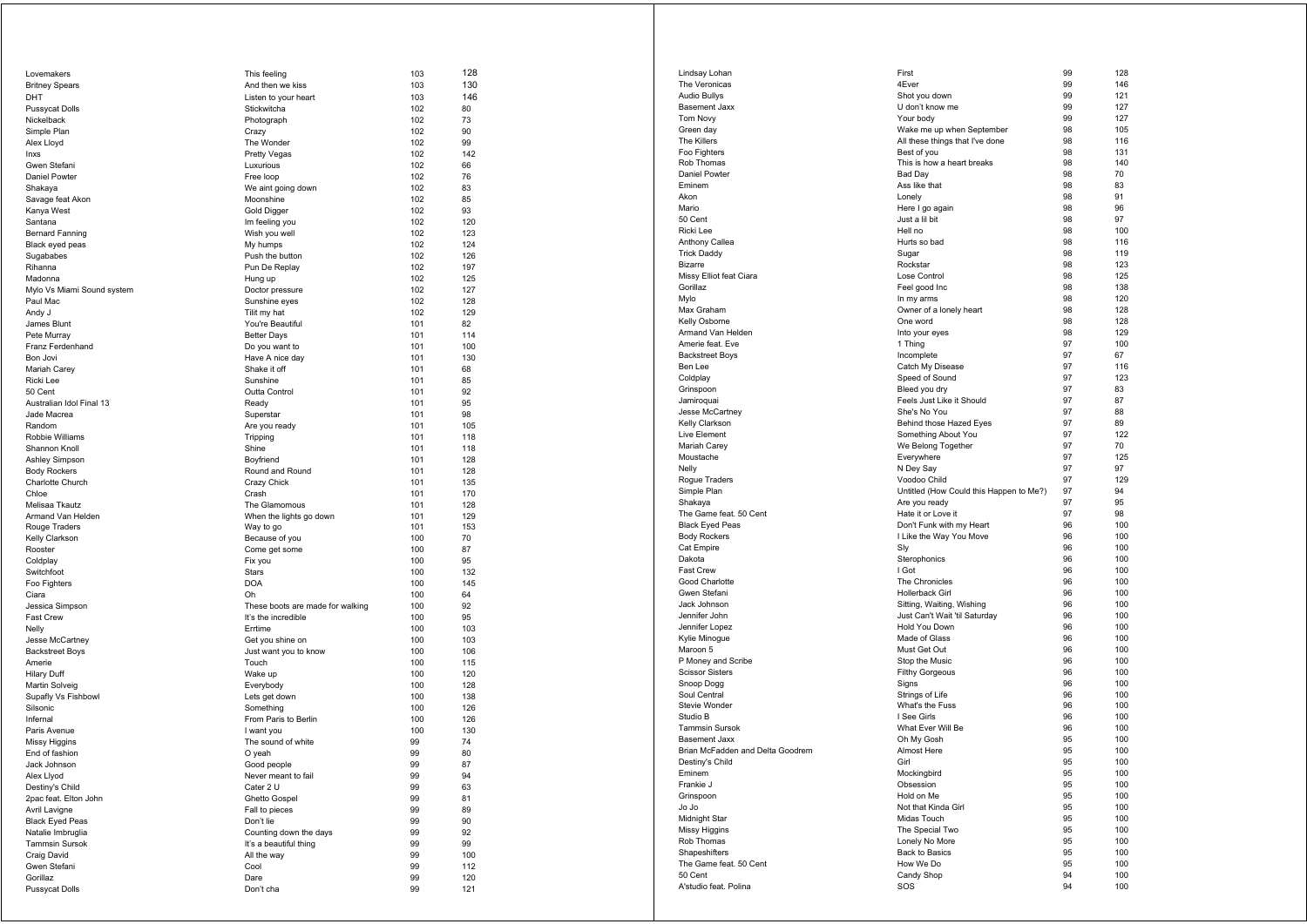| <b>Guy Sebastian</b>      | Oh Oh                           | 94       | 100        |
|---------------------------|---------------------------------|----------|------------|
| Inaya Day                 | Nasty Girl                      | 94       | 100        |
| Jesse McCartney           | <b>Beautiful Soul</b>           | 94       | 100        |
| Kanye West                | <b>Jesus Walks</b>              | 94       | 100        |
| Linkin Park / Jay-z       | Izzo / In the End               | 94       | 100        |
| Mariah Carey              | It's Like That                  | 94       | 100        |
| <b>Sunset Strippers</b>   | <b>Falling Star</b>             | 94       | 100        |
|                           |                                 |          |            |
| Will Smith                | Switch                          | 94       | 100        |
| Casey Donovan             | What's Going On                 | 93       | 100        |
| Ciara                     | 1, 2 Step                       | 93       | 100        |
| Gwen Stefani              | <b>Rich Girl</b>                | 93       | 100        |
| Intenso Project           | Get it On                       | 93       | 100        |
| J-Lo                      | <b>Get Right</b>                | 93       | 100        |
| Kylie Minogue             | Giving You Up                   | 93       | 100        |
| Mario                     | Let Me Love You                 | 93       | 100        |
|                           |                                 |          |            |
| Powerderfinger            | Process This                    | 93       | 100        |
| The Lovefreeks            | Shine                           | 93       | 100        |
| <b>Thirsty Merc</b>       | Someday                         | 93       | 100        |
| U <sub>2</sub>            | Sometimes                       | 93       | 100        |
| Usher                     | Caught Up                       | 93       | 100        |
| Vandalism                 | Boys and Girls                  | 93       | 100        |
| Destiny's Child           | Soldier                         | 92       | 100        |
| Eminem                    | Like Toy Soldiers               | 92       | 100        |
| Estelle                   | Free                            | 92       | 100        |
|                           |                                 |          |            |
| Faboulous                 | <b>Breathe</b>                  | 92       | 100        |
| Good Charlotte            | I Just Wanna Live               | 92       | 100        |
| Greenday                  | Boulevard of Broken Dreams      | 92       | 100        |
| Ja Rule feat. R Kelly     | Wonderful                       | 92       | 100        |
| Maroon 5                  | Sunday Morning                  | 92       | 100        |
| Michael Gray              | The Weekend                     | 92       | 100        |
| Mylo                      | Drop the Pressure               | 92       | 100        |
| Nelly                     | Over and Over                   | 92       | 100        |
|                           |                                 |          |            |
| Nitty                     | Nasty Girl                      | 92       | 100        |
| Scribe                    | Dreaming                        | 92       | 100        |
| The Chemical Brothers     | Galvanize                       | 92       | 100        |
|                           |                                 |          |            |
|                           |                                 |          |            |
| > CATEGORY: Top 40 - 2004 |                                 |          |            |
|                           |                                 | CODE     |            |
| <b>ARTIST</b>             | <b>TITLE</b>                    |          | <b>BPM</b> |
| Alicia Keys               | Karma                           | 91       | 100        |
| Ashanti                   | Only You                        | 91       | 100        |
| <b>Britney Spears</b>     | Megamix                         | 91       | 100        |
| Chingy                    | Balla Baby                      | 91       | 100        |
| Danii Minogue             | You Won't Forget Me             | 91       | 100        |
| Danzel                    | Pump it Up                      | 91       | 100        |
| Deep Dish                 | Flashdance                      | 91       | 100        |
| Kelly Clarkson            | Since You Been Gone             | 91       | 100        |
|                           | I Believe in You                | 91       | 100        |
| Kylie Minogue             |                                 |          |            |
| Lindsay Lohan             | Rumors                          | 91       | 100        |
| Linkin Park and Jay-z     | Numb / Encore                   | 91       | 100        |
| Simple Plan               | Welcome to my Life              | 91       | 100        |
| Snoop Dogg                | Drop it Like it's Hot           | 91       | 100        |
| Twista                    | So Sexy                         | 91       | 100        |
| U <sub>2</sub>            | Vertigo                         | 91       | 100        |
| Anastacia                 | Welcome to my Truth             | 90       | 100        |
| <b>Britney Spears</b>     | My Perogative                   | 90       | 100        |
| Eminem                    | Just Lose It                    | 90       | 100        |
|                           |                                 |          |            |
| Eric Prydz                | Call on Me                      | 90       | 100        |
| Gwen Stefani              | What you Waiting For            | 90       | 100        |
| Jet                       | Get me Outta Here               | 90       | 100        |
| Justin Timberlake         | Good Foot                       | 90       | 100        |
| Missy Higgins             | Ten Days                        | 90       | 100        |
| Mr Timothy                | Stand by Me                     | 90       | 100        |
| Nelly                     | Tilt your Head Back             | 90       | 100        |
| Outkast                   | Ghettomusik                     | 90       | 100        |
| Powerderfinger            | Bless my Soul                   | 90       | 100        |
| Stronebridge              | Put 'em High                    | 90       | 100        |
|                           |                                 |          |            |
| Usher                     | My Boo                          | 90       | 100        |
| Armand Van Helden         | My My My                        | 89       | 100        |
| Christina Aguilera        | Car Wash                        | 89       | 100        |
| Destiny's Child           | Lose my Breath                  | 89       | 100        |
| Green Day                 | American Idiot                  | 89       | 100        |
| Junior Jack<br>Nelly      | Stupid Disco<br>Flap your Wings | 89<br>89 | 100<br>100 |

| Outkast                    | Prototype                      | 89 | 100 |
|----------------------------|--------------------------------|----|-----|
| Robbie Williams            | Radio                          | 89 | 100 |
| Simple Plan                | Addicted                       | 89 | 100 |
| Slinkee Mix                | Summer Rain                    | 89 | 100 |
| Solitaire                  | I'm Thinking of You            | 89 | 100 |
| Beastie Boys               | <b>Triple Trouble</b>          | 88 | 100 |
|                            |                                |    |     |
| <b>Britney Spears</b>      | Outrageous                     | 88 | 100 |
| Darren Hayes               | Popular                        | 88 | 100 |
| Gus Gus                    | David                          | 88 | 100 |
| .let                       | Cold Hard Bitch                | 88 | 100 |
| Jo Jo                      | Leave (Get Out)                | 88 | 100 |
| Kelly Clarkson             | Breakaway                      | 88 | 100 |
| Mario Winans               | Never Really Was               | 88 | 100 |
|                            |                                |    |     |
| Maroon 5                   | She Will be Loved              | 88 | 100 |
| Missy Higgins              | Scar                           | 88 | 100 |
| Powerderfinger             | Stumblin'                      | 88 | 100 |
| Royal Gigalo               | California Dreamin             | 88 | 100 |
| The Offspring              | Spare me the Details           | 88 | 100 |
| Usher                      | Confessions Part II            | 88 | 100 |
| Alcazar                    | This is the World we Live in   | 87 | 100 |
|                            | Pieces of Me                   | 87 | 100 |
| Ashlee Simpson             |                                |    |     |
| Chingy                     | I Like That                    | 87 | 100 |
| Grinspoon                  | Hard Act to Follow             | 87 | 100 |
| J Wess                     | Fantasy                        | 87 | 100 |
| Jamelia                    | See it in a Boy's Eyes         | 87 | 100 |
| Jentina                    | <b>Bad Ass Stripper</b>        | 87 | 100 |
| Linkin Park                | Breaking the Habit             | 87 | 100 |
|                            | My Place                       | 87 | 100 |
| Nelly                      |                                |    |     |
| Nina Sky                   | Move ya Body                   | 87 | 100 |
| Shifty                     | Slide Along Side               | 87 | 100 |
| 411 feat. Ghostface        | On My Knees                    | 86 | 100 |
| Anastacia                  | Sick and Tired                 | 86 | 100 |
| Freestyles                 | Push Up                        | 86 | 100 |
| George Michael             | Flawless                       | 86 | 100 |
| Hoobastank                 | The Reason                     | 86 | 100 |
|                            |                                |    |     |
| Jessica Simpson            | Take my Breath Away            | 86 | 100 |
| Kanya West                 | All Falls Down                 | 86 | 100 |
| Kelis                      | <b>Trick Me</b>                | 86 | 100 |
| Mr Timothy                 | I am Da 1                      | 86 | 100 |
| N.E.R.D                    | Maybe                          | 86 | 100 |
| Park Slope                 | La dee da-dee We Like to Party | 86 | 100 |
| <b>Scissor Sisters</b>     | Take your Mama                 | 86 | 100 |
|                            |                                | 86 |     |
| The Rasmus                 | In the Shadows                 |    | 100 |
| Armand Van Helden          | Hear my Name                   | 85 | 100 |
| Beastie Boys               | Ch-Check it Out                | 85 | 100 |
| <b>Black Eyed Peas</b>     | Let's Get it Started           | 85 | 100 |
| <b>Britney Spears</b>      | Everytime                      | 85 | 100 |
| <b>Counting Crows</b>      | Accidently in Love             | 85 | 100 |
| J Wess                     | Luv Ya                         | 85 | 100 |
|                            |                                |    | 100 |
| Janet Jackson              | All Night (Don't Stop)         | 85 |     |
| Jet                        | Look What You've Done          | 85 | 100 |
| Kasey Chamvers             | Like a River                   | 85 | 100 |
| Kylie Minoque              | Chocolate                      | 85 | 100 |
| Mario Winans feat. P Diddy | I Don't Want to Know           | 85 | 100 |
| Michael Buble              | Sway                           | 85 | 100 |
| Simple Plan                | Perfect                        | 85 | 100 |
| Starsailor                 | Four to the Floor              | 85 | 100 |
|                            |                                |    |     |
| Usher                      | Burn                           | 85 | 100 |
| Anastacia                  | Left Outside Alone             | 84 | 100 |
| <b>Basement Jaxx</b>       | Plug it in                     | 84 | 100 |
| Boogie Pimps               | Sunny                          | 84 | 100 |
| Chingy                     | One Call Away                  | 84 | 100 |
| David Guette               | Just a Little More Love        | 84 | 100 |
| Evanescence                | Everybody's Fool               | 84 | 100 |
| Infusion                   | Girl's Can be Cruel            | 84 | 100 |
|                            |                                |    |     |
| Jamelia                    | Thank You                      | 84 | 100 |
| J-Kwon                     | <b>Tipsy</b>                   | 84 | 100 |
| Lenny Kravitz              | Where are we Running           | 84 | 100 |
| Mercury 4                  | Every Little Step              | 84 | 100 |
| Outkast                    | Roses                          | 84 | 100 |
| Sarah Connor               | Bounce                         | 84 | 100 |
| Spiderbait                 | <b>Black Betty</b>             | 84 | 100 |
|                            |                                |    |     |
| <b>Baby Bash</b>           | Suga Suga                      | 83 | 100 |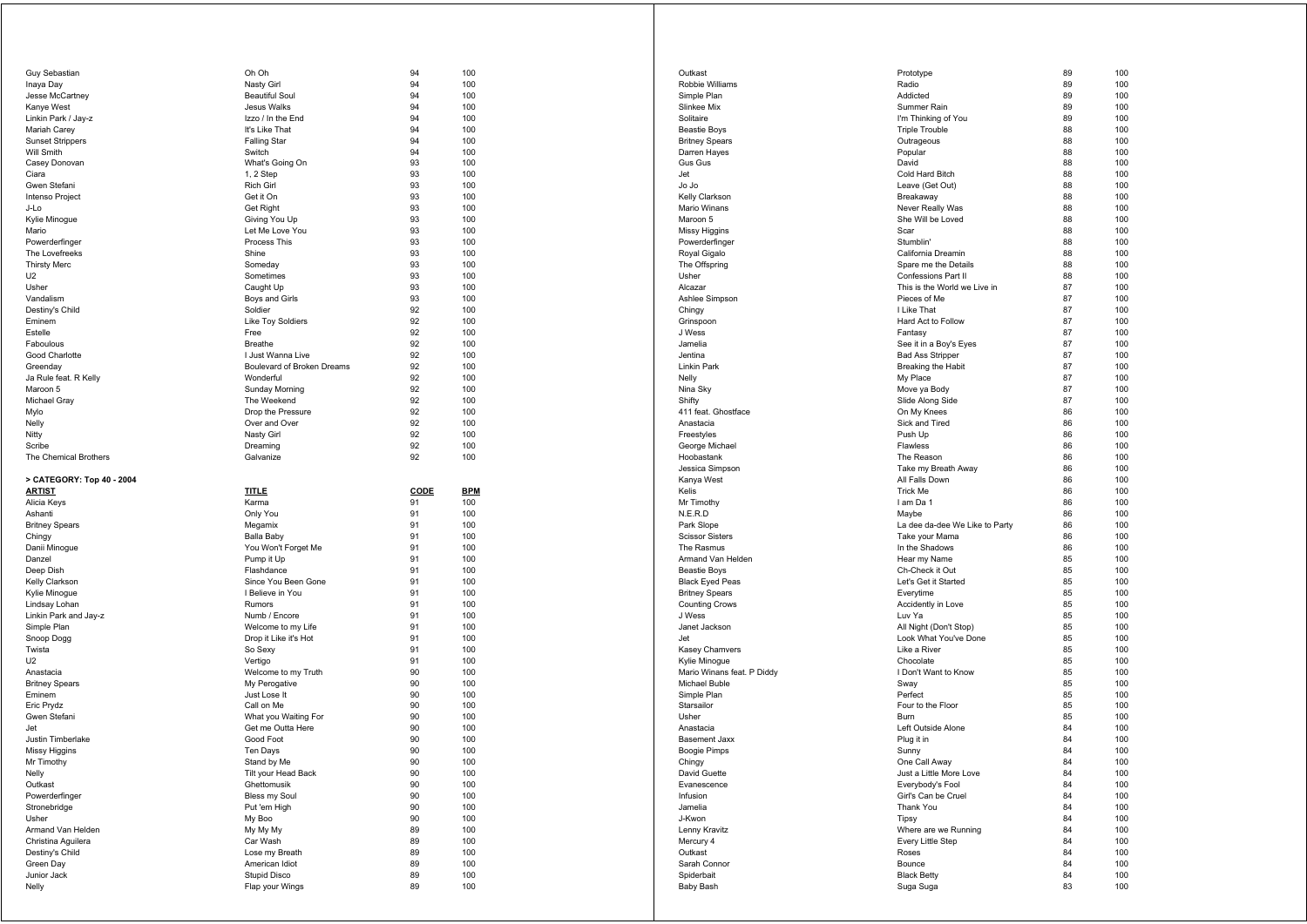| Beyonce                        | Naughty Girl                    | 83          | 100        |
|--------------------------------|---------------------------------|-------------|------------|
| Blink 182                      | I Miss You                      | 83          | 100        |
| Eamon                          | F**k it - I Don't Want You Back | 83          | 100        |
| Fatman Scoop                   | It Takes Scoop                  | 83          | 100        |
| Jessica Simpson                | With You                        | 83          | 100        |
| LMC vs U2                      | Take me to the Clouds and Back  | 83          | 100        |
| No Doubt                       | <b>Bathwater Remix</b>          | 83          | 100        |
|                                |                                 |             |            |
| Novaspace                      | Run to You                      | 83          | 100        |
| Twista                         | Slow Jamz                       | 83          | 100        |
| Usher                          | Yeah                            | 83          | 100        |
| Coutney Act                    | Rub me Wrong                    | 82          | 100        |
| Enrique Inglesis               | Not in Love                     | 82          | 100        |
| George Michael                 | Amazing                         | 82          | 100        |
| Justin Timberlake              | And She Said Take me Now        | 82          | 100        |
| Ludacris                       | Standup                         | 82          | 100        |
|                                |                                 |             |            |
| Maroon 5                       | This love                       | 82          | 100        |
| Mr On vs. Jungle Brothers      | Breathe Don't Stop              | 82          | 100        |
| N.E.R.D                        | She Wants to Move               | 82          | 100        |
| Pete Murray                    | So Beautiful                    | 82          | 100        |
| <b>Rule's Rethink</b>          | So Much Love to Give            | 82          | 100        |
| Sean Paul                      | I'm Still in Love with You      | 82          | 100        |
| Seelenluft                     | Manilla                         | 82          | 100        |
| <b>Basement Jaxx</b>           | Good Luck                       | 81          | 100        |
|                                |                                 | 81          | 100        |
| <b>Black Eyed Peas</b>         | Hey Mama                        |             |            |
| Boogie Pimps                   | Somebody to Love                | 81          | 100        |
| <b>Britney Spears</b>          | Toxic                           | 81          | 100        |
| J Wess                         | Whatchu Want                    | 81          | 100        |
| Kevin Lyttle                   | Turn Me On                      | 81          | 100        |
| Kylie Minoque                  | Red Blooded Woman               | 81          | 100        |
| Outkast                        | The Way You Move                | 81          | 100        |
| 50 Cent                        | If I Can't                      | 80          | 100        |
|                                |                                 |             |            |
| Amanda Perez                   | I Like It                       | 80          | 100        |
| Beyonce                        | Me Myself and I                 | 80          | 100        |
| Chingy                         | Holiday Inn                     | 80          | 100        |
| Daniel Merriweather            | <b>City Rulez</b>               | 80          | 100        |
| Dutch and Crystal Waters       | My Time                         | 80          | 100        |
| Hilary Duff                    | Come Clean                      | 80          | 100        |
| Jet                            | Rollover DJ                     | 80          | 100        |
| Kelly Clarkson                 | The Trouble That Love Is        | 80          | 100        |
| Lee Cabrera                    | Come a Little Bit Closer        | 80          | 100        |
|                                |                                 |             |            |
| Limp Bizkit                    | <b>Behind Blue Eyes</b>         | 80          | 100        |
| Madonna                        | Love Profusion                  | 80          | 100        |
| Pink                           | God is a DJ                     | 80          | 100        |
| Powderfinger                   | Sunsets                         | 80          | 100        |
| Shannon Noll                   | What About Me                   | 80          | 100        |
| The Offspring                  | <b>Hit That</b>                 | 80          | 100        |
| <b>Tomy Novy</b>               | Without Your Love               | 80          | 100        |
|                                |                                 |             |            |
|                                |                                 |             |            |
| > CATEGORY: Top 40 - 2000-2003 |                                 |             |            |
| <b>ARTIST</b>                  | <b>TITLE</b>                    | <b>CODE</b> | <b>BPM</b> |
| <b>Basement Jaxx</b>           | Lucky Star                      | 79          | 100        |
| <b>Black Eyed Peas</b>         | Shutup                          | 79          | 100        |
| BT                             | Simply Being Loved              | 79          | 100        |
| Fabolous                       | Into You                        | 79          | 100        |
| Fatman Scoop                   | Be Faithful                     | 79          | 100        |
| J-Wess                         | What Chu Want                   | 79          | 100        |
| Ja Rule                        | Clap Rock                       | 79          | 100        |
|                                |                                 |             |            |
| Jennifer Lopez                 | Baby I Love You                 | 79          | 100        |
| Nelly                          | Iz U                            | 79          | 100        |
| No Doubt                       | It's My Life                    | 79          | 100        |
| Outkast                        | Hey Ya                          | 79          | 100        |
| Robbie Williams                | Sexed Up                        | 79          | 100        |
| Britney and Madonna            | Me Against the Music            | 78          | 100        |
| <b>Busta Rhymes</b>            | Light Yo Ass on Fire            | 78          | 100        |
| Javine                         | Real Things                     | 78          | 100        |
|                                |                                 |             |            |
| Junior Senior                  | Move your Feet                  | 78          | 100        |
| Justin Timberlake              | I'm Loving It                   | 78          | 100        |
| Kelis                          | Milkshake                       | 78          | 100        |
| Liverty X                      | Jumping                         | 78          | 100        |
| <b>Missy Elliott</b>           | Pass the Dutch                  | 78          | 100        |
| Pink                           | Trouble                         | 78          | 100        |
|                                |                                 |             |            |
|                                |                                 | 78          |            |
| R. Kelly<br>Solitaire          | Thoia Thing<br>I Like Love      | 78          | 100<br>100 |

| Sugababes                           | Hole in the Head           | 78 | 100 |
|-------------------------------------|----------------------------|----|-----|
| The Cat Empire                      | Hello                      | 78 | 100 |
| 50 Cent                             | PIMP                       | 77 | 100 |
| <b>Blu Cantrell</b>                 | <b>Breathe</b>             | 77 | 100 |
| Cam Farrar                          | Wasted                     | 77 | 100 |
| Jet                                 | Are you Gonna be my Girl   | 77 | 100 |
| Moby vs. Princess Superstar         | Jam for the Ladies         | 77 | 100 |
| P Diddy                             | Let's Get III              | 77 | 100 |
| Powderfinger                        | Love Your Way              | 77 | 100 |
| <b>Stacie Orrico</b>                | More to Life               | 77 | 100 |
| <b>Tim Deluxe</b>                   | Less Talk, More Action     | 77 | 100 |
| Alex Lloyd                          | Coming Home                | 76 | 100 |
| Amanda Perez                        | Angel                      | 76 | 100 |
| Beyonce Knowles                     | <b>Baby Boy</b>            | 76 | 100 |
| Chingy                              | <b>Right Thur</b>          | 76 | 100 |
| Christina Aquilera                  | Can't Hold us Down         | 76 | 100 |
| Elvis Presley                       | Rubber Neckin              | 76 | 100 |
| Kurtis Mantronik                    | How did you Know           | 76 | 100 |
| Mary J Blige                        | Love at First Sight        | 76 | 100 |
| Robbie Williams                     | Something Beautiful        | 76 | 100 |
| Bhangra Knights vs. Husan           | Husan                      | 75 | 100 |
| <b>Black Eyed Peas</b>              | Where is the Love          | 75 | 100 |
| Justin Timberlake                   | Senorita                   | 75 | 100 |
| J-Wess                              | <b>Bang This</b>           | 75 | 100 |
|                                     |                            | 75 | 100 |
| Kelly Clarkson                      | Miss Independent           |    |     |
| Murk                                | Some Lovin'                | 75 | 100 |
| Nelly feat. P Diddy                 | Shake your Tail Feather    | 75 | 100 |
| Pharrell Williams                   | Frontin'                   | 75 | 100 |
| 50 Cent                             | 21 Questions 0307          | 74 | 100 |
| 50 Cent                             | Magic Stick                | 74 | 100 |
| Ashanti                             | Rock Wit U                 | 74 | 100 |
| Good Charlotte                      | Girls and Boys             | 74 | 100 |
| Ja Rule                             | Reign                      | 74 | 100 |
| Madonna                             | Hollywood                  | 74 | 100 |
| Pink                                | Feel Good Time             | 74 | 100 |
| <b>Planet Funk</b>                  | Who Said (Stuck in the UK) | 74 | 100 |
| Powderfinger                        | On My Mind                 | 74 | 100 |
| Sean Paul                           | Get Busy                   | 74 | 100 |
| Thicke                              | When I Get You Alone       | 74 | 100 |
| Beyonce feat. Jay z                 | Crazy in Love              | 73 | 100 |
| <b>Big Brovaz</b>                   | Favourite Things           | 73 | 100 |
| Busta Rymes and Mariah Carey        | I Know What you Want       | 73 | 100 |
| Christina Aguilera                  | Fighter                    | 73 | 100 |
| Jennifer Lopez                      | I'm Glad                   | 73 | 100 |
| Live                                | Heaven                     | 73 | 100 |
| R. Kelly                            | Ignition                   | 73 | 100 |
| Room 5 feat. Olivia Chetham         | Make Luv                   | 73 | 100 |
| Saffron Hill                        | My Love is Always          | 73 | 100 |
| Craig David                         | Rise and Fall              | 72 | 100 |
| Eminem                              | Superman                   | 72 | 100 |
| Foo Fighters                        | Low                        | 72 | 100 |
| <b>Hot Action Cop</b>               | Fever for the Flava        | 72 | 100 |
|                                     | American Life              | 72 | 100 |
| Madonna                             | Scandalous                 | 72 | 100 |
| Mis-teeq<br>Richard X vs. Liberty X |                            |    |     |
|                                     | Being Nobody               | 72 | 100 |
| Robbie Williiams                    | Come Undone                | 72 | 100 |
| Snoop Dogg                          | Beautiful                  | 72 | 100 |
| Norah Jones                         | Don't Know Why             | 71 | 88  |
| Linkin Park                         | Somewhere I Belong         | 71 | 81  |
| Avril Lavigne                       | Mobile                     | 71 | 01  |
| Lisa Marie Presley                  | Lights Out                 | 71 | 111 |
| Grinspoon                           | Don't Change               | 71 | 175 |
| Eminem                              | 8 Mile                     | 71 | 90  |
| 50 Cent                             | In Da Club                 | 71 | 90  |
| Boomkat                             | The Wreckoning             | 71 | 95  |
| Jennifer Love Hewitt                | Hey Everybody              | 71 | 96  |
| Kelly Rowland                       | Haven't Told You           | 71 | 98  |
| Shawn Desman                        | Get Ready                  | 71 | 100 |
| Justin Timberlake                   | Rock Your Body             | 71 | 101 |
| Macy Gray                           | When I See You             | 71 | 106 |
| Missy Elliott Feat. Ludacris        | Gossip Folks               | 71 | 122 |
| Shakaya                             | The Way You Make Me Feel   | 71 | 122 |
| Dannii Minoque                      | I Begin To Wonder          | 71 | 125 |
|                                     |                            |    |     |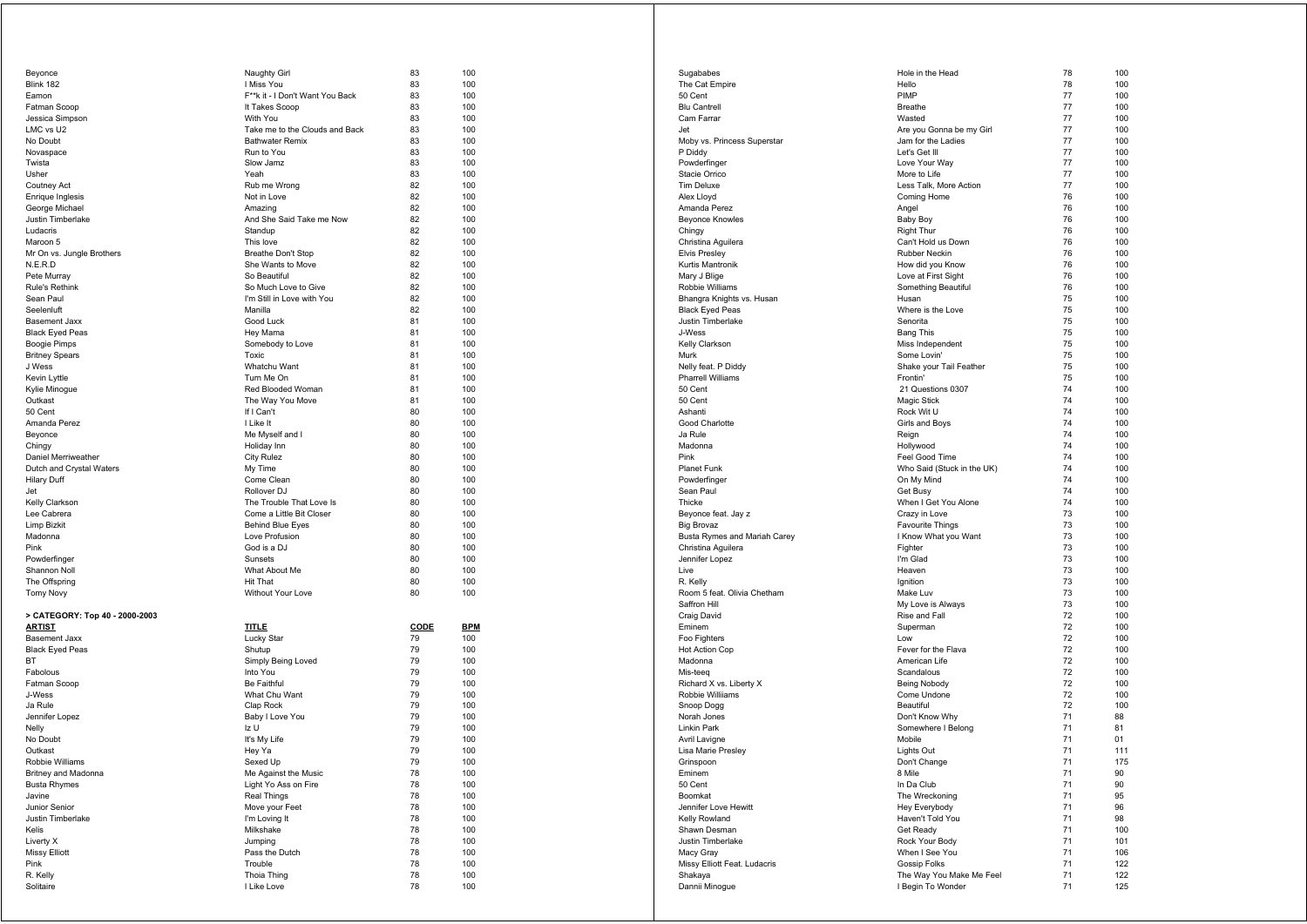| Sophie Monk | Get The Music On | 130 |
|-------------|------------------|-----|
| In-Grid     | You Promised Me  | 132 |
| Leann Rimes | Suddenly         | 139 |

| 50 Cent                              | In Da Club                                 | 71       | 100        |
|--------------------------------------|--------------------------------------------|----------|------------|
| Boomkat                              | The Wreckoning                             | 71       | 100        |
| Danii Minoque                        | I Begin to Wonder                          | 71       | 100        |
| Eminem                               | 8 Mile                                     | 71       | 100        |
| Eminem                               | <b>Business</b>                            | 71       | 100        |
| Grinspoon                            | Don't Change                               | 71       | 100        |
| In-grid                              | You Promised Me                            | 71       | 100        |
| Justin Timberlake                    | Rock your body 0304                        | 71       | 100        |
| Kelly Rowland                        | Can't Nobody                               | 71       | 100        |
| Macy Gray                            | When I See You                             | 71       | 100        |
| Ja Rule feat. Ashanti                | Mesmerize                                  | 70       | 100        |
| Nelly feat. Justin Timberlake        | Work It                                    | 70       | 100        |
| Nivea                                | Don't Mess with my Man                     | 70       | 100        |
| T.A.T.U                              | All the Things She Said                    | 70       | 100        |
| Christina Aguilera                   | Beautiful                                  | 69       | 76         |
| Counting Crows Feat. Vanessa Carlton | <b>Big Yellow Taxi</b>                     | 69       | 88         |
| Pearl Jam                            | Love Boat Captain                          | 69       | 126        |
| Foo Fighters                         | <b>Times Like These</b>                    | 69       | 145        |
| Wyclef Jean Feat. Tom Jones          | Pussycat                                   | 69       | 62         |
| Jennifer Lopez Feat. LL Cool J       | All I Have                                 | 69       | 83         |
| Jay-Z Feat. Beyonce Knowles          | 03 Bonnie & Clyde                          | 69       | 90         |
| Cam'ron                              | Hey Ma                                     | 69       | 90         |
| Craig David                          | Hidden Agenda                              | 69       | 96         |
| B2K Feat P. Diddy                    | Bump Bump Bump                             | 69       | 96         |
| Sean Paul                            | Gimme The Light                            | 69       | 107        |
| Marc Anthony                         | Tragedy                                    | 69       | 115        |
| Ladytron                             | Seventeen                                  | 69       | 121        |
| Soundbluntz, The                     | <b>Billie Jean</b>                         | 69       | 125        |
| <b>Basement Jaxx</b>                 | Do Your Thing                              | 69       | 125        |
| Atomic Kitten                        | Be With You                                | 69       | 130        |
| Paul Oakenfold                       | James Bond Theme                           | 69       | 130        |
| Cheeky Girls                         | Cheeky Song (Touch My Bum)                 | 69       | 130        |
| Groove Coverage                      | Moonlight Shadow                           | 69       | 140        |
| 28 days                              | What's the Deal                            | 68       | 100        |
| Alicia Keys                          | Girlfriend                                 | 68       | 100        |
| Jennifer Love Hewitt                 | Can I Go Now                               | 68       | 100        |
| Justin Timberlake                    | Cry me a River                             | 68       | 100        |
| Bon Jovi                             | Misunderstood                              | 67       | 100        |
| Delta Goodrem                        | Born to Try                                | 67       | 100        |
| Ja Rule feat. Ashanti                | Thug Lovin'                                | 67       | 100        |
| Jamiroquai                           | Main Vein                                  | 67       | 100        |
| Missy Elliot                         | Work It                                    | 67       | 100        |
| TLC                                  | Girl Talk                                  | 67       | 100        |
| Toni Braxton                         | Hit the Freeway                            | 67       | 100        |
| Who Do Funk                          | Shiny Disco Balls                          | 67       | 100        |
| Atomic Kitten                        | The Tide is High<br>Sk8ter Boi             | 66<br>66 | 100<br>100 |
| Avril Lavigne                        | Dirrrty                                    | 66       | 100        |
| Christina Aquilera                   |                                            | 66       | 100        |
| Craig David                          | What's your Flava?<br>Put the Needle on it | 66       | 100        |
| Danii Minogue<br>DJ Sammy            |                                            | 66       | 100        |
| Eminem                               | Boys of Summer<br>Lose Yourself            | 66       | 100        |
|                                      |                                            | 66       | 100        |
| Jennifer Lopez<br>Kylie Minogue      | Jenny from the Block<br>Come into my Mind  | 66       | 100        |
| Sugababes                            | Round Round                                | 66       | 100        |
| The Androids                         | Do it with Madonna                         | 66       | 100        |
| 4 Strings                            | Take me Away into the Night                | 65       | 100        |
|                                      |                                            |          |            |

| A1                                    | Caught in the Middle                       | 65       | 100        |
|---------------------------------------|--------------------------------------------|----------|------------|
| Appleton<br>Ashanti                   | Fantasy<br>Happy                           | 65<br>65 | 100<br>100 |
| Bon Jovi                              | Everyday                                   | 65       | 100        |
| Good Charlotte                        | Lifestyle of the Rich and the Famous       | 65       | 100        |
| Jennifer Love Hewiit                  | <b>Bare Naked</b>                          | 65       | 100        |
| Justin Timberlake                     | Like I Love You                            | 65       | 100        |
| Kylie Minogue                         | Fever for the Flava                        | 65       | 100        |
| Mario                                 | Just a Friend                              | 65       | 100        |
| Nelly feat. Kelly                     | Dilemma                                    | 65       | 100        |
| <b>Britney Spears</b>                 | Boys                                       | 64       | 100        |
| Charlton Hill                         | 2's Company                                | 64       | 100        |
| Daniel Beddingfield                   | James Dean                                 | 64       | 100        |
| Eminem                                | Cleanin out my Closet                      | 64       | 100        |
| Eve and Alicia Keys                   | Gangsta Lovin'                             | 64       | 100        |
| No Doubt                              | Underneath it All                          | 64       | 100        |
| <b>NSYNC</b>                          | Gone Clubbin'                              | 64       | 100        |
| The Beginerz                          | <b>Reckless Girl</b>                       | 64       | 100        |
| <b>Tim Deluxe</b>                     | It Just Won't Do                           | 64       | 100        |
| Usher                                 | U Don't Have to Call                       | 64       | 100        |
| <b>Beyonce Knowles</b>                | Work it Out                                | 63       | 100        |
| DJ Sammy                              | Heaven                                     | 63       | 100        |
| Enrique Iglesias                      | Don't Turn off the Light                   | 63       | 100        |
| Ja Rule                               | Down Ass Chick                             | 63       | 100        |
| Jamiroquai                            | Corner of the Earth                        | 63       | 100        |
| Selwyn                                | <b>Rich Girl</b>                           | 63       | 100        |
| Avril Lavigne                         | Complicated                                | 62       | 100        |
| Blue                                  | Fly by it                                  | 62       | 100        |
| <b>Britney Spears</b>                 | I Love Rock and Roll                       | 62       | 100        |
| Chad Kroeger                          | Hero                                       | 62       | 100        |
| DJ Otzi                               | Life is Life<br>A Little Less Conversation | 62<br>62 | 100        |
| Elvis vs. JXL<br>Jennifer Lopez       | I'm Gonna be Alright                       | 62       | 100<br>100 |
| Nelly                                 | Hot in Here                                | 62       | 100        |
| P Diddy                               | I Need a Girl (Part 1)                     | 62       | 100        |
| <b>RL</b>                             | Got me a Model                             | 62       | 100        |
| Will Smith                            | <b>Black Suits Comin</b>                   | 62       | 100        |
| 112                                   | Peaches and Cream                          | 61       | 100        |
| Angie Stone                           | Wish I Didn't Miss You                     | 61       | 100        |
| Ashanti                               | Foolish                                    | 61       | 100        |
| <b>Busta Rhymes</b>                   | Pass the Courvoisier                       | 61       | 100        |
| Christina Milian                      | When you Look at Me                        | 61       | 100        |
| Disco Montego                         | Beautiful                                  | 61       | 100        |
| Eminem                                | Without Me                                 | 61       | 100        |
| Kylie Minogue                         | Love at First Sight                        | 61       | 100        |
| Usher                                 | U Turn                                     | 61       | 100        |
| 1200 Techniques                       | Karma                                      | 60       | 100        |
| Destiny's Child                       | Nasty Girl                                 | 60       | 100        |
| Fat Joe and Ashanti                   | What's Luv?                                | 60       | 100        |
| Garbage                               | Breaking up the Girl                       | 60       | 100        |
| Goldtrix                              | It's Love (Trippin)                        | 60       | 100        |
| Junior Jack                           | Thrill me                                  | 60       | 100        |
| Missy Elliot                          | 4 My People                                | 60       | 100        |
| No Doubt                              | Hella Good                                 | 60       | 100        |
| Selwyn                                | Way Love Supposed to be                    | 60       | 100        |
| Tweet                                 | Ooops                                      | 60       | 100        |
| Alex Llyod                            | Green                                      | 59       | 100        |
| Anastacia                             | One Day in your Life                       | 59       | 100        |
| DB Boulevard<br>Ja Rule feat. Ashanti | Point of View<br>Always on Time            | 59<br>59 | 100<br>100 |
| Jimmy Eat World                       | The Middle                                 | 59       | 100        |
| <b>NSYNC</b>                          | Girlfriend                                 | 59       | 100        |
| P.O.D                                 | Youth of a Nation                          | 59       | 100        |
| Timo Maas                             | To Get Down                                | 59       | 100        |
| Yakooza                               | Cocaine                                    | 59       | 100        |
| Silverchair                           | The Greatest View                          | 58       | 80         |
| Five For Fighting                     | Superman (It's Not Easy)                   | 58       | 107        |
| Kasey Chambers                        | Not Pretty Enough                          | 58       | 120        |
| System Of A Down                      | Chop Suey!                                 | 58       | 128        |
| Alicia Keys                           | A Woman's Worth                            | 58       | 75         |
| Blue                                  | If You Come Back                           | 58       | 78         |
| Toya                                  | I Do                                       | 58       | 78         |
| <b>Busta Rhymes</b>                   | Break Ya Neck                              | 58       | 83         |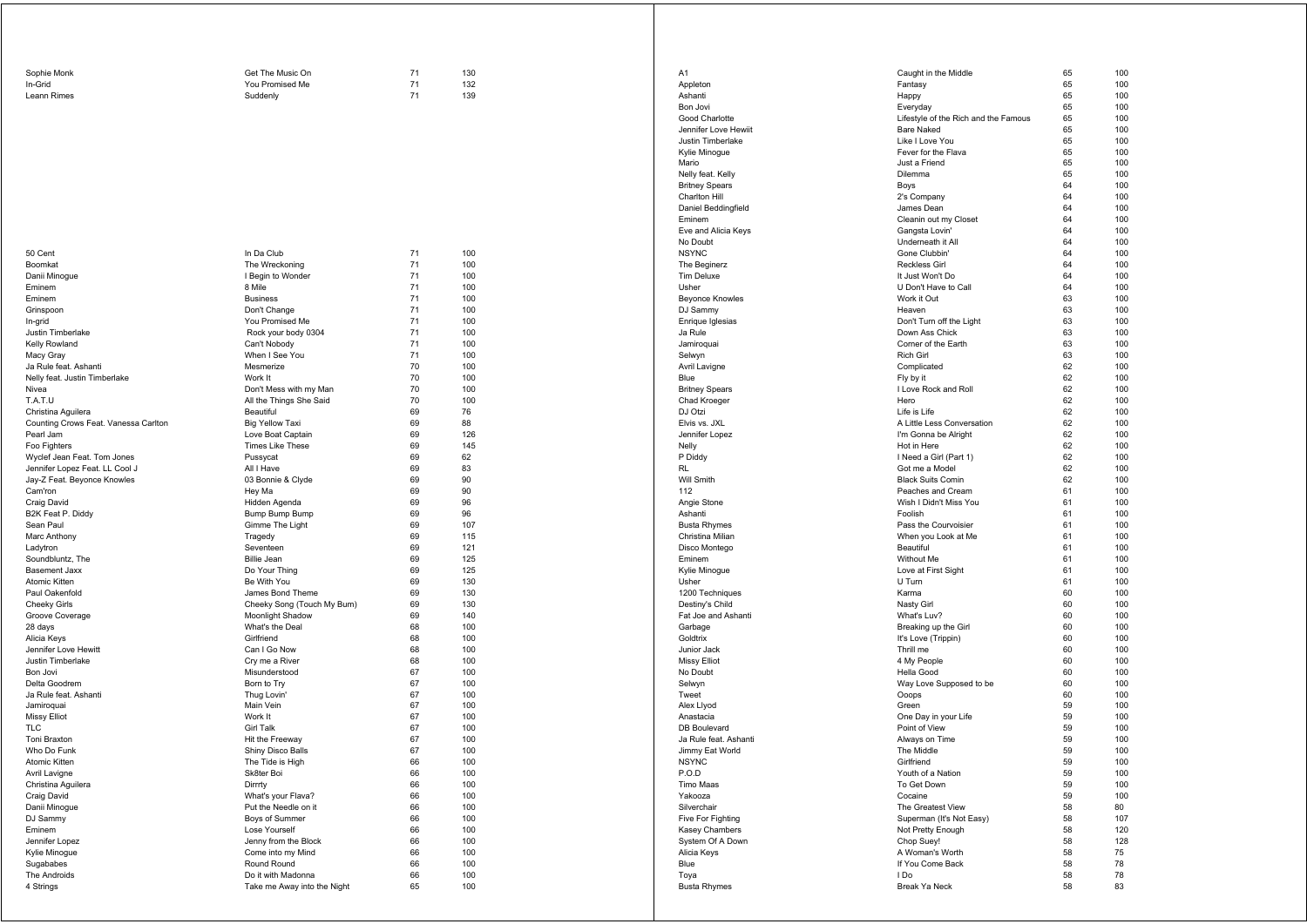| George Michael                | Freeek!                                     | 58       | 88         |
|-------------------------------|---------------------------------------------|----------|------------|
| Shakaya                       | Stop Calling Me                             | 58       | 89         |
| Brandy                        | What About Us?                              | 58       | 93         |
| Pink<br>Bardot                | Don't Let Me Get Me<br>Love Will Find A Way | 58<br>58 | 98<br>102  |
| 112                           | Dance With Me                               | 58       | 102        |
| Sophie Ellis Bextor           | Murder On The Dancefloor                    | 58       | 117        |
| Jamiroquai                    | Love Foolosophy                             | 58       | 129        |
| Daniel Bedingfield            | Gotta Get Thru This                         | 58       | 133        |
| DJ Otzi                       | Hey Baby (Uhh, Ahh)                         | 58       | 135        |
| Alcazar<br>Janet Jackson      | Crying At The Discoteque<br>Son of a Gun    | 58<br>57 | 138<br>100 |
| Kosheen                       | Catch                                       | 57       | 100        |
| Nelly                         | #1                                          | 57       | 100        |
| Robbie Williams               | Something Stupid                            | 57       | 100        |
| Roger Sanchez                 | You Can't Change                            | 57       | 100        |
| Weekend Players               | 21st Century                                | 57       | 100        |
| <b>Basement Jaxx</b>          | Where's your Head at                        | 56       | 100        |
| Creed<br>liо                  | My Sacrifice<br>Rapture                     | 56<br>56 | 100<br>100 |
| Ja Rule                       | Livin it Up                                 | 56       | 100        |
| Jamiroquai                    | You Give me Something                       | 56       | 100        |
| Kylie Minogue                 | In your Eyes                                | 56       | 100        |
| Mis-teeq                      | One Night Stand                             | 56       | 100        |
| Anastacia                     | Paid my Dues                                | 55       | 100        |
| Christina Milian              | AM to PM                                    | 55       | 100        |
| Enrique Iglesias<br>Jay-z     | Hero<br><b>Izzo</b>                         | 55<br>55 | 100<br>100 |
| Jean Jacques Smoothie         | 2 People                                    | 55       | 100        |
| Mary J Blige                  | <b>Family Affair</b>                        | 55       | 100        |
| Pink                          | Get the Party Started                       | 55       | 100        |
| Robbie Williams               | <b>Better Man</b>                           | 55       | 100        |
| St. Lunatics and Nelly        | Batter Up                                   | 55       | 100        |
| Alien Ant Farm                | Smooth Criminal<br>Too Close                | 54<br>54 | 100<br>100 |
| Blue<br>City High             | What Would you Do                           | 54       | 100        |
| Dante Thomas                  | Miss California                             | 54       | 100        |
| Darude                        | Out of Control                              | 54       | 100        |
| Five                          | Rock the Party                              | 54       | 100        |
| Jennifer Lopez                | I'm Real                                    | 54       | 100        |
| Mademoiselle                  | Do You Love Me                              | 54       | 100        |
| <b>NSYNC</b><br>So Solid Crew | Gone<br>21 Seconds                          | 54<br>54 | 100<br>100 |
| Usher                         | U Got it Bad                                | 54       | 100        |
| Afroman                       | Because I Got High                          | 53       | 100        |
| Alicia Keys                   | Fallin'                                     | 53       | 100        |
| <b>Blu Cantrell</b>           | Hit em up Style                             | 53       | 100        |
| <b>Britney Spears</b>         | I'm a Slave 4 U                             | 53       | 100        |
| Destiny's Child<br>Gorillaz   | Emotion<br>19-2000                          | 53<br>53 | 100<br>100 |
| P Diddy                       | Bad Boy for Life                            | 53       | 100        |
| <b>Ben Folds</b>              | Rockin the Suburbs                          | 52       | 100        |
| Cake                          | Short Shirt / Long Jacket                   | 52       | 100        |
| Eve feat. Gwen Stefani        | Let Me Blow Your Mind                       | 52       | 100        |
| Gerling                       | Dust me Selecta                             | 52       | 100        |
| Jagged Edge and Nelly         | Where's the Party                           | 52       | 100        |
| Jamiroquai<br>Jennifer Lopez  | Little L<br>Ain't it Funny                  | 52<br>52 | 100<br>100 |
| Kylie Minogue                 | Can't Get you Outta my Head                 | 52       | 100        |
| Nelly feat. City Spud         | Ride Wit Me                                 | 52       | 100        |
| Nivea                         | Don't Mess with the Radio                   | 52       | 100        |
| Smash Mouth                   | I'm a Believer                              | 52       | 100        |
| Staind                        | It's Been a While                           | 52       | 100        |
| Blink 182<br>Blue             | Rock Show<br>All Rise                       | 51<br>51 | 100        |
| Five                          | Let's Dance                                 | 51       | 100<br>100 |
| Joe feat. NSYNC               | I Believe in You                            | 51       | 100        |
| Roger Sanchez                 | Another Chances                             | 51       | 100        |
| S Club 7                      | Don't Stop Moving                           | 51       | 100        |
| Sisgo                         | Dance for Me                                | 51       | 100        |
| Train                         | Drop of Jupiter                             | 51       | 100        |
| Usher                         | U Remind Me                                 | 51       | 100        |
| Jagged Edge and Run DMC       | Let's Get Married                           | 50       | 100        |

| MYA                                     | Free                                             | 50       | 100        |
|-----------------------------------------|--------------------------------------------------|----------|------------|
| Nelly Furtado                           | Turn off the Light                               | 50       | 100        |
| <b>NSYNC</b>                            | Pop                                              | 50       | 100        |
| Shaggy feat. Rayvon                     | Angel                                            | 50       | 100        |
| Sugar Ray                               | When it's Over                                   | 50       | 100        |
| Superman lovers<br>U <sub>2</sub>       | Starlight<br>Elevation                           | 50<br>50 | 100<br>100 |
| Uncle Kracker                           | Follow Me                                        | 50       | 100        |
| $3I$ W                                  | No More                                          | 49       | 100        |
| American Hi Fl                          | Flavour of the Weak                              | 49       | 100        |
| <b>ATC</b>                              | My Heart Beats Like a Drum                       | 49       | 100        |
| Brandy                                  | Another Day in Paradise                          | 49       | 100        |
| Creed                                   | With Arms Wide Open                              | 49       | 100        |
| Gorillaz                                | Clint Eastwood                                   | 49       | 100        |
| Incubus                                 | Drive                                            | 49       | 100        |
| Nelly                                   | EI                                               | 49       | 100        |
| <b>Backstreet Boys</b>                  | More than that (album version)                   | 48<br>48 | 80<br>94   |
| Atomic Kitten<br>Ronan Keating          | Whole Again<br>Lovin' each day                   | 48       | 106        |
| Toploader                               | Dancing in the moonlight                         | 48       | 118        |
| Bon Jovi                                | One wild night (2001 version)                    | 48       | 145        |
| Lil Bow Wow                             | Bow Wow (That's my name)                         | 48       | 92         |
| X3 (Times Three)                        | Girl like me                                     | 48       | 93         |
| Scandal'us                              | Me, Myself & I (Single mix)                      | 48       | 100        |
| Samantha Mumba                          | Rap                                              | 48       | 104        |
| Leah Haywood                            | Takin' back what's mine                          | 48       | 108        |
| Christina Aguilera, Lil Kim, Mya & Pink | Lady Marmalade                                   | 48       | 109        |
| Da Muttz                                | Wassup!                                          | 48       | 130        |
| Modjo<br>Disco Montego                  | Chillin (Radio Edit)<br>We got love (Radio Edit) | 48<br>48 | 125<br>127 |
| <b>Planet Funk</b>                      | Chase the sun (Radio Edit)                       | 48       | 128        |
| Fragma                                  | You are alive (album version)                    | 48       | 135        |
| Madonna                                 | Beyond                                           | 48       | 138        |
| <b>Brooklyn Bounce</b>                  | Bass, Beats & Melody                             | 48       | 139        |
| Dido                                    | Thank you                                        | 47       | 80         |
| Matchbox Twenty                         | Mad Season                                       | 47       | 86         |
| Nelly Furtado                           | I'm like a bird                                  | 47       | 90         |
| Human Nature                            | When we were young                               | 47       | 90         |
| Robbie Williams                         | Supreme                                          | 47       | 97         |
| Melanie C                               | If that were me                                  | 47<br>47 | 111<br>87  |
| Joe<br>Joy Enriquez                     | Stutter<br>Tell me how you feel                  | 47       | 94         |
| Outkast                                 | Ms Jackson                                       | 47       | 95         |
| Kaylan                                  | Because of you                                   | 47       | 101        |
| Black Eyed Peas ft. Macy Gray           | <b>Request Line</b>                              | 47       | 104        |
| Usher                                   | Pop ya collar                                    | 47       | 107        |
| Debelah Morgan                          | I remember                                       | 47       | 108        |
| O Town                                  | <b>Liquid Dreams</b>                             | 47       | 108        |
| Gwyneth Paltrow                         | <b>Bette Davis Eyes</b>                          | 47       | 115        |
| Stuntmasterz                            | The Ladyboy is Mine                              | 47       | 126<br>126 |
| Kylie Minogue<br>Marianne               | Your disco needs you<br>A Girl Like me           | 47<br>47 | 136        |
| Cold Play                               | Yellow                                           | 46       | 100        |
| De La Soul                              | All Good!                                        | 46       | 100        |
| Rui Da Silva                            | Touch Me                                         | 46       | 100        |
| Shaggy                                  | It Wasn't Me                                     | 46       | 100        |
| U <sub>2</sub>                          | Stuck in the Moment                              | 46       | 100        |
| 3 Doors Down                            | Kryptonite                                       | 45       | 100        |
| Eminem                                  | Stan                                             | 45       | 100        |
| Green Day                               | Warning                                          | 45       | 100        |
| Invertigo                               | <b>Chances Are</b>                               | 45       | 100<br>100 |
| Josh Abrahams<br>Kandi                  | Rollin<br>Don't Think I'm Not                    | 45<br>45 | 100        |
| MYA                                     | Case of the Ex                                   | 45       | 100        |
| Architects feat. Nana                   | <b>Body Groove</b>                               | 44       | 100        |
| Bootlefly                               | Got to be Love                                   | 44       | 100        |
| Jazzy M                                 | Jazzin' the Way you Know                         | 44       | 100        |
| Kylie Minogue                           | Please Stay                                      | 44       | 100        |
| Nelly                                   | Country Grammar                                  | 44       | 100        |
| Pink                                    | You Make me Sick                                 | 44       | 100        |
| Destinys Child<br>Pink                  | Say my name<br>Most girls                        | 41<br>41 | 70<br>98   |
| Kylie Minouge                           | Spinning aorund                                  | 41       | 120        |
|                                         |                                                  |          |            |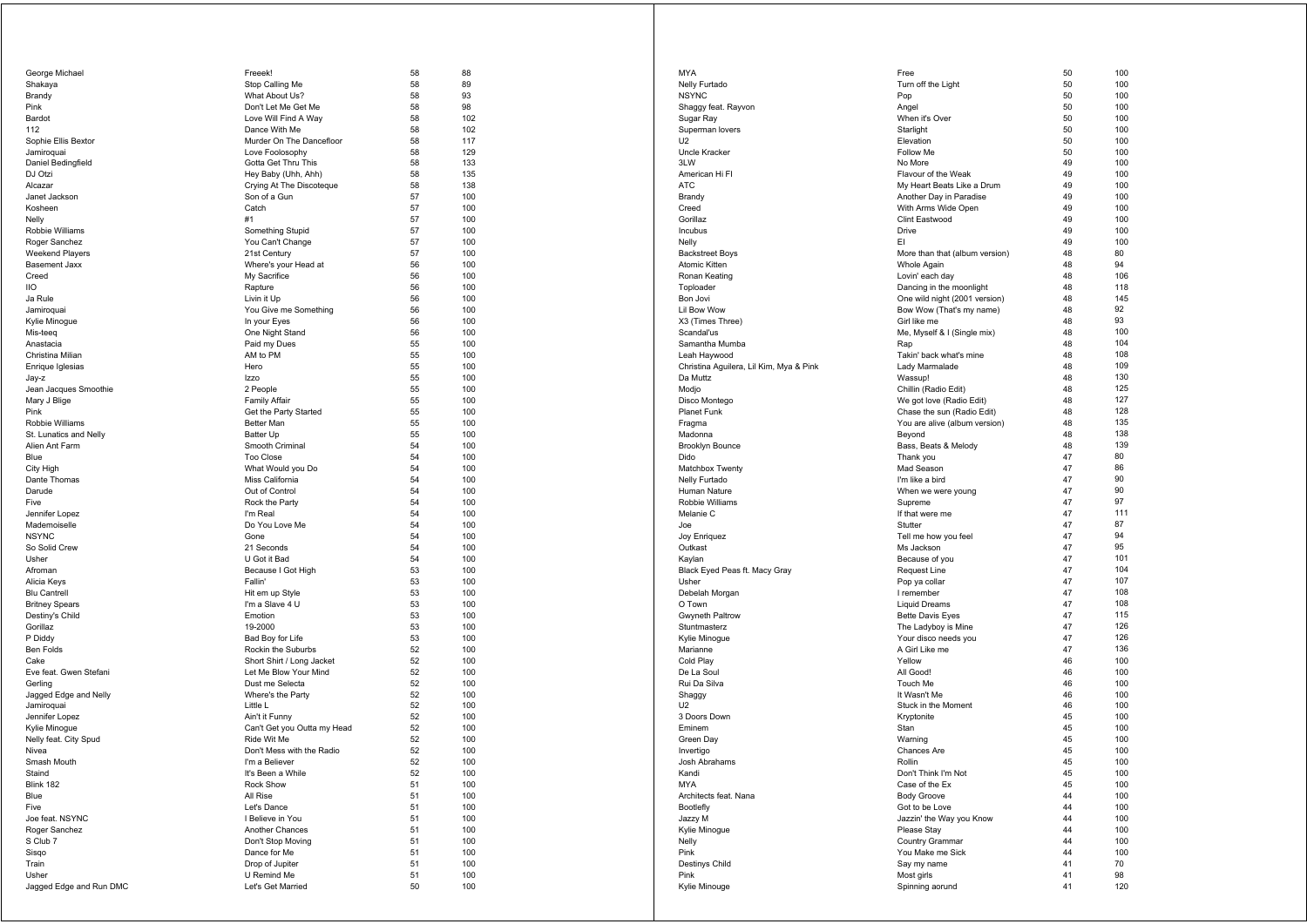| Madonna                   | Music                         | 41          | 120        |
|---------------------------|-------------------------------|-------------|------------|
| Groove Armada             | I see you baby                | 41          | 123        |
| Spiller                   | Groovejet                     | 41          | 123        |
| Vanessa Amorosi           | Absolutely Everybody          | 41          | 123        |
|                           |                               |             |            |
| Mary Mary                 | Shackles                      | 41          | 124        |
| Modjo                     | Lady                          | 41          | 126        |
| Eiffel 69                 | Blue                          | 41          | 128        |
| Baha Men                  | Who let the dogs out          | 41          | 129        |
| Anastacia                 | Im outta love                 | 41          | 130        |
|                           |                               |             |            |
| Chicane                   | Don't give up                 | 41          | 130        |
| Fragma                    | <b>Toca's Miracle</b>         | 41          | 135        |
| Sonique                   | It feels so good              | 41          | 135        |
| Darude                    | Feel the beat                 | 41          | 138        |
|                           |                               | 41          |            |
| Melanie C                 | I turn to you                 |             | 138        |
| Bomfunk MC                | Freestyler                    | 41          | 164        |
| Eve Feat. Gwen            | Let Me Blow Your Mind         | 42          | 90         |
| Shaggy                    | Wasn't me                     | 42          | 95         |
| Mya                       | Case of the Ex                | 42          | 99         |
|                           |                               |             |            |
| Destinys Child            | Bootyliscous                  | 42          | 103        |
| Jennifer Lopez            | Play                          | 42          | 105        |
| Christina Aguilera        | Lady Marmelade                | 42          | 109        |
| Jagged Edge               | Let's get married             | 42          | 110        |
| S Club 7                  | Don't stop moving             | 42          | 117        |
|                           |                               |             |            |
| Daft Punk                 | One more time                 | 42          | 123        |
| Paul Mac                  | Just the thing                | 42          | 125        |
| Kylie Monigue             | I can't get you outta my head | 42          | 126        |
| The Superman Lovers       | Starlight                     | 42          | 127        |
| Planet Funk               | Chase the Sun                 | 42          | 128        |
|                           |                               |             |            |
| Bardot                    | I need somebody               | 42          | 129        |
| Rui De Silva              | Touch Me                      | 42          | 133        |
| Geri Halliwell            | It's raining men              | 42          | 136        |
| Madonna                   | Feels like for a girl         | 42          | 138        |
| Public Domain             | Operation Blade               | 42          | 140        |
|                           |                               |             |            |
|                           |                               |             |            |
| > CATEGORY: RnB Favorites |                               |             |            |
| Nelly                     | Country Grammar               | 43          | 81         |
| 2 Pac                     | California Love               | 43          | 91         |
|                           |                               | 43          |            |
| Mary J Blidge             | <b>Family Affair</b>          |             | 93         |
| Naughty by Nature         | Hip Hop Hooray                | 43          | 100        |
| Next                      | Too Close                     | 43          | 99         |
| Ice Cube                  | You Can Do it                 | 43          | 100        |
| Pm Dawn                   | Gotta be moving on up         | 43          | 100        |
|                           |                               |             |            |
| <b>DMX</b>                | Party Up                      | 43          | 101        |
| Montell Jordan            | This is How We Do it          | 43          | 104        |
| House of Pain             | Jump Around                   | 43          | 107        |
| Rappers Delight           | Rappers Delight               | 43          | 112        |
| Monifah                   | Touch it                      | 43          | 115        |
|                           |                               |             |            |
| Vanilla Ice               | Ice Ice Baby                  | 43          | 116        |
| Tone Loc                  | Funky Cold Medina             | 43          | 118        |
| Salt N Peppa              | Push It                       | 43          | 127        |
| Sir Mix-a-lot             | Baby Got Back                 | 43          | 128        |
|                           |                               |             |            |
| > CATEGORY: 70s and 80s   |                               |             |            |
|                           |                               |             |            |
|                           |                               |             |            |
| <b>ARTIST</b>             | <b>TITLE</b>                  | <b>CODE</b> | <b>BPM</b> |
| ABBA                      | Dancing Queen                 | 22          | 100        |
| ABBA                      | Mama Mia                      | 21          | 100        |
|                           |                               |             |            |
| ABBA                      | Waterloo                      | 20          | 100        |
| Amii Stewart              | Knock on Wood                 | 19          | 140        |
| Aussie Crawl              | Boys Light Up                 | 18          | 100        |
| <b>Barry Manilow</b>      | Copacabana                    | 20          | 100        |
| <b>Barry White</b>        | Can't Get Enough              | 21          | 100        |
|                           |                               |             |            |
| Bee Gee's                 | Jive Talkin'                  | 22          | 100        |
| Bee Gee's                 | Night Fever                   | 20          | 100        |
| Bee Gee's                 | <b>Staying Alive</b>          | 21          | 100        |
| <b>Billy Idol</b>         | Mony Mony                     | 21          | 100        |
|                           |                               |             |            |
| <b>Billy Idol</b>         | White Wedding                 | 19          | 147        |
| Blondie                   | <b>Heart of Glass</b>         | 20          | 100        |
| Gloria Gaynor             | I Will Survive                | 22          | 100        |
| <b>Bob Marley</b>         | <b>Buffalo Soldier</b>        | 22          | 100        |
| <b>Bob Marley</b>         | Is This Love                  | 21          | 100        |
|                           |                               |             |            |
| <b>Bob Marley</b>         | No Woman No Cry               | 20          | 100        |
| Bryan Adams<br>Chic       | Summer of 69<br>Le Freak      | 20<br>18    | 100<br>100 |

| <b>Clarance Carter</b>                   | Strokin'                                     | 18          | 100        |
|------------------------------------------|----------------------------------------------|-------------|------------|
| Communards                               | Don't Leave me This Way                      | 19          | 132        |
| Devo                                     | Whip It                                      | 18          | 100        |
| Diana Ross<br>Don Mclean                 | Upside Down<br>American Pie                  | 22<br>21    | 100<br>100 |
| Doobie Bros                              | Long Train Runnin'                           | 22          | 100        |
| Duran Duran                              | Girls on Film                                | 21          | 100        |
| <b>Eddie Rabbit</b>                      | I Love a Rainy Night                         | 19          | 66         |
| Elton John                               | Crocadile Rock                               | 20          | 100        |
| <b>Fatback Band</b>                      | <b>Bus Stop</b>                              | 19          | 110        |
| George McCrae<br>Golden Earring          | Rock you Baby<br>Radar Love                  | 19<br>19    | 104<br>200 |
| Gonzalez                                 | Haven't Stopped Dancing                      | 18          | 100        |
| <b>Hot Chocolate</b>                     | Girl Crazy                                   | 19          | 124        |
| <b>Hot Chocolate</b>                     | You Sexy Thing                               | 22          | 100        |
| <b>Hues Corporation</b>                  | Rock the Boat                                | 18          | 100        |
| Ike and Tina Turner                      | Nutbush City Limits                          | 18          | 100        |
| <b>INXS</b><br>Irene Cara                | Need you Tonight<br>Fame                     | 22<br>21    | 100<br>100 |
| Irene Cara                               | Flashdance                                   | 20          | 100        |
| J.Geils Band                             | Centerfold                                   | 18          | 100        |
| J.J Cale                                 | Cocaine                                      | 22          | 100        |
| John Cougar                              | Jack and Diane                               | 22          | 100        |
| John Paul Young                          | Love is in the Air                           | 18          | 100        |
| <b>Kiss</b>                              | I Was Made for Loving You                    | 21          | 100        |
| Kool and the Gang                        | Jungle Boogie                                | 21          | 100        |
| Kool and the Gang<br>Lipps Inc           | Celebration<br>Funky Town                    | 19<br>20    | 121<br>100 |
| Los Lobos                                | La Bamba                                     | 22          | 100        |
| Martha and the Muffins                   | Echo Beach                                   | 19          | 100        |
| Mel and Kim                              | Respectable                                  | 20          | 100        |
| Natalie Cole                             | Pink Cadillac                                | 22          | 100        |
| Olivia and John T                        | Grease Mega Mix                              | 20          | 100        |
| Original Cast<br>Pat Benetar             | The Time Warp                                | 20<br>20    | 100<br>182 |
| Peter Allen                              | All Fired Up<br>I Go to Rio                  | 20          | 100        |
| <b>Pointer Sisters</b>                   | Jump                                         | 21          | 100        |
| Queen                                    | Bohemian Rhapsody                            | 21          | 100        |
| Queen                                    | Crazy Little Thing Called Love               | 22          | 100        |
| Racey                                    | Lay your Love on me                          | 22          | 100        |
| <b>Rick Astley</b>                       | Never Gonna Give You                         | 20          | 100        |
| <b>Rick Springfield</b><br>Robert Palmer | Jessie's Girl<br>Addicted to Love            | 21<br>20    | 100<br>100 |
| <b>Rolling Stones</b>                    | Start me Up                                  | 20          | 100        |
| Run DMC                                  | Walk this Way                                | 18          | 100        |
| Salt N Pepa                              | Push It                                      | 18          | 100        |
| Sister Sledge                            | We are Family                                | 22          | 100        |
| Squeeze                                  | Cool for Cats                                | 19          | 146        |
| <b>Stealer Wheel</b>                     | Stuck in the Middle with You                 | 18          | 100        |
| Stevie Wonder<br>Survivor                | Superstition<br>Eye of the Tiger             | 19<br>21    | 100<br>100 |
| Suzi Quatro                              | Devil Gate Drive                             | 19          | 137        |
| The Angels                               | Am I Ever Gonna See You                      | 18          | 100        |
| The Knack                                | My Sharona                                   | 18          | 000        |
| The Proclaimers                          | I'm Gonna Be (500 Miles)                     | 21          | 100        |
| The Sweet                                | The Ballroom Blitz                           | 19          | 216        |
| The Swingers<br>The Vapors               | Counting the Beat<br><b>Turning Japanese</b> | 21<br>19    | 100<br>180 |
| Tone Loc                                 | Funky Cold Medina                            | 18          | 100        |
| <b>Twisted Sister</b>                    | We're Not Gonna Take It                      | 18          | 100        |
| <b>UB40</b>                              | I Got you Babe                               | 22          | 100        |
| Yazz                                     | The Only Way is Up                           | 19          | 125        |
|                                          |                                              |             |            |
| > CATEGORY: 90s Classics<br>ARTIST       | TITLE                                        | <b>CODE</b> | <b>BPM</b> |
| Ace of Base                              | All That She Wants                           | 25          | 100        |
| Arrow                                    | Hot Hot Hot                                  | 25          | 100        |
| <b>B52's</b>                             | Love Shack                                   | 25          | 100        |
| Beats International                      | Dub be Good to Me                            | 26          | 100        |
| <b>Billy Ray Cyrus</b>                   | Achy Braky Heart                             | 25          | 100        |
| <b>Black Box</b>                         |                                              |             |            |
|                                          | Ride on Time                                 | 26          | 100        |
| Bobby Brown<br>Cathy Dennis              | Humpin' Around<br>Touch Me (All Night Long)  | 26<br>26    | 100<br>100 |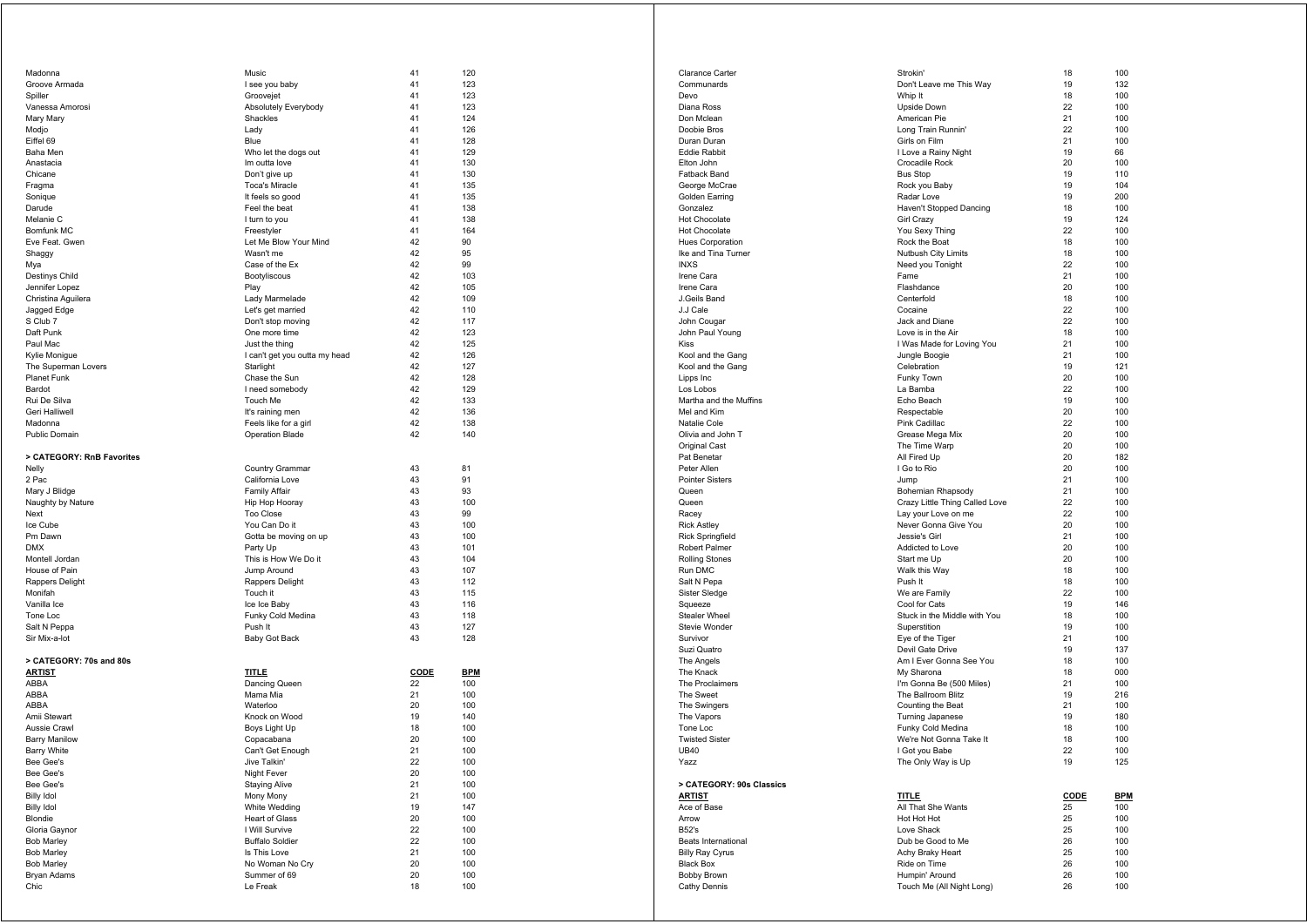| Ce Ce Peniston                          | Finally                                  | 25       | 100        |
|-----------------------------------------|------------------------------------------|----------|------------|
| Cher                                    | The Shoop Shoop Song                     | 25       | 100        |
| <b>Crystal Waters</b>                   | 100% Pure Love                           | 26       | 100        |
| Deborah Harry                           | I Want that Man                          | 25       | 100        |
| Deee-Lite                               | Groove is in the Heart                   | 26       | 100        |
| Dr Alban                                | Sing Halleluah                           | 25       | 100        |
| Euphoria                                | Love you Right                           | 26       | 100        |
| George Michael<br>Gina G                | Fastlove<br>Ohh ah Just a Little Bit     | 26<br>26 | 100<br>100 |
| Heavy D andthe boyz                     | Now That I've Found Love                 | 26       | 100        |
| Icu blu                                 | Pump it (Nice and Hard)                  | 26       | 100        |
| Inner Circle                            | Sweat (A La La La La Long)               | 25       | 100        |
| <b>Luther Vandros</b>                   | Best Things in Life                      | 25       | 100        |
| Madonna                                 | Hanky Panky                              | 26       | 100        |
| Madonna                                 | Vogue                                    | 25       | 100        |
| MC hammer                               | Can't Touch This                         | 25       | 100        |
| R Kelly                                 | She's Got That Vibe                      | 26       | 100        |
| Roxette                                 | The Look                                 | 25       | 100        |
| Salt N Pepa                             | Let's Talk about Sex                     | 25       | 100        |
| Snap                                    | Rhythm is a Dancer                       | 26       | 100        |
| Tom Cochrane                            | Life is a Highway                        | 25       | 100        |
| Tom Jones                               | If I Only Knew                           | 25       | 100        |
| <b>Vic Reeves</b>                       | Dizzy                                    | 25       | 100        |
| Quindon Tarver                          | When Doves Cry                           | 38       | 125        |
| <b>Blue Boy</b>                         | Remember Me                              | 38       | 101        |
| Warren G                                | What's Love Got to Do with it            | 38       | 97         |
| Deuce                                   | On the bible                             | 38       | 106        |
| N trance                                | Do you think im sexy                     | 38<br>38 | 112<br>118 |
| Spice Girls<br>No Mercy                 | Who do you think I am<br>Where do you go | 38       | 127        |
| Kym Mazelle                             | Young Hearts run free                    | 38       | 122        |
| Real McCoy                              | One more time                            | 38       | 133        |
| Aqua                                    | <b>Barbie Girl</b>                       | 38       | 130        |
| Whigfield                               | Sexy Eyes                                | 38       | 131        |
| Amber                                   | This is your night                       | 38       | 128        |
| Faithless                               | Insomnia                                 | 38       | 127        |
| <b>Tori Amos</b>                        | Professional Widow                       | 38       | 128        |
| Sherryl Lee Ralph                       | In the evening                           | 38       | 132        |
| DJ Quicksilver                          | Bellisima                                | 38       | 129        |
| Sash                                    | Encore Une Fois                          | 38       | 134        |
| Brainbug                                | Nightmare                                | 38       | 134        |
| Crush                                   | Jellyhead                                | 38       | 142        |
| <b>Ricky Martin</b>                     | Maria                                    | 39       | 127        |
| Aqua                                    | Dr Jones                                 | 39       | 140        |
| Alexia<br>All Saints                    | Uh la la la<br>Lady Marmelade            | 39<br>39 | 129<br>117 |
| Madonna                                 | Ray of light                             | 39       | 130        |
| Stardust                                | Music sounds better                      | 39       | 124        |
| Funkjunkeez                             | Got funk                                 | 39       | 130        |
| <b>Sgt Slick</b>                        | White treble, Black bass                 | 39       | 120        |
| Mousse T                                | Horny                                    | 39       | 123        |
| Jennifer Page                           | Crush                                    | 39       | 126        |
| Bamboo                                  | Bamboogie                                | 39       | 129        |
| Sash                                    | Stay                                     | 39       | 134        |
| Novy Vs Eniac                           | Superstar                                | 39       | 130        |
| The Tamperer                            | Feel it                                  | 39       | 128        |
| Camisra                                 | Let me show you                          | 39       | 136        |
| <b>ATGOC</b>                            | Repeated Love                            | 39       | 125        |
| Enrique Inglesias                       | Bailamos                                 | 40       | 116        |
| <b>Ricky Martin</b><br>Madonna          | Livin la vida loca                       | 40<br>40 | 121<br>123 |
|                                         | Beautiful stranger                       | 40       | 123        |
| <b>Britney Spears</b><br>Madison Avenue | Baby one more time<br>Don't call me baby | 40       | 124        |
| Stars on 54                             | If you could readmy mind                 | 40       | 127        |
| Neja                                    | Restless                                 | 40       | 128        |
| Soulsearcher                            | Can't get enough                         | 40       | 128        |
| Ann Lee                                 | 2 Times                                  | 40       | 130        |
| ATP                                     | 9pm (till I come)                        | 40       | 130        |
| Delerium                                | Silence                                  | 40       | 130        |
| Phatts and Small                        | Turn Around                              | 40       | 132        |
| Love Inc                                | <b>Broken Bones</b>                      | 40       | 132        |
| Cher                                    | Believe                                  | 40       | 133        |
| Song 666                                | Amokk                                    | 40       | 136        |

| <b>Ruff Driverz</b>                         | Dreaming                                 | 40          | 137        |
|---------------------------------------------|------------------------------------------|-------------|------------|
| <b>LCD</b>                                  | Zorbas Dance                             | 40          | 169        |
| Moloko                                      | Sing it back                             | 40          | 126        |
|                                             |                                          |             |            |
| > CATEGORY: Party Classics<br><u>ARTIST</u> | <b>TITLE</b>                             | CODE        | <b>BPM</b> |
| ABBA                                        | Ring Ring                                | 10          | 135        |
| A-Ha                                        | Take Me On                               | 10          | 85         |
| Alicia Bridges                              | I Love The Nightlife                     | 9           | 128        |
| Aretha Franklin                             | Respect                                  | 11          | 100        |
| <b>B-52S</b>                                | Rock Lobster                             | 10          | 100        |
| Bananarama                                  | Venus                                    | 10          | 100        |
| <b>Bangles</b>                              | Walk Like An Egyptian                    | 23          | 103        |
| <b>Bee Gees</b>                             | You Shouldn't Be dancin                  | 10          | 123        |
| <b>Belle Stars</b>                          | Iko Iko                                  | 23          | 104        |
| Betty Boo                                   | Doin' The Do                             | 23          | 119        |
| <b>Billy Idol</b>                           | Hot In The City                          | 9           | 110        |
| Blondie                                     | Call Me                                  | 9           | 143        |
| Boney M                                     | Megamix                                  | 10          | 100        |
| <b>Buggles</b>                              | Video Killed The Radio Star              | 23          | 132        |
| Bryan Ferry                                 | Lets stick together                      | 11          | 117        |
| Culture Club                                | Do You Really Want To Hurt Me            | 9           | 101        |
| Culture Club                                | Karma Chameleon                          | 10          | 100        |
| Daddy Cool                                  | Eagle Rock                               | 11          | 100        |
| Deborah Harry                               | I Want That Man                          | 23          | 130        |
| Dexy's Midnight Runners                     | Come On Eileen                           | 10          | 100        |
| Diana Ross                                  | Chain Reaction                           | 23          | 127        |
| Diana Ross                                  | Stop In The Name Of Love                 | 11          | 100        |
| Dimples D<br><b>Dire Straits</b>            | Sucker DJ<br>Twisting By The Pool        | 23<br>11    | 108<br>100 |
| Donna Summer                                | <b>Hot Stuff</b>                         | 9           | 100        |
| <b>Dusty Springfield</b>                    | Son Of A Preacher Man                    | 11          | 100        |
| Frank Sinatra                               | New York, New York                       | 11          | 100        |
| George Thorogood                            | Bad To The Bone                          | 11          | 100        |
| <b>Hot Chocolate</b>                        | It Started With A Kiss                   | 9           | 100        |
| James Brown                                 | I Feel Good (I Got You)                  | 11          | 100        |
| John Cougar Mellencamp                      | Hurts So Good                            | 10          | 100        |
| Katrina and The Waves                       | Walking On Sunshine                      | 23          | 108        |
| Madonna                                     | Into The Groove                          | 10          | 100        |
| Madonna                                     | <b>Material Girl</b>                     | 9           | 134        |
| Manfred Mann                                | Do Wah Diddy Diddy                       | 11          | 100        |
| New Order                                   | <b>Bizarre Love Triangle</b>             | 9           | 117        |
| New Order                                   | <b>Blue Monday</b>                       | 9           | 117        |
| Pat Benetar                                 | Love Is A Battlefield                    | 9           | 100        |
| Paul Lekakis                                | Boom Boom Boom                           | 10          | 100        |
| Pet Shop Boys                               | Always On My Mind                        | 10          | 125        |
| Prince                                      | Kiss                                     | 9           | 111        |
| Queen                                       | Another One Bites The Dust               | 23          | 112        |
| Robert Palmer                               | Simply Irresistable                      | 9           | 146        |
| Rod Stewart                                 | Do You Think Im Sexy                     | 9           | 101        |
| Stevie Wonder                               | Happy Birthday                           | 11          | 115        |
| Soft Cell                                   | <b>Tainted Love</b>                      | 23          | 142        |
| Starship<br><b>Style Council</b>            | We Built This City<br>Shout To The Top   | 10<br>9     | 143<br>100 |
| The Blues Brothers                          | Shake Your Tail Feather                  | 11          | 100        |
| The Cure                                    | Love Cats                                | 9           | 92         |
| The Doors                                   | Roadhouse Blues                          | 11          | 100        |
| The Kinks                                   | Lola                                     | 11          | 141        |
| The Pretenders                              | <b>Brass In Pocket</b>                   | 9           | 100        |
| Tone Loc                                    | <b>Wild Thing</b>                        | 10          | 100        |
| <b>Toni Basil</b>                           | Mickey                                   | 23          | 147        |
| Underworld                                  | Underneath The Radar                     | 10          | 100        |
| Van Halen                                   | Jump                                     | 11          | 100        |
| Van Morrision                               | Brown Eyed Girl                          | 11          | 100        |
| <b>Violent Femmes</b>                       | Blister In The Sun                       | 10          | 154        |
| Womak and Womak                             | <b>Tear Drops</b>                        | 10          | 100        |
| ZZ Top                                      | Legs                                     | 9           | 125        |
|                                             |                                          |             |            |
| > CATEGORY: Rock Classics - Hit Disc        |                                          |             |            |
| <b>ARTIST</b>                               | TITLE                                    | <u>CODE</u> | BPM        |
| Peter Gabrielle<br>Joan Jett                | Sledgehammer                             | 29          | 96<br>94   |
| Mike and the mechanics                      | I love rock and roll<br>The living years | 29<br>29    | 96         |
|                                             |                                          |             |            |
|                                             |                                          |             |            |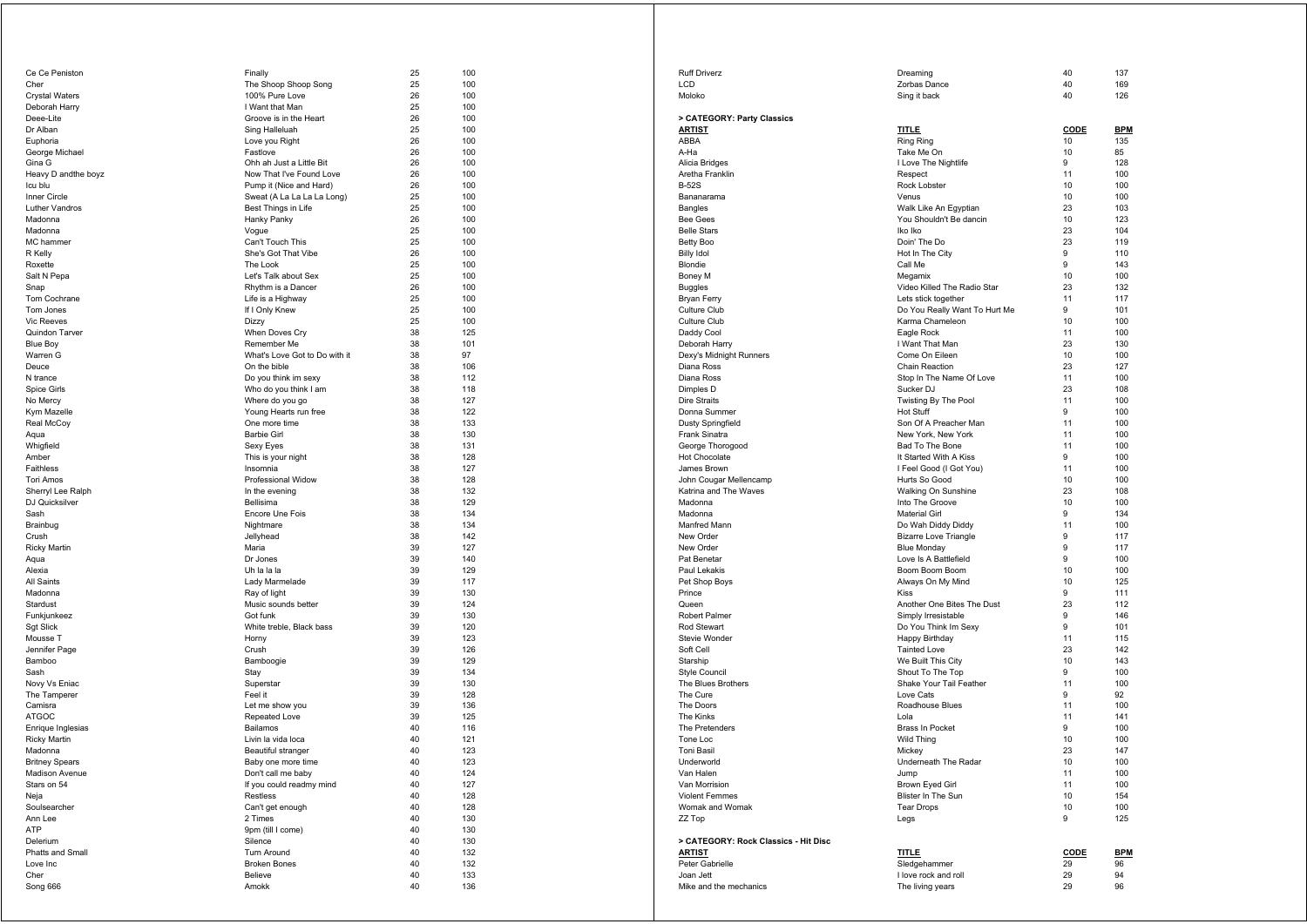| Suzi Quattro                      | Devil Gate drive                                           | 29          | 136        |
|-----------------------------------|------------------------------------------------------------|-------------|------------|
| ZZ Top                            | La Grange                                                  | 27          | 162        |
| Bachman Turner Overdrive          | You Aint Seen Nothin' Yet                                  | 27          | 119        |
| <b>Big Country</b><br>10CC        | In a big country<br>I'm Not In Love                        | 27<br>27    | 126<br>74  |
| <b>Bad Company</b>                | Can't Get Enough                                           | 27          | 128        |
| <b>Billy Idol</b>                 | Rebel Yell                                                 | 27          | 166        |
| Blondie                           | <b>Heart Of Glass</b>                                      | 30          | 115        |
| Bon Jovi                          | Livin' On A Prayer                                         | 27          | 121        |
| Deep Purple                       | Smoke On The Water                                         | 30          | 114        |
| Def Leppard                       | Lets Get Rocked                                            | 30          | 92         |
| Def Leppard                       | Rocket                                                     | 29          | 82<br>86   |
| Styx<br>Derek And The Domino's    | Babe<br>Layla                                              | 29<br>31    | 111        |
| Dire Straits                      | Sultan's Of Swing                                          | 32          | 147        |
| Doobie Brothers                   | China Grove                                                | 32          | 144        |
| Eagles                            | Hotel California                                           | 30          | 74         |
| Fleetwood Mac                     | Rhiannon                                                   | 32          | 124        |
| Free                              | All Right Now                                              | 27          | 120        |
| Gary Moore                        | Still Got The Blues (For You)                              | 31          | 55         |
| Golden Earring                    | Radar Love                                                 | 27          | 200        |
| <b>INXS</b><br>Iggy Pop           | <b>New Sensation</b><br>Real Wild Child (Wild One)         | 29<br>31    | 116<br>140 |
| J. Geils Band                     | Freeze Frame                                               | 32          | 187        |
| J.J. Cale                         | Cocaine                                                    | 27          | 103        |
| Joe Walsh                         | Life's Been Good                                           | 31          | 97         |
| John Lee Hooker                   | Boom Boom                                                  | 32          | 172        |
| John Mellencamp                   | Rock in the USA                                            | 29          | 167        |
| John Mellencamp                   | Lonely OI' Night                                           | 32          | 143        |
| Led Zeppelin                      | Whole Lotta Love                                           | 30          | 92         |
| Lou Reed                          | Walk On The Wild Side                                      | 27<br>31    | 104<br>102 |
| Lynryd Skynryd<br>Marc Cohn       | Sweet Home Alabama<br>Silver Thuderbird                    | 32          | 70         |
| Motley Crue                       | Dr Feelgood                                                | 30          | 111        |
| Orleans                           | Still The One                                              | 31          | 137        |
| Peter Frampton                    | I'm In You                                                 | 27          | 100        |
| Quarterflash                      | Harden My Heart                                            | 31          | 124        |
| R.E.M                             | Losing My Religion                                         | 30          | 126        |
| Robert Palmer                     | Bad Case Of Loving You                                     | 27          | 146        |
| <b>Sex Pistols</b>                | Anarchy In The UK                                          | 31          | 131        |
| <b>Skid Row</b><br>Soundgarden    | I remember you<br>Burden In My Hand                        | 29<br>30    | 88<br>93   |
| Status Quo                        | Caroline                                                   | 31          | 146        |
| Steppenwolf                       | Born To Be Wild                                            | 31          | 139        |
| <b>Steve Earle</b>                | Copperhead Road                                            | 30          | 78         |
| Survivor                          | Eye Of The Tiger                                           | 31          | 108        |
| The Baby's                        | Isn't It Time                                              | 27          | 118        |
| The Cult                          | Fire Woman                                                 | 32          | 130        |
| The Cure                          | Love Cats                                                  | 30          | 92         |
| The Doors<br>The Hollies          | Roadhouse Blues<br>Long Cool Woman In A Black Dress        | 27<br>31    | 120<br>138 |
| The Jimi Hendrix Experience       | Purple Haze                                                | 31          | 104        |
| The Police                        | De Do Do Do, De Da Da Da                                   | 30          | 145        |
| The Police                        | Every Little Thing She Does Is Magic                       | 30          | 82         |
| The Radiators                     | Gimme Head                                                 | 31          | 128        |
| The Spencer Davis Group           | Gimme Somme Lovin'                                         | 31          | 140        |
| Thin Lizzy                        | Whisky In The Jar                                          | 31          | 125        |
| Tom Cochrane<br>U <sub>2</sub>    | Life Is A Highway                                          | 32          | 102        |
| Ugly Kid Joe                      | Angel Of Harlem<br>Everything About You                    | 32<br>31    | 101<br>124 |
| Van Halen                         | Panama                                                     | 32          | 143        |
| Van Halen                         | Why Can't This Be Love                                     | 30          | 88         |
| Warren Zevon                      | Werewolves Of London                                       | 30          | 104        |
| Yes                               | Owner Of A Lonely Heart                                    | 27          | 125        |
| Zz Top                            | Legs                                                       | 30          | 126        |
|                                   |                                                            |             |            |
|                                   |                                                            |             |            |
| > CATEGORY: Weddings / Love Songs |                                                            |             |            |
| <b>ARTIST</b>                     | <b>TITLE</b>                                               | <b>CODE</b> | <b>BPM</b> |
| Air Supply                        | Lost In Love                                               | 6           | 100        |
| All 4 One                         | I Swear                                                    | 3           | 100        |
| Anne Murray<br>Annie Lennox       | Could I Have This Dance<br>Put A Little Love In Your Heart | 1<br>6      | 100<br>100 |

| Manilow                               |
|---------------------------------------|
| E King                                |
| Midler                                |
| Midler                                |
| ledley                                |
| dol                                   |
| Preston                               |
| ı<br>ı                                |
| Adams ו                               |
| y Holly                               |
| ain And Tenille                       |
| e Dion                                |
| Deburgh                               |
| nodores                               |
| l Rose                                |
| is Waterman                           |
| a Ross                                |
| a Ross And Lionel Richie<br>e Warwick |
| hn And Ricky Lee Jones                |
| ook                                   |
| John                                  |
| John                                  |
| Presley                               |
| Clapton                               |
| me                                    |
| Mendelssohn                           |
| wood Mac                              |
| gner<br>gner                          |
| Sinatra                               |
| ge Benson                             |
| Shorrock                              |
| Mederos                               |
| e Kelly And Bing Crosby               |
| son Hugh                              |
| y Machini                             |
| ydrippers                             |
| And The Pace Makers<br>Cocker         |
| Denver                                |
| Farnham                               |
| Roger                                 |
| y G                                   |
| y Rogers                              |
| ٦I                                    |
| <b>I</b> Richie                       |
| obos                                  |
| Armstrong<br>nna                      |
| nna                                   |
| i Sound Machine                       |
| s Albert                              |
| ing Cole                              |
| Diamond                               |
| Lowe                                  |
| n                                     |
| I Newton-John                         |
| / Sledge<br>Como                      |
| <sup>c</sup> atera                    |
| 'n                                    |
| e And Renato                          |
| e Geyer                               |
| <b>ard Wagner</b>                     |
| Astley                                |
| Astley                                |
| ous Brothers                          |
| rt Flack<br>rt Palmer                 |
| rta Flack And Peabo                   |
| tte                                   |
|                                       |

| Barry Manilow                  | Copacabana                                               | 3                   | 100        |
|--------------------------------|----------------------------------------------------------|---------------------|------------|
| Ben E King                     | Stand By Me                                              | $\overline{4}$      | 100        |
| <b>Bette Midler</b>            | The Rose                                                 | 5                   | 100        |
| <b>Bette Midler</b>            | Wind Beneath My Wings                                    | $\overline{2}$      | 100        |
| Bill Medley                    | I've Had The Time Of My Life                             | $\overline{2}$      | 100        |
| Billy Idol                     | White Wedding                                            | 3                   | 100        |
| <b>Billy Preston</b>           | With You I'm Born Again                                  | 5                   | 100        |
| Bread                          | Baby I'm A Want You                                      | 4                   | 100        |
| Bread                          | lf                                                       | 3                   | 100        |
| Bryan Adams                    | Everything I Do                                          | 3                   | 100        |
| <b>Buddy Holly</b>             | True Love Ways                                           | 3                   | 100        |
| Captain And Tenille            | Always                                                   | 3                   | 100        |
| Celine Dion                    | Power Of Love                                            | 1                   | 100        |
| Chris Deburgh                  | Lady In Red                                              | 3                   | 100        |
| Commodores                     | 3 Times A Lady                                           | 4                   | 100        |
| David Rose                     | The Stripper Song                                        | 1                   | 100        |
| Dennis Waterman                | I Could Be So Good For You                               | $\overline{2}$      | 100        |
| Diana Ross                     | Why Do Fools Fall In Love                                | $\overline{2}$      | 100        |
| Diana Ross And Lionel Richie   | <b>Endless Love</b>                                      | 1                   | 100        |
| Dionne Warwick                 | That's What Friends Are For                              | 2                   | 100        |
| Dr John And Ricky Lee Jones    | Makin' Woopee                                            | 5                   | 100        |
| Dr. Hook                       | When You Fall In Love                                    | $\overline{2}$      | 100        |
| Elton John                     | Don't Go Breaking My Heart                               | 6                   | 100        |
| Elton John                     | Kiss The Bride                                           | 6                   | 100        |
| Elvis Presley                  | Can't Help Falling In Love                               | 1                   | 100        |
| Eric Clapton                   | Wonderful Tonight                                        | $\overline{4}$      | 100        |
| Extreme                        | More Than Words                                          | 6                   | 100        |
| Felix Mendelssohn              | <b>Wedding March</b>                                     | 1                   | 100        |
| Fleetwood Mac                  | Say You Love Me                                          | 6                   | 100        |
| Foreigner                      | I Want To Know What Love Is                              | $\overline{4}$      | 100        |
| Foreigner<br>Frank Sinatra     | Waiting For A Girl Like You<br>Love And Marriage         | 6<br>$\overline{4}$ | 100        |
|                                |                                                          | $\overline{4}$      | 100<br>100 |
| George Benson<br>Glen Shorrock | In Your Eyes<br>Dream Lover                              | $\overline{2}$      | 100        |
| Glenn Mederos                  |                                                          | 5                   | 100        |
| Grace Kelly And Bing Crosby    | Nothing Gonna Change My Love For You<br><b>True Love</b> | 5                   | 100        |
|                                | Talk It Over                                             | 6                   | 100        |
| Grayson Hugh<br>Henry Machini  | Love Story                                               | $\overline{2}$      | 100        |
| Honeydrippers                  | Sea Of Love                                              | $\overline{2}$      | 100        |
| Jerry And The Pace Makers      | You'Ll Never Walk Alone                                  | 5                   | 100        |
| <b>Joe Cocker</b>              | You Can Leave Your Hat On                                | 1                   | 100        |
| John Denver                    | For You                                                  | $\overline{2}$      | 100        |
| John Farnham                   | Two Strong Hearts                                        | 6                   | 100        |
| Julie Roger                    | The Wedding                                              | 1                   | 100        |
| Kenny G                        | Forever In Love                                          | $\overline{2}$      | 100        |
| Kenny Rogers                   | Weve Got Tonight                                         | $\overline{2}$      | 100        |
| Limahl                         | Never Ending Story                                       | 5                   | 100        |
| Lionel Richie                  | Truly                                                    | 4                   | 100        |
| Los Lobos                      | La Bamba                                                 | 3                   | 100        |
| Louis Armstrong                | What A Wonderful World                                   | 1                   | 100        |
| Madonna                        | Cherish                                                  | 5                   | 100        |
| Madonna                        | Crazy For You                                            | 6                   | 100        |
| Miami Sound Machine            | Conga                                                    | 1                   | 100        |
| Morris Albert                  | Feelings                                                 | 5                   | 100        |
| Nat King Cole                  | Unforgetable                                             | 2                   | 100        |
| Neil Diamond                   | Marry Me                                                 | 3                   | 100        |
| Nick Lowe                      | I Knew The Bride                                         | 1                   | 100        |
| Nilson                         | For Me And My Gal                                        | 5                   | 100        |
| Olivia Newton-John             | I Honestly Love You                                      | 6                   | 100        |
| Percy Sledge                   | When A Man Loves A Women                                 | 2                   | 100        |
| Perry Como                     | Til The End Of Time                                      | 3                   | 100        |
| Peter Catera                   | Glory Of Love                                            | 2                   | 100        |
| Queen                          | Nother One Bites The Dust                                | 1                   | 100        |
| Renee And Renato               | Save Your Love                                           | 2                   | 100        |
| Renne Geyer                    | Say I Love You                                           | 6                   | 100        |
| Richard Wagner                 | <b>Bridal Chorus</b>                                     | 1                   | 100        |
| <b>Rick Astley</b>             | Never Gonna Give You Up                                  | 3                   | 100        |
| <b>Rick Astley</b>             | <b>Together Forever</b>                                  | $\overline{4}$      | 100        |
| <b>Rightous Brothers</b>       | Unchained Melody                                         | 1                   | 100        |
| Robert Flack                   | The First Time I Saw Your Face                           | 6                   | 100        |
| Robert Palmer                  | Simply Irresistable                                      | 5                   | 100        |
| Roberta Flack And Peabo        | Tonight I Celebrate My Love                              | 1                   | 100        |
| Roxette                        | It Must Have Been Love                                   | 4                   | 100        |
|                                |                                                          |                     |            |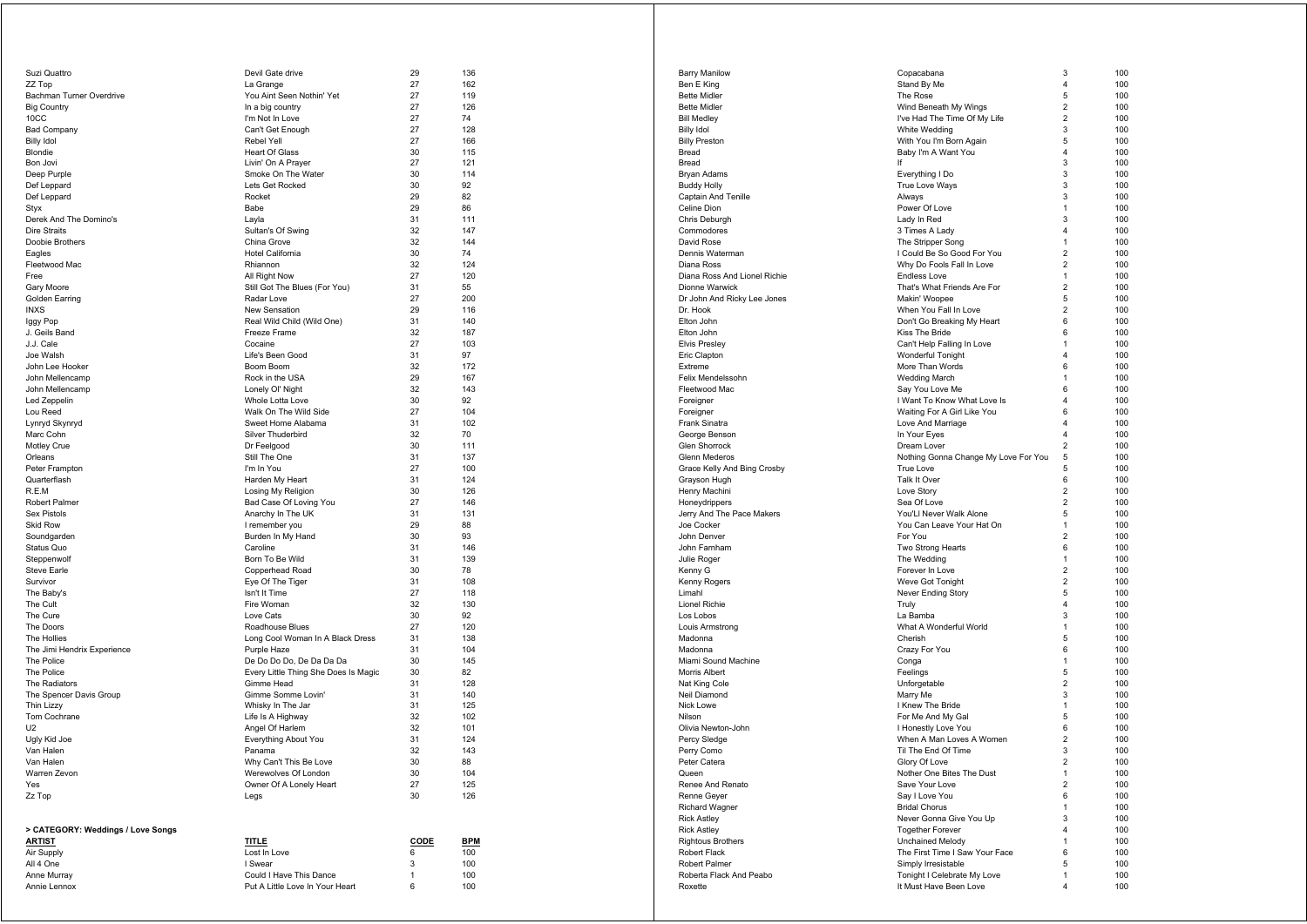| Scott Fitzgerald                       |                                        |                         |            |
|----------------------------------------|----------------------------------------|-------------------------|------------|
|                                        | If I Had Words                         | 6                       | 100        |
| <b>Shirley Bassy</b>                   | <b>Big Spender</b>                     | 1                       | 100        |
| Skyhooks                               | All My Friends Are Getting Married     | 4                       | 100        |
| Spandau Ballet                         | True                                   | 5                       | 100        |
| Starship                               | Nothings Gonna Stop Us Now             | 5                       | 100        |
| Starship                               | We Built This City                     | 3                       | 100        |
| Stevie Wonder                          | I Just Called To Say I Love You        | 1                       | 100        |
| Stevie Wonder                          | You Are The Sunshine Of My Life        | 5                       | 100        |
| The 5Th Dimension                      | <b>Wedding Bell Blues</b>              | 5                       | 100        |
| The Bee Gees                           | How Deep Is Your Love                  | 5                       | 100        |
| The Bellamy Brothers                   | Let Your Love Flow                     | 5                       | 100        |
| The Carpenters                         | Close To You                           | $\overline{\mathbf{4}}$ | 100        |
| The Carpenters                         | We've Only Just Begun                  | 3                       | 100        |
| The Dixie Cups                         | The Chapel Of Love                     | 4                       | 100        |
| The Eurythmics                         | <b>Sweet Dreams</b>                    | 6                       | 100        |
| The Proclaimers                        | I'M On My Way                          | 5                       | 100        |
| Traditional                            | Auld Lang Syne                         | 4                       | 100        |
| Traditional                            | <b>Hokey Pokey</b>                     | 1                       | 100        |
| Traditional                            | Pearl Of Bells                         | $\mathbf{1}$            | 100        |
| <b>UB40</b>                            | Here I Am                              | 6                       | 100        |
|                                        |                                        |                         |            |
| Van Morrision                          | Have I Told You Lately That I Love You | 3                       | 100        |
| Vera Lynn                              | Well Meet Again                        | 1                       | 100        |
| Washington Jr Grover                   | Just The Two Of Us                     | 5                       | 100        |
| Wham                                   | Wake Me Up Before You Go Go            | 3                       | 100        |
| Whitney Houston                        | I Will Always Love You                 | 4                       | 100        |
|                                        |                                        |                         |            |
| > CATEGORY: House August               |                                        |                         |            |
| <b>ARTIST</b>                          | <b>TITLE</b>                           | CODE                    | <b>BPM</b> |
| Calvin Harris                          | The Girls                              | 1                       | 130        |
| Camille Jones vs Fedde le grand        | The Creeps                             | 1                       | 127        |
| Jurgen Paapa                           | Take that                              | 1                       | 129        |
| Alex Gaudino                           | <b>Destination Calabria</b>            | 1                       | 130        |
| <b>Bob Sinclar</b>                     | <b>Ultimate Funk</b>                   | $\mathbf{1}$            | 127        |
| D Ramirez                              | Le Discoteque                          | 1                       | 129        |
| Dave Spoon                             | <b>Bad Girl</b>                        | 1                       | 130        |
| Dave Guetta                            | Love is gone                           | 1                       | 127        |
| Dirty South                            | <b>Better Days</b>                     | 1                       | 129        |
|                                        |                                        |                         |            |
| Freemason                              | Rain down love                         | 1                       | 130        |
| Groove Armada                          | Get down                               | 1                       | 127        |
| Gwen Stefanni                          | 4 in the morning                       | 1                       | 129        |
| House of pain                          | Jump Around                            | 1                       | 130        |
| Justice                                | DANCE                                  | 1                       | 127        |
| Meck                                   | Feels like home                        | 1                       | 129        |
| Michael Grey                           | Somewhere beyond                       | 1                       | 130        |
|                                        |                                        | 1                       | 127        |
| Mika                                   | Grace Kelly                            |                         |            |
| Milk and Sugar                         | Stay around                            | 1                       | 129        |
| Riot in belgium                        | Le Musique                             | $\mathbf{1}$            | 130        |
| Roger Sanchez                          | Lost                                   | $\mathbf{1}$            | 127        |
|                                        |                                        | 1                       | 129        |
| Automatic                              | Monster                                |                         |            |
| Supermode                              | Tell me why                            | 1                       | 130        |
| <b>Chemical Brother</b>                | Do it again                            | 1                       | 127        |
| Dukes of Windsor                       | The others                             | 1                       | 129        |
| The Freeland hellraiser                | Weightlessness                         | 1                       | 130        |
| The Potbellez                          | Junkyard                               | $\mathbf{1}$            | 127        |
| The Screetch                           | The Screetch                           | 1                       | 129        |
| The Sounds                             | Tony the beat                          | 1                       | 130        |
|                                        |                                        |                         |            |
| > CATEGORY: House                      |                                        |                         |            |
| <b>ARTIST</b>                          | <b>TITLE</b>                           | <b>CODE</b>             | <u>BPM</u> |
| Cream Vs Hoxton Whores                 | Sunshine of your love                  | 108                     | 127        |
| Filterfunk                             | SOS                                    | 108                     | 129        |
| Deep dish                              | Dreams                                 | 108                     | 130        |
| Tiga                                   | Far from home                          | 110                     | 117        |
| <b>Underground Movement</b>            | Shake                                  | 110                     | 125        |
| Paul Oakenfold                         | Faster Kill pussycat                   | 110                     | 126        |
| Krafty Kutz Vs Tim Deluxe              | <b>Bass Phenomenon</b>                 | 110                     | 130        |
| Studio B                               | Come get it on                         | 111                     | 126        |
| Kortezman                              | My Love                                | 111                     | 127        |
|                                        |                                        |                         |            |
| Sneaky Sound system<br>Latrice         | Pictures<br>Love is                    | 115                     | 122        |
|                                        |                                        | 115                     | 123        |
| <b>Basement Jaxx</b>                   | Take me back to your house             | 115                     | 125        |
| <b>Tv Rock</b><br><b>Basement Jaxx</b> | <b>Bimbo Nation</b><br>Hush Boy        | 113<br>113              | 124<br>121 |

|                                  |                                                  |            | 134        |
|----------------------------------|--------------------------------------------------|------------|------------|
| Freestylers<br>Vandalism         | In love with you                                 | 113        |            |
|                                  | Twisted                                          | 113<br>114 | 143<br>100 |
| Rogue Traders                    | Love again                                       | 114        | 100        |
| Sarah McLeod<br>Sander Kleinberg | He doesn't love you<br>This is Miami             | 114        | 100        |
| Sunfreakz                        |                                                  | 116        | 128        |
| <b>Bob Sinclair</b>              | Counting down the days                           | 116        | 128        |
| Fedde Le Grand                   | Rock this party<br>Put your hands up for Detroit | 116        | 130        |
| Freestylers                      | Electrified                                      | 116        | 147        |
| Bodyrox                          | Yeah Yeah                                        | 117        | 100        |
| David Guetta                     | Love don't let me go                             | 117        | 100        |
| Andy J                           | I will have you                                  | 117        | 100        |
| Fonzerella                       | Moonlight Party                                  | 117        | 100        |
| Outwork                          | Elektro                                          | 112        | 125        |
| Michael Gray                     | Borderline                                       | 112        | 126        |
| Roger Sanzhez                    | Lost                                             | 112        | 128        |
| Vandalism                        | Twisted                                          | 113        | 143        |
| Booty Luv                        | Boogie 2nite                                     | 0703       | 127        |
| Milk and Sugar                   | Stay around                                      | 0703       | 128        |
| Freemasons                       | Rain down love                                   | 0703       | 128        |
| The good theives                 | Is this love?                                    | 0703       | 130        |
| <b>Tv Rock</b>                   | The Others                                       | 0704       | 125        |
| Danaii Minouge                   | Hes the greatest dancer                          | 0704       | 126        |
| Ben Macklin                      | Feel together                                    | 0704       | 127        |
| Sharem                           | Party all the time                               | 0704       | 129        |
| Bodyrockers                      | I like the way you move                          | 33         | 100        |
| Cabin Crew                       | Star2Fall                                        | 33         | 100        |
| Sander Kleinberg                 | The Fruit                                        | 33         | 100        |
| Paris Avenue                     | I want you                                       | 33         | 100        |
| <b>Tomy Novy</b>                 | Your Body                                        | 33         | 100        |
| A'studio                         | SOS                                              | 33         | 100        |
| Midnight Star                    | Midas Touch                                      | 33         | 100        |
| Tom Neville                      | <b>Buzz Junkie</b>                               | 33         | 100        |
| Mylo                             | In my arms                                       | 33         | 100        |
| Dirty South                      | Sleazy                                           | 33         | 100        |
| Max Graham                       | Owner of a lonely heart                          | 33         | 100        |
| Silsonic                         | Something                                        | 33<br>33   | 100<br>100 |
| Superfly<br>Quesh                | Lets get down<br>Candy Girl                      | 34         | 100        |
| Inferno                          | Paris to Berlin                                  | 34         | 100        |
| Soulwax                          | <b>NY Excuse</b>                                 | 34         | 100        |
| Soulchip                         | Lets rock                                        | 34         | 100        |
| Chocolate Puma                   | Star is born                                     | 34         | 100        |
| Miss Kitten                      | Rippen Kitten                                    | 34         | 100        |
| Tiga                             | Pleasure from the bass                           | 34         | 100        |
| Paul Johnson                     | She got me on                                    | 34         | 100        |
| So phat                          | Love bizarre                                     | 34         | 100        |
| DJ Falcon                        | So much love to give                             | 34         | 100        |
| Studio B                         | I see Girls                                      | 34         | 100        |
| Mousse T                         | <b>Right About Now</b>                           | 34         | 100        |
| Martin Solveig                   | Everybody                                        | 34         | 100        |
| Deep Dish                        | Say Hello                                        | 34         | 100        |
| Soulchip                         | Lets Rock                                        | 35         | 100        |
| Melisaa Tkautz                   | Glamorous Life                                   | 35         | 100        |
| Sasha                            | Sex Secret                                       | 35         | 100        |
| Gaelle                           | Give it back                                     | 35         | 100        |
| Mylo                             | Dr Pressure                                      | 35         | 100        |
| Shapeshifters                    | Back to basics                                   | 35         | 100        |
| The Killers                      | Mr Brightside remix                              | 35         | 100<br>100 |
| Superman Lovers<br>Robbie Rivera | Diamonds for her<br>One eye shut                 | 35<br>35   | 100        |
| <b>TV Rock</b>                   | Flaunt it                                        | 36         | 100        |
| Vandalism                        | Never Say Never                                  | 36         | 100        |
| <b>Bob Sinclar</b>               | Love Generation                                  | 36         | 100        |
| Tiga                             | You gonna want me                                | 36         | 100        |
| Hoxton Whores                    | Sunshine of my life                              | 36         | 100        |
| Freeform Five                    | No more conversations                            | 36         | 100        |
| Royksopp                         | What else is there                               | 36         | 100        |
| Meck Thunder in my heart         | Thunder in my heart                              | 36         | 100        |
| Louie B                          | Heaven                                           | 36         | 100        |
| Evermore                         | Too late (Dirty South Remix)                     | 36         | 100        |
| Deep Dish                        | Dreams                                           | 36         | 100        |
| Steve Angelo Remix               | <b>Sweet Dreams</b>                              | 36         | 100        |
|                                  |                                                  |            |            |